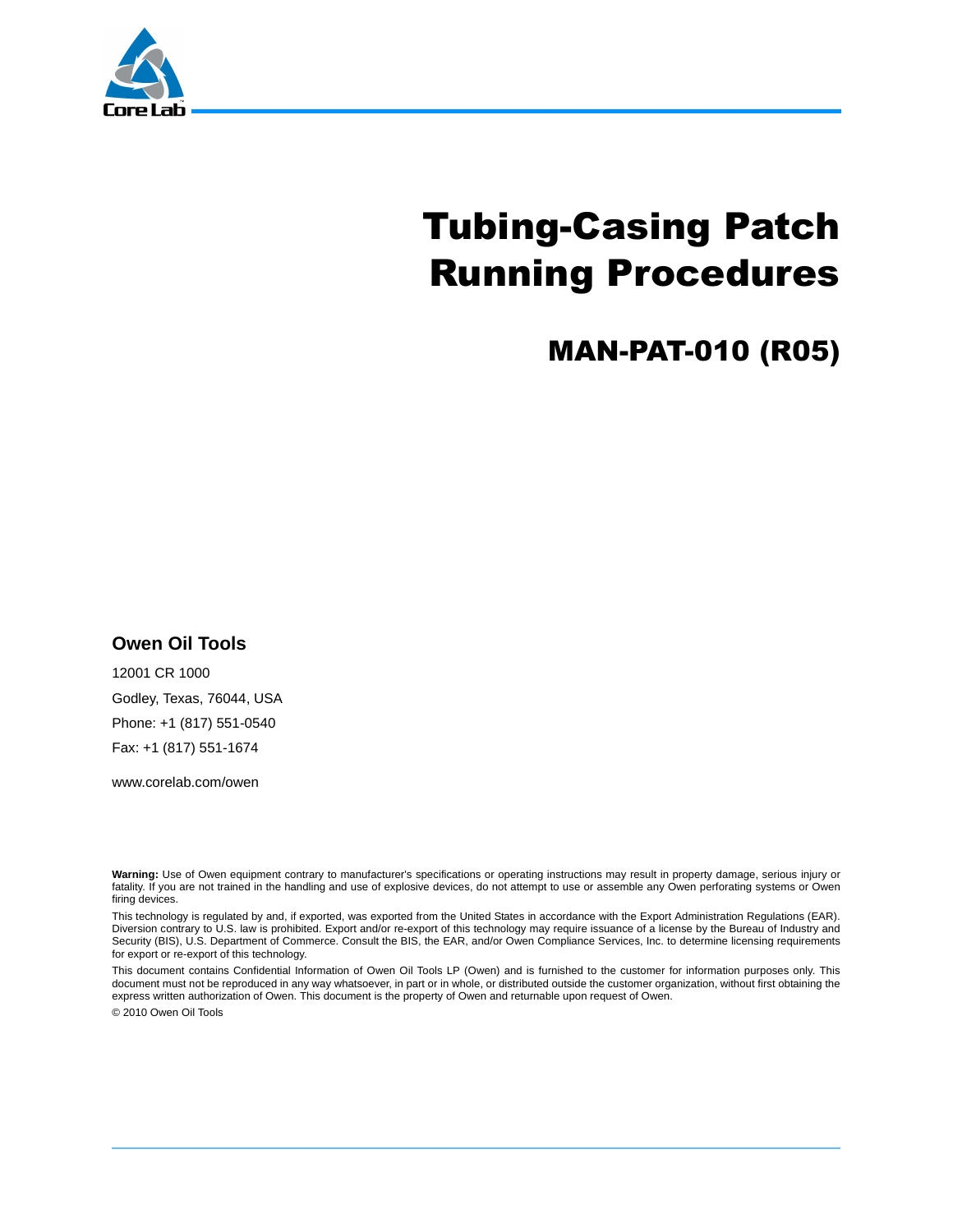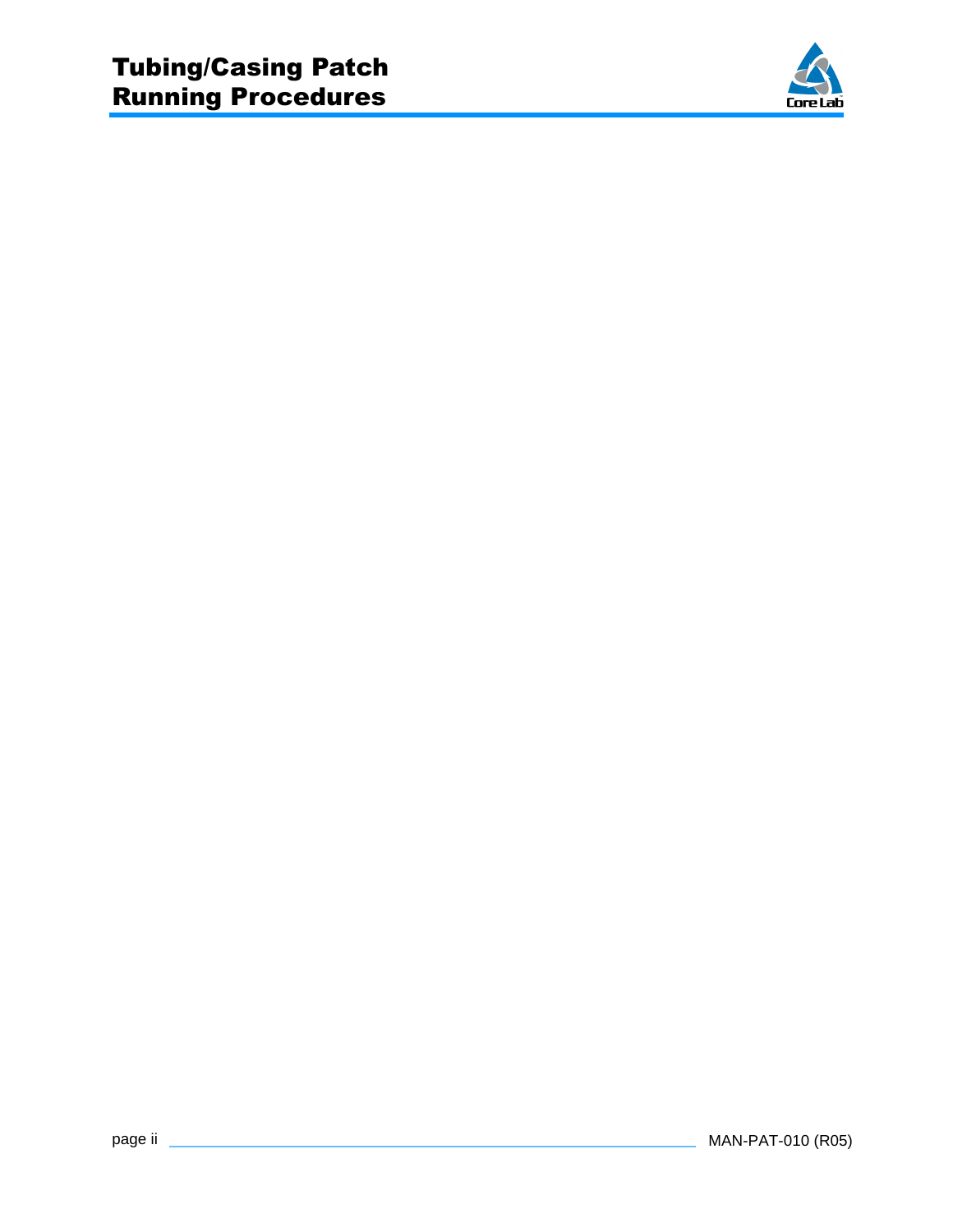

# Table of Contents

| Running Procedures, Std Patch w/MSST Eline 1   |
|------------------------------------------------|
|                                                |
|                                                |
|                                                |
| Running Procedures, Std Patch w/MSST-Tubing 5  |
|                                                |
|                                                |
|                                                |
| Running Procedures, Std Patch w/HST Tubing  11 |
|                                                |
|                                                |
|                                                |
| Running Procedures, SST Non-Washdown 19        |
|                                                |
|                                                |
|                                                |
| Running Procedures, SST Washdown 27            |
|                                                |
|                                                |
|                                                |
| Running Procedures, STX Patch w/MSST Eline  33 |
|                                                |
| 33                                             |
|                                                |
|                                                |
| Deployment of Top Element and Section  37      |
| Running Procedures for LITe w/HST<br>41        |
| 41                                             |
| 41                                             |
|                                                |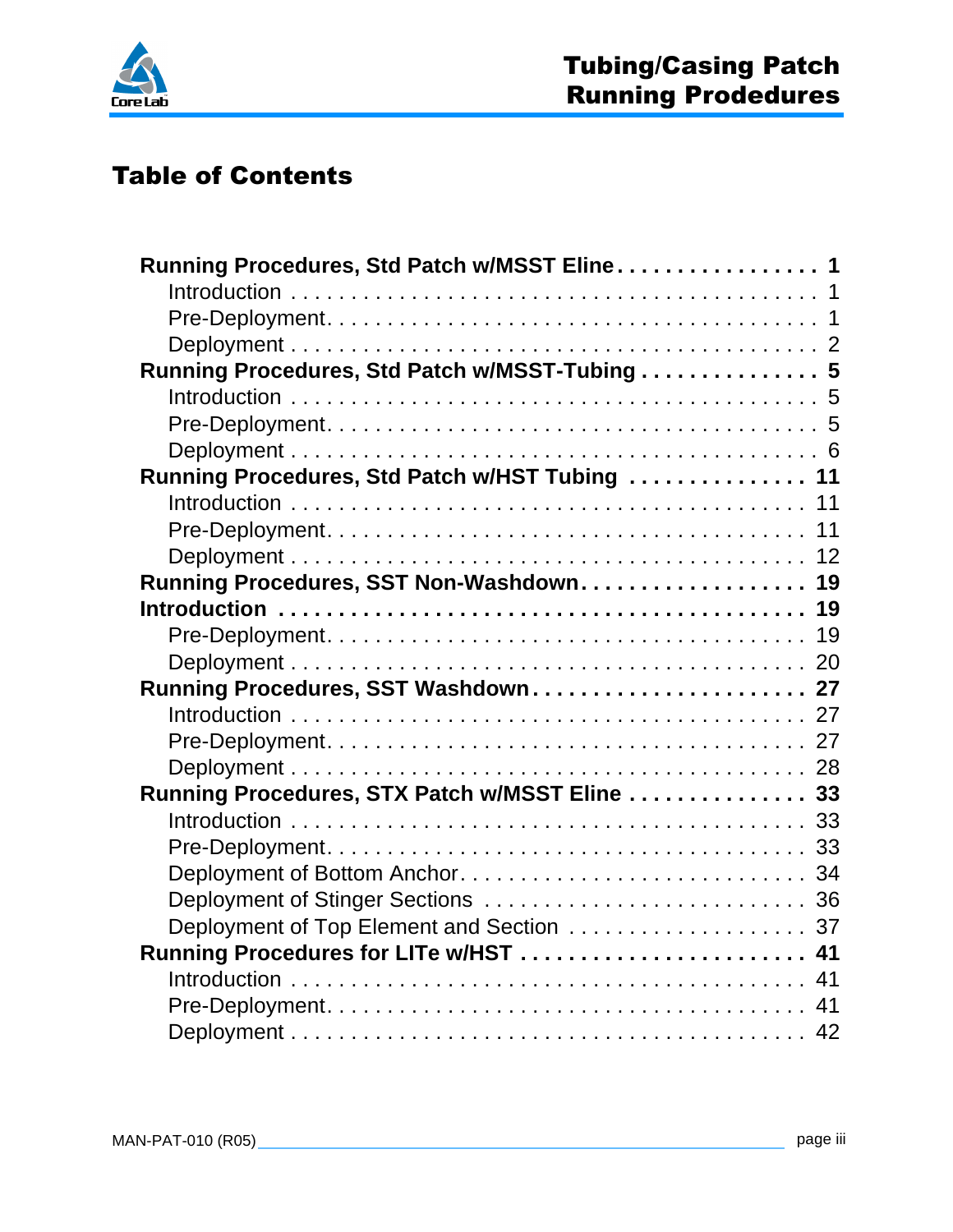

| X-Span™ Systems, Correlation Logging 49 |  |
|-----------------------------------------|--|
|                                         |  |
|                                         |  |
|                                         |  |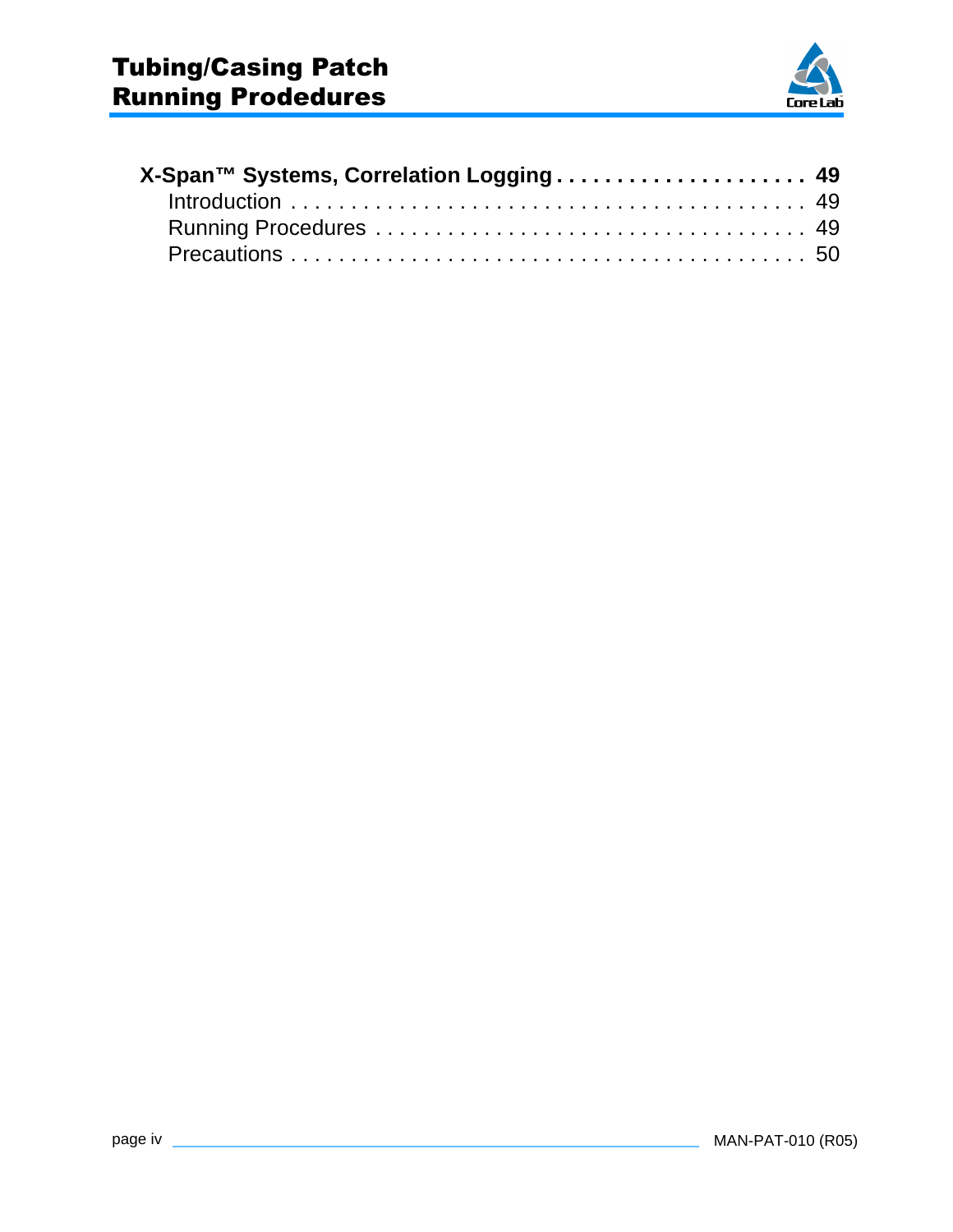

# Running Procedures, Std Patch w/MSST Eline

# Introduction

Owen highly recommends the use of a casing scraper before patch installation to rid the interval of foreign matter. Also, recommended is a casing caliper or pipe inspection log to provide an accurate record of casing ID and condition.



Caution: **A drift run or gauge ring is a minimum requirement!**

In instances where there is corrosion and/or holes in the casing, it is recommended to straddle the complete joint with the Casing Patch; with at least a 5 ft. (1.5 m) overlap on the couplings.



Caution: **In actual well situations, failure to follow recommended procedures has resulted in patches sliding or failing to hold pressure!**



Caution: **It is crucial that well fluids, casing and tubulars are clean and free of debris and/or solids!**

# Pre-Deployment

1. Caliper and record all OD's, ID's and lengths of the equipment to be run. Prepare the work area for the operation and remove all unnecessary equipment. Prepare assembly, lifting and handling equipment and inspect ALL handling equipment for loose parts (slip dies', nuts, dog collars, bolts etc…).

2. Make sure that the O-Rings and Elastomers are rated for the actual well conditions.

3. Check that all of the explosive components are compatible with each other and with well temperatures.

4. **ALL** hand tools must be strapped and clipped to the user. Make sure that the hole is covered when hand tools are being used.

5. Be careful not to drop any foreign debris/objects such as tape and metal strips into the hole while making up and running the assembly.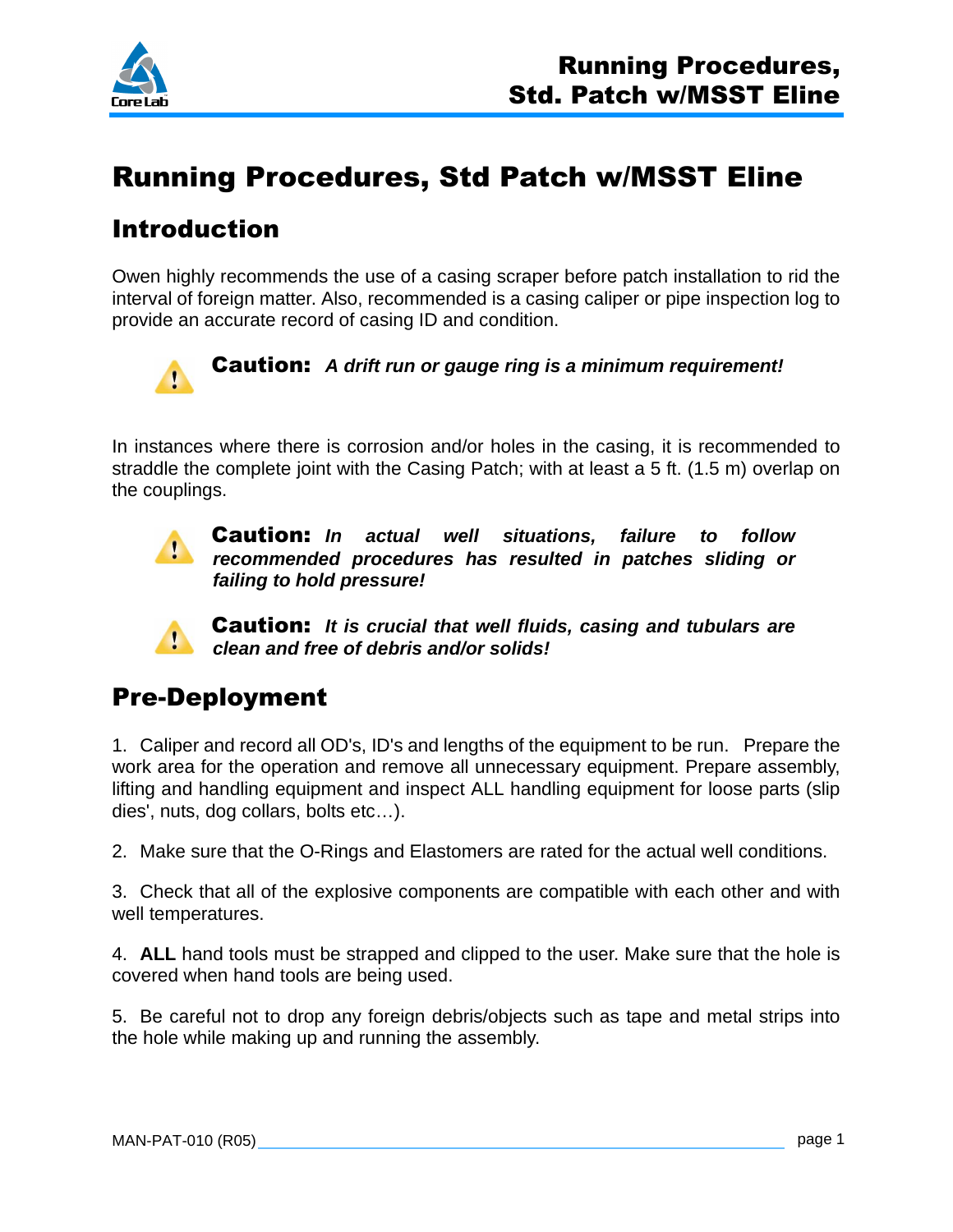

6. All distances from the Blow Out Preventer (BOP)/Wellhead to rig floor need to be verified.

7. Confirm that the patch Elements will not be set across a coupling or connection.

8. Conduct a Job Safety Analysis (JSA) meeting with the personnel involved and go over all operational procedures before continuing.

# Deployment

1. Assemble the Casing/Tubing Patch as per Owen recommended assembly instructions.



Caution: **Blue Thread Lock (medium) should be applied to all deployment rod connections, including Collet support!**



**Note:** A Teflon zip tie lock can be used below the Collet Support on the Bottom Rod instead of thread lock.

2. Lower the Casing Patch into position in the well. In cases where, because of the working height of the rig or mast unit, it is not possible to pick up more than a 30ft (9m) patch with the setting tool installed, you can build up the required length of patch by assembling it in modular sections in a vertical position.



**Note:** If the overall length of the section is quite long and is not deployed in a lubricator; lift nubbins, a dog collar safety clamp, swivel lift hook, rod support plate and elevators are required to lift and assemble the extensions vertically.

3. Because the patch is supported through the center rod system, the center rod must be held at all times.

4. Assemble explosives components as per safety checklist. Lift the Multi-Stage Setting Tool (MSST) into position with the wireline. Next, attach the setting tool to the patch assembly by means of the Quick Change Nut. Screw the Setting Sleeve (item #16) firmly against the Top Swage. Do not over torque. Tighten the Sleeve Lock Nut (item #15) against the Setting Sleeve.



**Note:** It may be possible to pick up a short patch with the setting tool installed. The preferred method is to insert the complete assembled patch Bottom Hole Assembly (BHA) into the lubricator on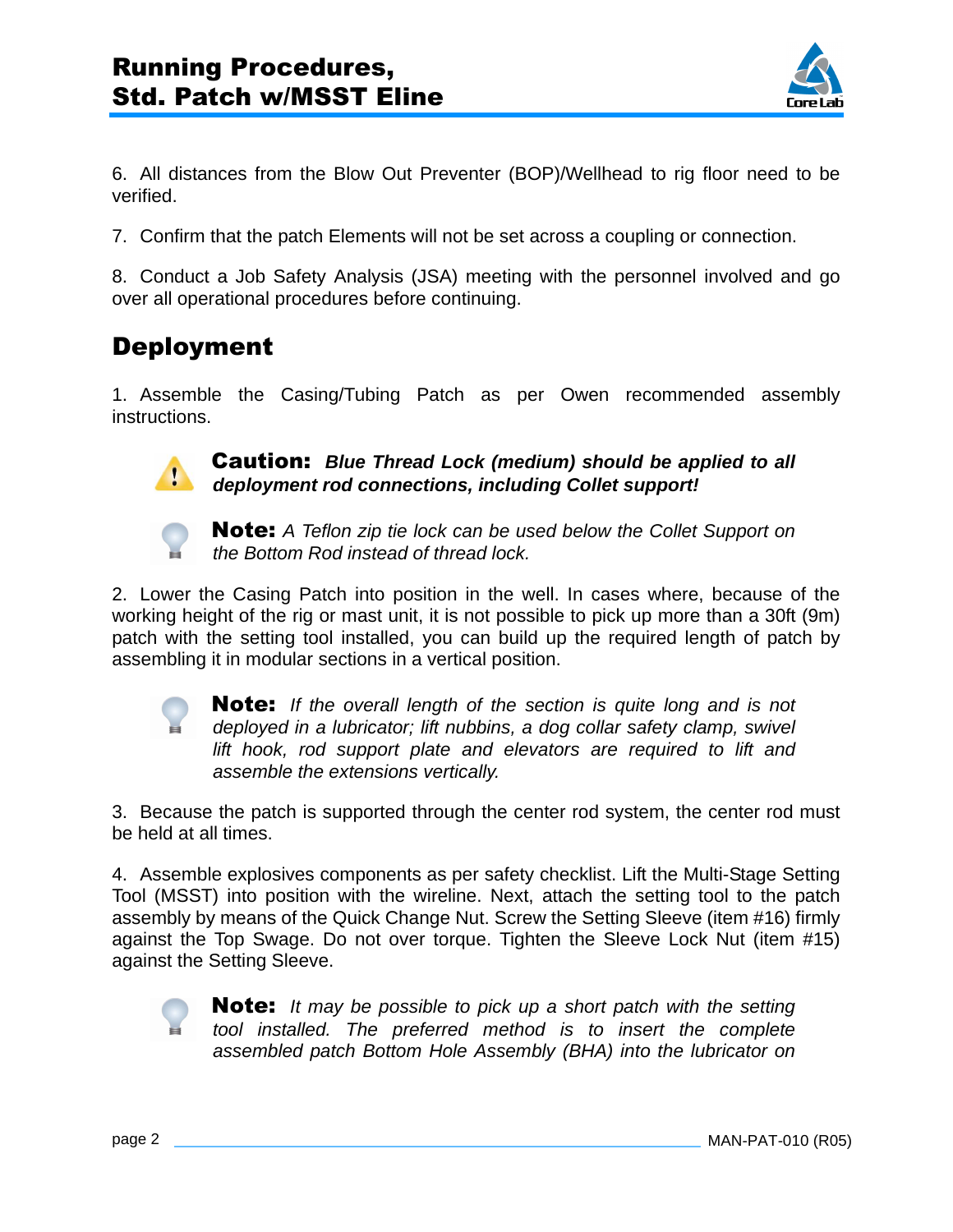

the deck and then pick up the lubricator. If the patch BHA is being picked up unsupported, make sure that the Setting Sleeve is backed off 1-2 in (3-5 cm) from the Top Swage. After the patch BHA is vertical then screw the Setting Sleeve firmly against the Top Swage and lock it in place with the Sleeve Lock Nut as described above.

5. Check and record hang weight.

6. Be careful while running the patch to the required depth. Avoid jarring stops when running the tool and don't spud or force the casing patch down the well. Do not exceed 100 ft./min. (30 m/min.) running speed.

7. Before entering liner or tight spots, record the up and down weights and be sure to slow down when entering these areas. Keep the number of runs through perforations or tight spots to a minimum.

8. Position patch on depth by either tagging a fixed position in the well or by the use of a Casing Collar Locater (CCL) log.



**Note:** A shooting Gamma Ray tool may be required when isolating perforations.

9. When at setting depth, (last motion up), record the up and down weight, initiate the firing sequence to detonate the power charge and then wait 10 minutes.

10.Pick up slowly to confirm the Collet is released. Once this is done, there should be a noticeable loss of BHA weight. Now, if overall length permits, pick up approximately 10 ft.  $(3 \, \text{m})$ .



### Caution: **Do not pull Collet assembly completely out of the patch!**

11. Run back in slowly and tag lightly to confirm patch placement. Pull out of hole (POOH) and lay down setting assembly.



**Note:** The running tools retrieved will be the same over all length as the original running assembly.



Warning: **Bleed off pressure in the MSST prior to laying it down!**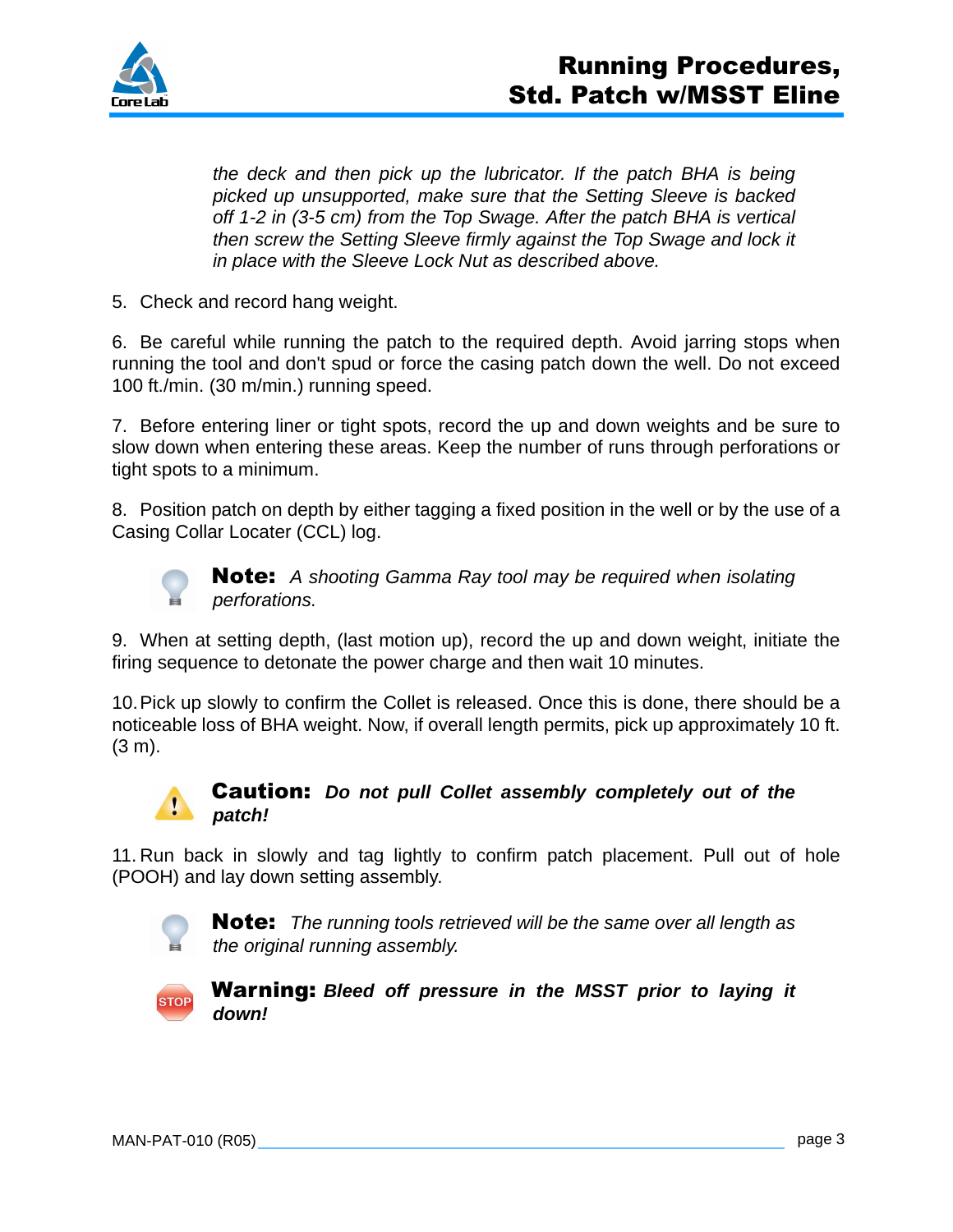

12.If down hole conditions permit, pressure test Casing Patch to desired pressure, being careful not to exceed 80% of rating.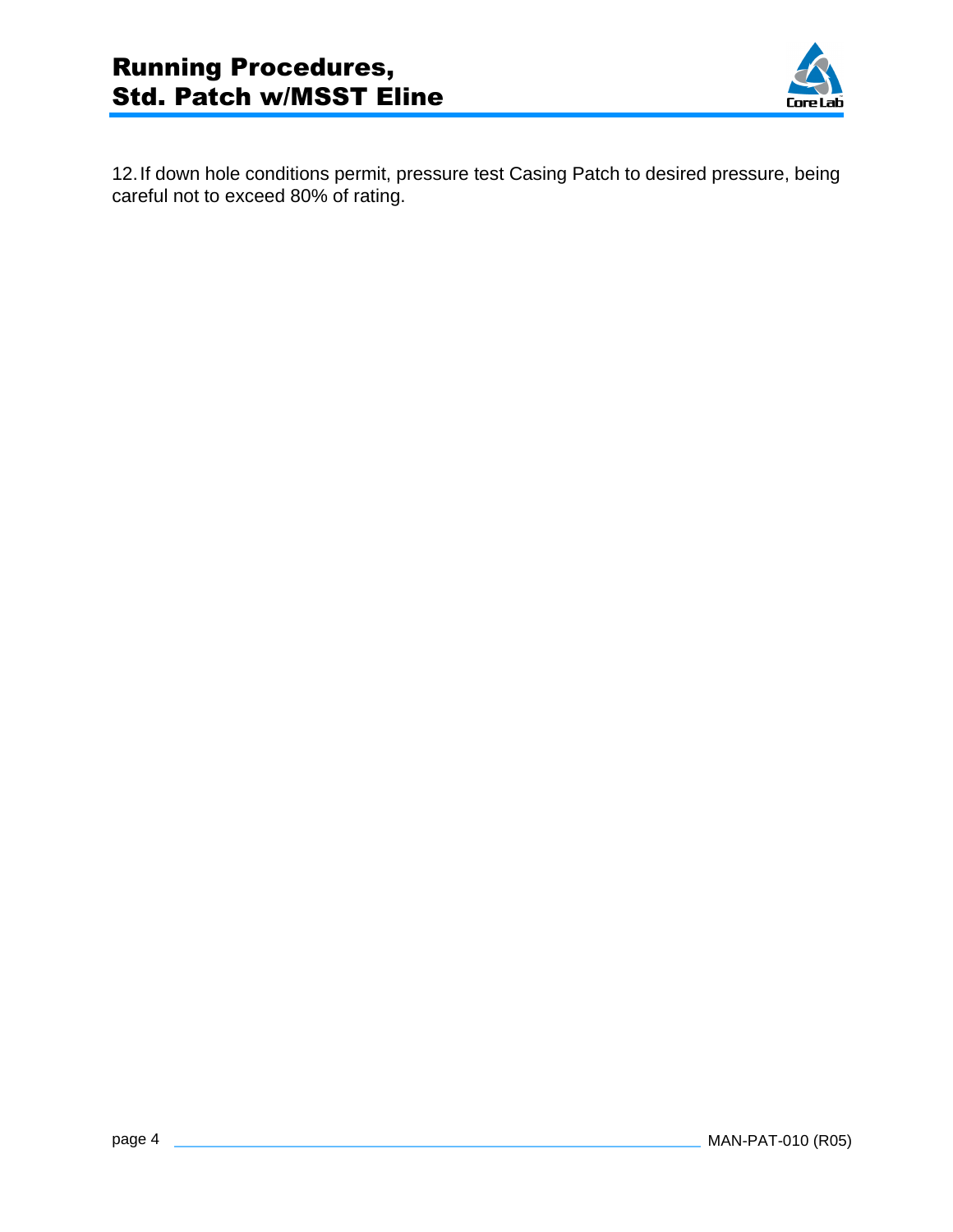

# Running Procedures, Std Patch w/MSST-Tubing

# Introduction

Owen highly recommends the use of a casing scraper before patch installation to rid the interval of foreign matter. Also, recommended is a casing caliper or pipe inspection log to provide an accurate record of casing ID and condition.



Caution: **A drift run or gauge ring is a minimum requirement!**

In instances where there is corrosion and holes in the casing, it is recommended to straddle the complete joint with the Casing/Tubing Patch; with at least 5 ft. (1.5 m) overlap on the couplings.



Caution: **In actual well situations, failure to follow recommended procedures has resulted in patches sliding or failing to hold pressure!**



Caution: **It is crucial that well fluids, casing and tubulars are clean and free of debris and/or solids!**

# Pre-Deployment

1. Caliper and record all OD's and ID's and lengths of the equipment to be run. Prepare the rig floor and pipe deck for the operation and remove all unnecessary equipment. Prepare elevators to handle the correct size equipment and inspect ALL handling equipment for loose parts (slip dies', nuts, dog collars, bolts etc…).

2. Make sure that the O-Rings and Elastomers are rated for the actual well conditions.

3. Check that all of the explosive components are compatible with each other and with well temperatures.

4. **ALL** hand tools must be strapped and clipped to the user. Make sure that the hole is covered when hand tools are being used.

5. Be careful not to drop any foreign debris/objects such as tape and metal strips into the hole while making up and running the assembly.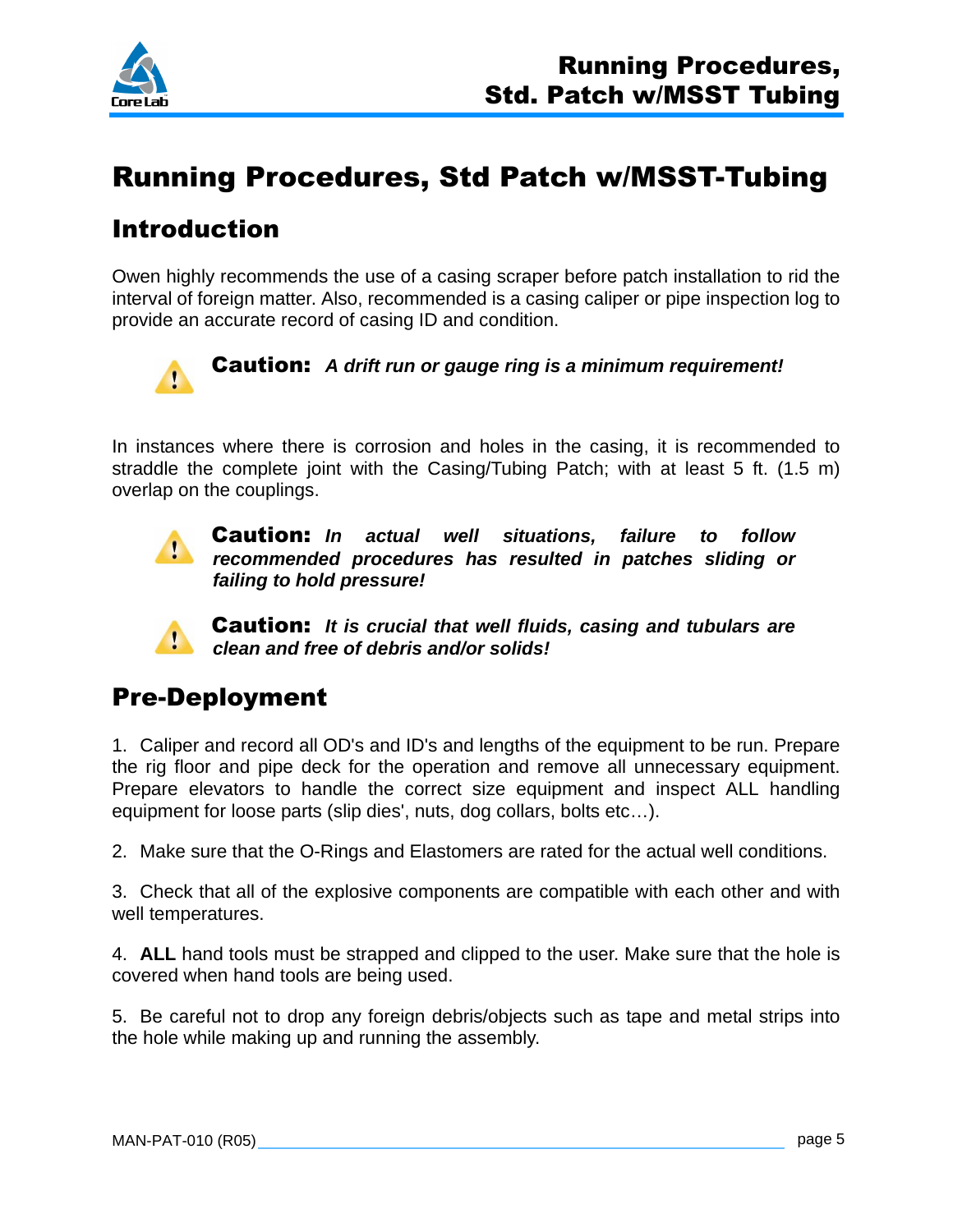

6. All distances from the Blow Out Preventer (BOP)/Wellhead to rig floor need to be verified.

7. Confirm that the patch Elements will not be set across a coupling or connection.

8. Conduct a Job Safety Analysis (JSA) meeting with the personnel involved and go over all operational procedures before continuing.

# Deployment

1. Assemble the Casing/Tubing Patch as per Owen recommended assembly instructions.



Caution: **Blue Thread Lock (medium) should be applied to all deployment rod connections, including Collet Support!**



**Note:** A Teflon zip tie lock can be used below the Collet Support on the Bottom Rod instead of thread lock.

2. Lower the Casing Patch into position in the well. In cases where, because of the working height of the rig or mast unit, it is not possible to pick up more than a 30 ft. (9 m) patch with the setting tool installed. It is possible to build the required length of patch by assembling it in modular sections in a vertical position.



**Note:** If the overall length of the section is quite long; lift nubbins, a dog collar, safety clamp, swivel lift hook, a rod support plate and elevators are needed to lift and assemble the extensions vertically.

3. Because the patch is supported through the center rod system, the center rod must be held at all times.

4. Install the Top Element assembly onto the extensions as per the X-Span™ systems tech manual.

5. Lift the setting tool and firing head into position with the tubing elevators or Coil Tubing unit.

6. Attach the setting tool to the patch assembly by means of the Quick Change Nut. Screw the Setting Sleeve (item #16) firmly against the Top Swage. Do not over torque. Tighten the Sleeve Lock Nut (item #15) against the Setting Sleeve.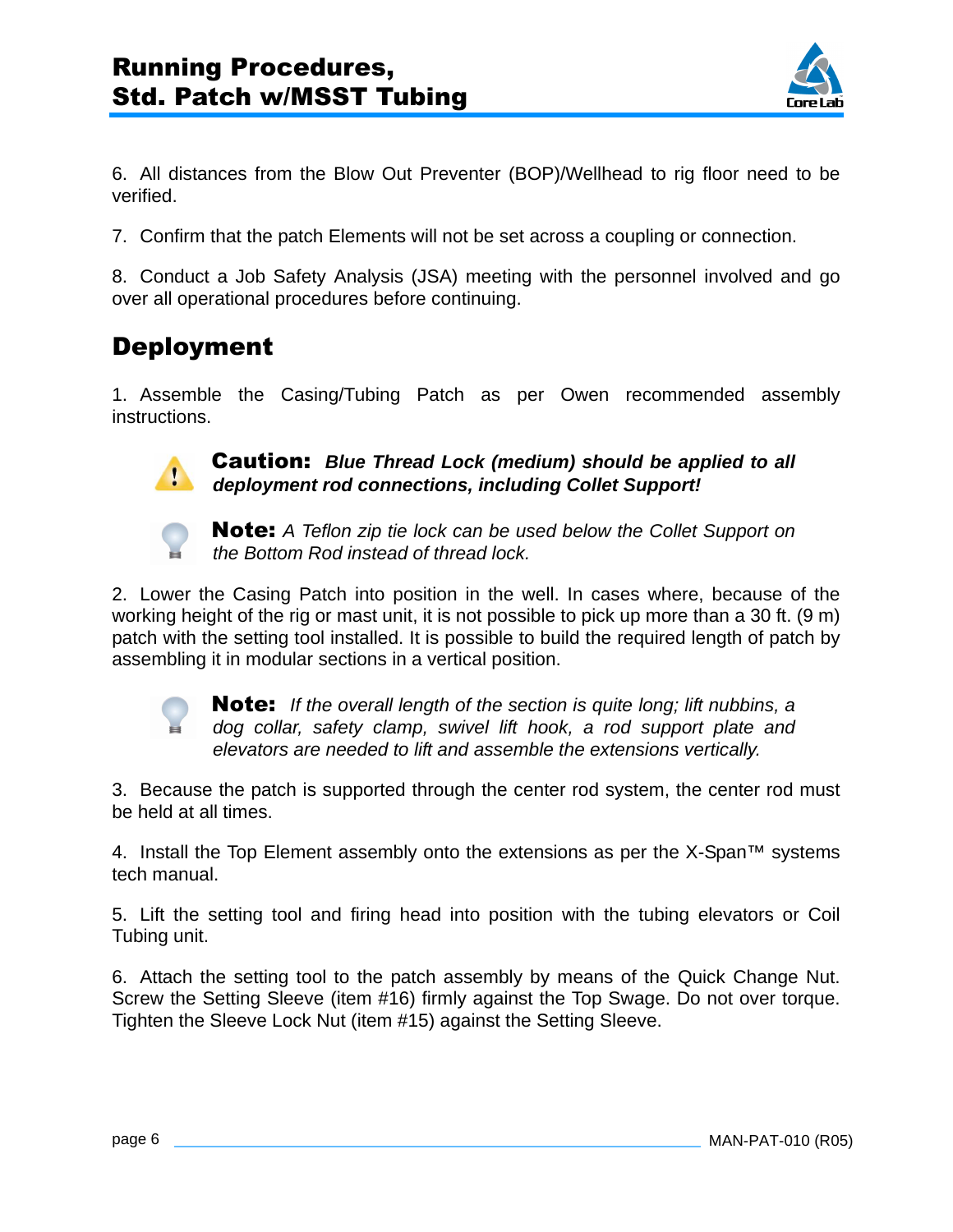

**Note:** It may be possible to pick up a short patch with the setting tool installed. The preferred method is to insert the complete assembled patch Bottom Hole Assembly (BHA) into the lubricator on the deck and then pick up the lubricator. If the patch BHA is being picked up unsupported, make sure that the Setting Sleeve is backed off 1-2 in (3-5 cm) from the Top Swage. After the patch BHA is vertical then screw the Setting Sleeve firmly against the Top Swage and lock it in place with the Sleeve Lock Nut as described above.

7. Check and record hang weight.

8. Make sure that all crossovers and new items are drifted to allow an Owen Ball (7/8 in) or drop bar to pass through and that there are no square shoulders inside any of them (an Owen Ball is used to activate hydraulic percussion firing tool).

9. All drill pipe/tubing is to be drifted prior to running in hole (RIH) and only one rabbit should be on the rig floor at one time.

10.Install wiper rubber to prevent debris access.

11. Apply pipe dope to pin end of threads only.

12.On highly deviated wells (greater than 30 degrees), run a spiral centralizer or stabilizer in the string  $\pm 30$  ft. (10 m) above the setting tool.

13.If the patch is going to be positioned on depth with a wire line Gamma Ray and Casing Collar Locator (CCL) tool, install a radioactive marker sub, a pup joint or both, one joint above the centralizer. Accurate measurements from the top of the patch to the radioactive marker sub or short joint are required.



Caution: **Make sure the electric line operator understands what is being done and knows the maximum distance allowed below the radioactive Collar or short joint. Because some logging tools have an extension or end cap that is smaller than the rest of the tools, make sure that the OD of the logging tools is compatible with tubular ID's. Be certain that this extension's OD does not risk the chance of getting stuck in any lower tools. Confirm that the wireline tools OD are larger than No-Go!**

14.To prevent rotation while tripping pipe, make sure that the rotary is locked (do not turn the pipe when in a static position).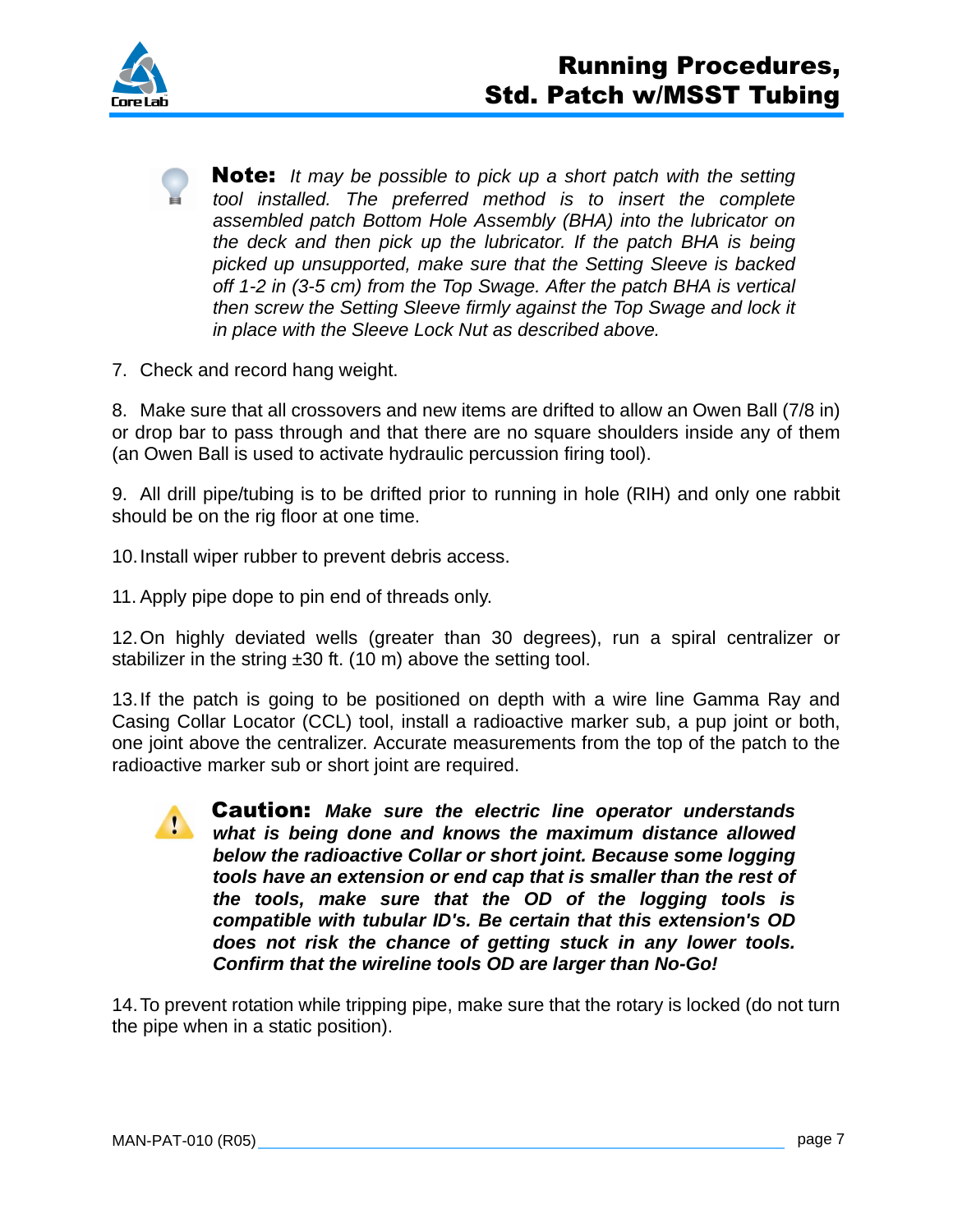

15.If you experience any heavy losses while running in the hole, close the string and pump down from the backside.

16.Be careful while running the patch to the required depth. Avoid jarring stops when running the tool and don't spud or force the casing patch down the well. Do not exceed 10,000 lbs of set down weight on the casing patch or exceed 100 ft./min. (30 m/min.) running speed when RIH. Cover the tubing while taking breaks, changing elevators etc….

17.Before entering liner or tight spots, record the up and down weights and be sure to slow down when entering these areas. Keep the number of runs through perforations or tight spots to a minimum.

18.Position patch on depth by either tagging a fixed position in the well, pipe tally, or by the use of a Gamma Ray and CCL log.

19.When at setting depth (last motion up), record the up and down weight, drop an Owen 7/8 in ball and pump down at a max rate of 1.50 bbls/min.



### Caution: **Slow down pump rate prior to ball seating!**

20.For a Hydraulic Firing Head, pressure the tubing to 2400 psi. The Shear Screws holding the Ball Seat will shear and hydrostatic pressure acting on the piston area will fire the detonator and ignite the setting tool.



**Note:** Tubing pressure will drop and circulation will be established when Ball Seat shears.

21.Make sure that all non-essential personnel are clear from pressure lines, the annulus is opened, the trip tank is gauged and monitored and that the pop off valves are set to required pressures.

22.After waiting 10 minutes for patch to set, slowly pick up to confirm Collet is released. Once this is done, there should be a noticeable loss of BHA weight. Now if overall length permits, pick up approximately 10 ft. (3 m).



Caution: **Do not pull Collet assembly completely out of the patch!**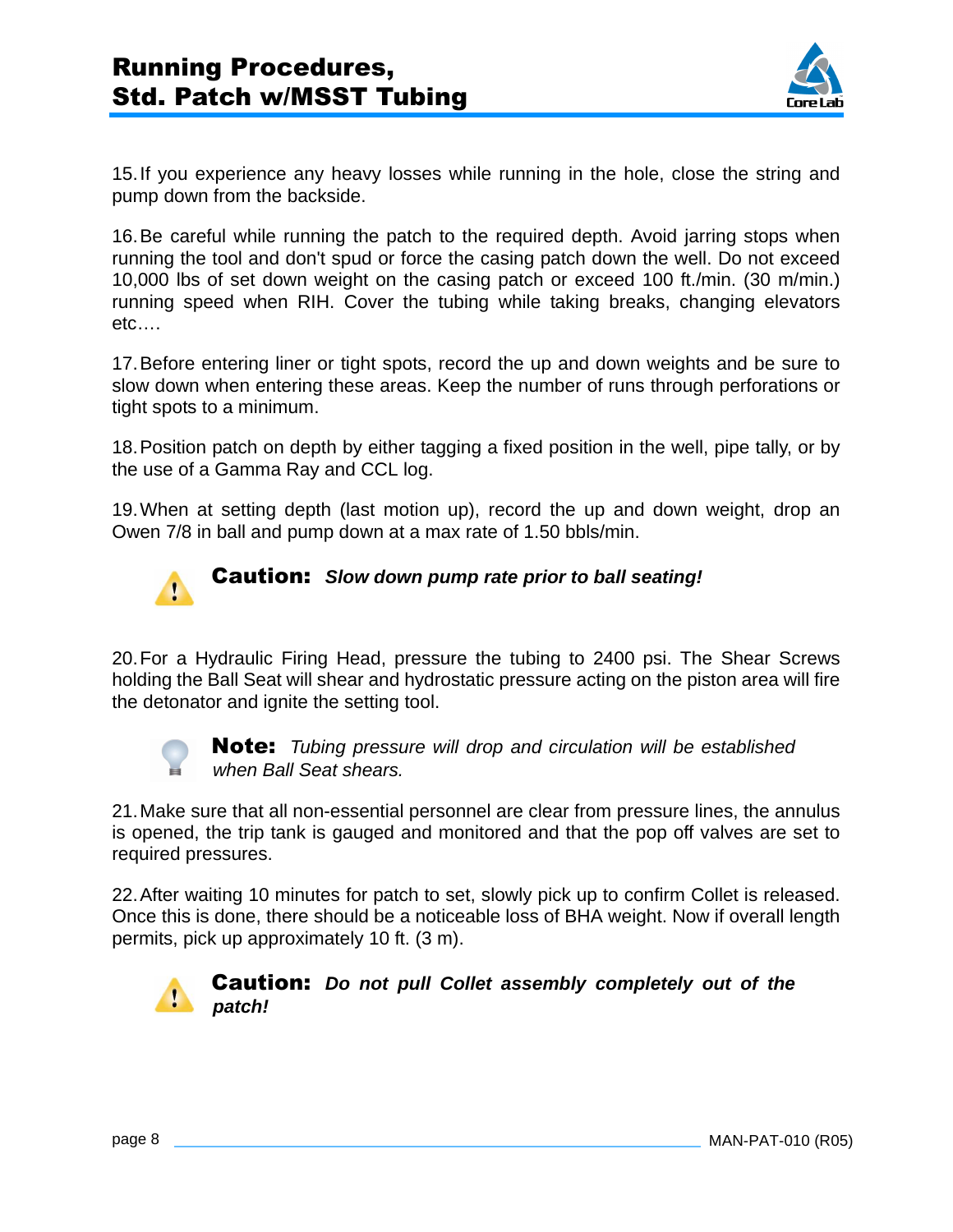



#### Warning: **Never attempt to retrieve live tools with the firing bar still in the tubing!**

23.Run back in slowly and tag lightly to confirm patch placement. Pull out of hole (POOH) and lay down setting assembly.



**Note:** The running tools retrieved will be the same over all length as the running assembly.



Warning: **Bleed off pressure in the Multi-Stage Setting Tools (MSST) prior to laying it down!**

24.If down hole conditions permit, pressure test Casing Patch to desired pressure, being careful not to exceed 80% of rating.

### Contingency #1 Mechanical Release: **The Patch sets but the shear ring doesn't release or shear and the running tools will not release from the patch.**

- On the tubing/drill pipe make clear marks at you're up and down weights and at your neutral point. You should be able to see the neutral point as the telescoping joint travels from the open to closed position or vice versa.
- Confirm the maximum pull allowed on the pulling unit, the running string and the down hole tools including the rods.
- While maintaining maximum pump pressure pull on the string to the shear ring value in the collet or to maximum pull allowed. Work the string up and down but always maintain at least a 10,000 lb. over pull and try to fatigue the shear ring into shearing and releasing the collet assembly and running tools from the patch.
- If it's possible to pump clean fluids down the well. Set down 5,000 to 10,000 lbs. weight on patch, pump 4 or 5 barrels of fluid through the patch at 2 to 3 lbs./minute. Work string up and down increasing weights to -15,000 to +15,000 pounds over string weight. If running tools fail to release continue to next step.
- Make a vertical mark on the running string so as the number of rotations can easily be counted.
- Note maximum torque that is allowed on the running string and the down hole tools including the rods.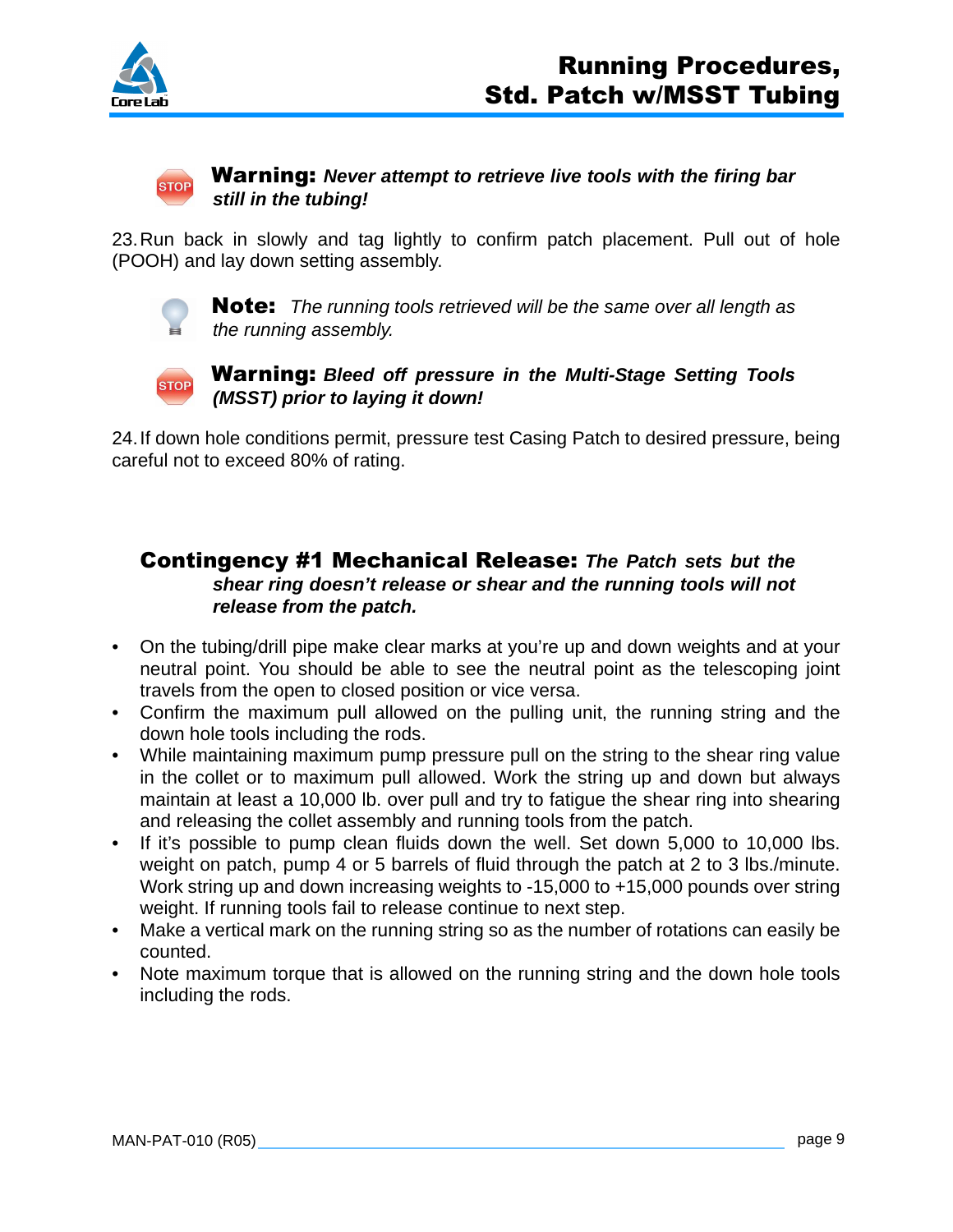



Caution: **The purpose of the over-pull is to keep the pistons in the MSST setting tool from turning and to transfer the torque to the rods. The over-pull will also put force on the collet fingers and help hold the collet support in place. When applying right hand rotations to the string and rod to the collet support should thread up on the bottom rod and after about 10 to 12 turns at the bottom rod the collet support should be threaded up the rod far enough to allow the collet to release from the profile in bottom swage.** 

- Pick up on the string pull 10,000lbs over pull. Rotate the string slowly 5 turns to the right taking note of the torque required to turn the string. Release the torque, work string up and down always maintaining a positive over-pull (5,000 to 10,000 lbs.) on the patch and count the back turns. This confirms the amount of turns that you are getting down hole. You should only get about 1/2 to 1-1/2 turns back.
- Pick up on the string pull 10,000 lbs. over-pull. Rotate the string slowly 3 turns to the right, hold the torque if possible and then work the string up and down always maintaining a positive over-pull (5,000 to 10,000 lbs). Repeat this step 4 to 5 times.
- Pick up on the string and pull 15,000 lbs. over-pull. Rotate the string slowly 3 turns to the right, hold the torque if possible and then work the string up and down always maintaining a positive over-pull (10,000 to 40,000 lbs.). Repeat this step a few times and the collet should release from the profile in the bottom swage.



Caution: **If the collet fails to release from the patch after all other attempt have been made it may be necessary to pull on the string hard enough to break the weak point and then to fish the running tools. If that is not an option then the tubing would have to be released from the setting tool and then a work string and fishing tools used to recover the running tools.**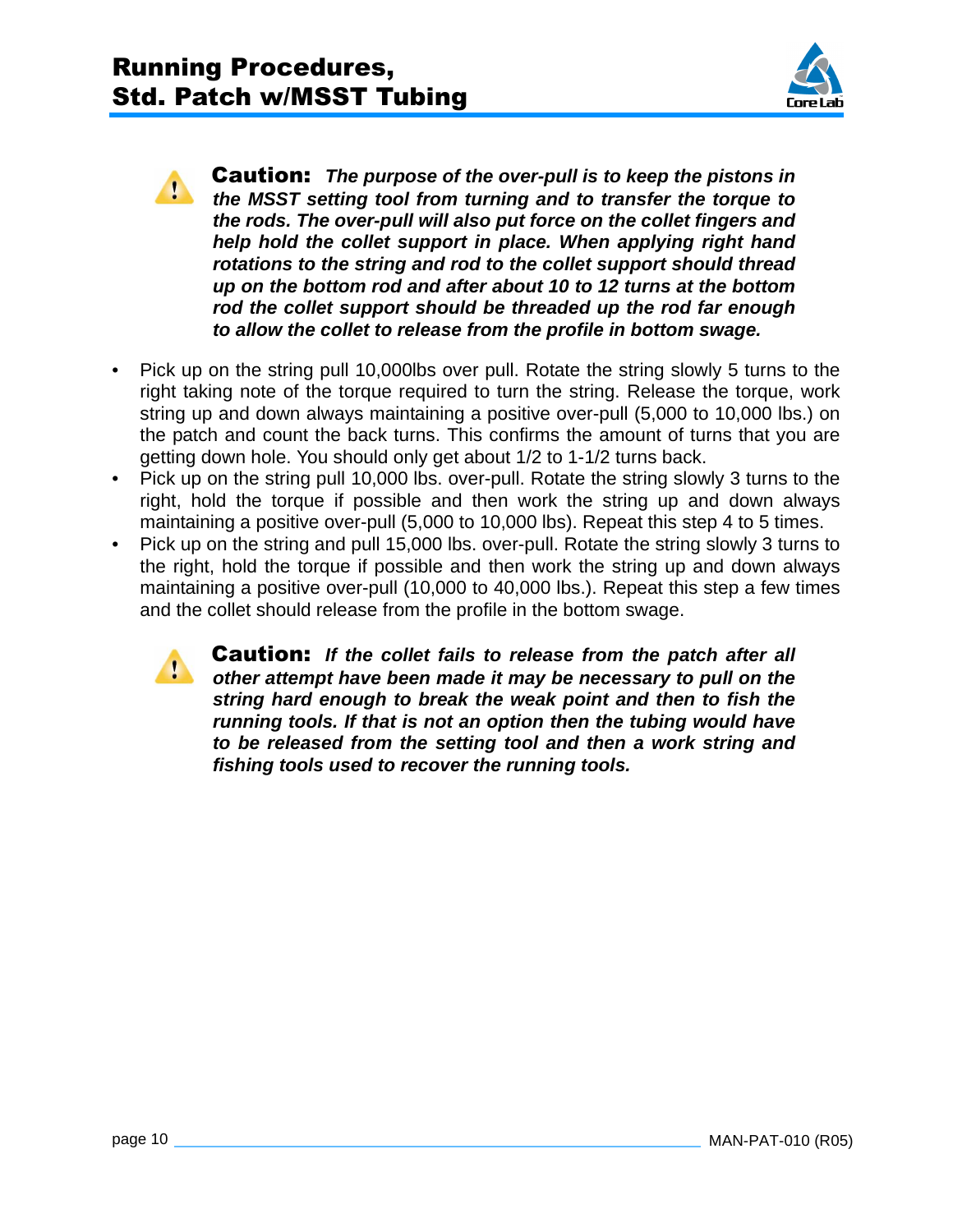

# Running Procedures, Std Patch w/HST Tubing

# Introduction

Owen highly recommends the use of a casing scraper before patch installation to rid the interval of foreign matter. Also, recommended is a casing caliper or pipe inspection log to provide an accurate record of casing ID and condition.



Caution: **A drift run or gauge ring is a minimum requirement!**

In instances where there is corrosion and holes in the casing, it is recommended to straddle the complete joint with the Casing/Tubing Patch; with at least 5 ft. (1.5 m) overlap on the couplings.



Caution: **In actual well situations, failure to follow recommended procedures has resulted in patches sliding or failing to hold pressure!**



Caution: **It is crucial that well fluids, casing and tubulars are clean and free of debris and/or solids!**

# Pre-Deployment

1. Caliper and record all OD's and ID's and lengths of the equipment to be run. Prepare the rig floor and pipe deck for the operation and remove all unnecessary equipment. Prepare elevators to handle the correct size equipment and inspect ALL handling equipment for loose parts (slip dies', nuts, dog collars, bolts etc…).

2. Make sure that the O-Rings and Elastomers are rated for the actual well conditions.

3. **ALL** hand tools must be strapped and clipped to the user. Make sure that the hole is covered when hand tools are being used.

4. Be careful not to drop any foreign debris/objects such as tape and metal strips into the hole while making up and running the assembly.

5. All distances from the Blow Out Preventer (BOP)/Wellhead to rig floor need to be verified.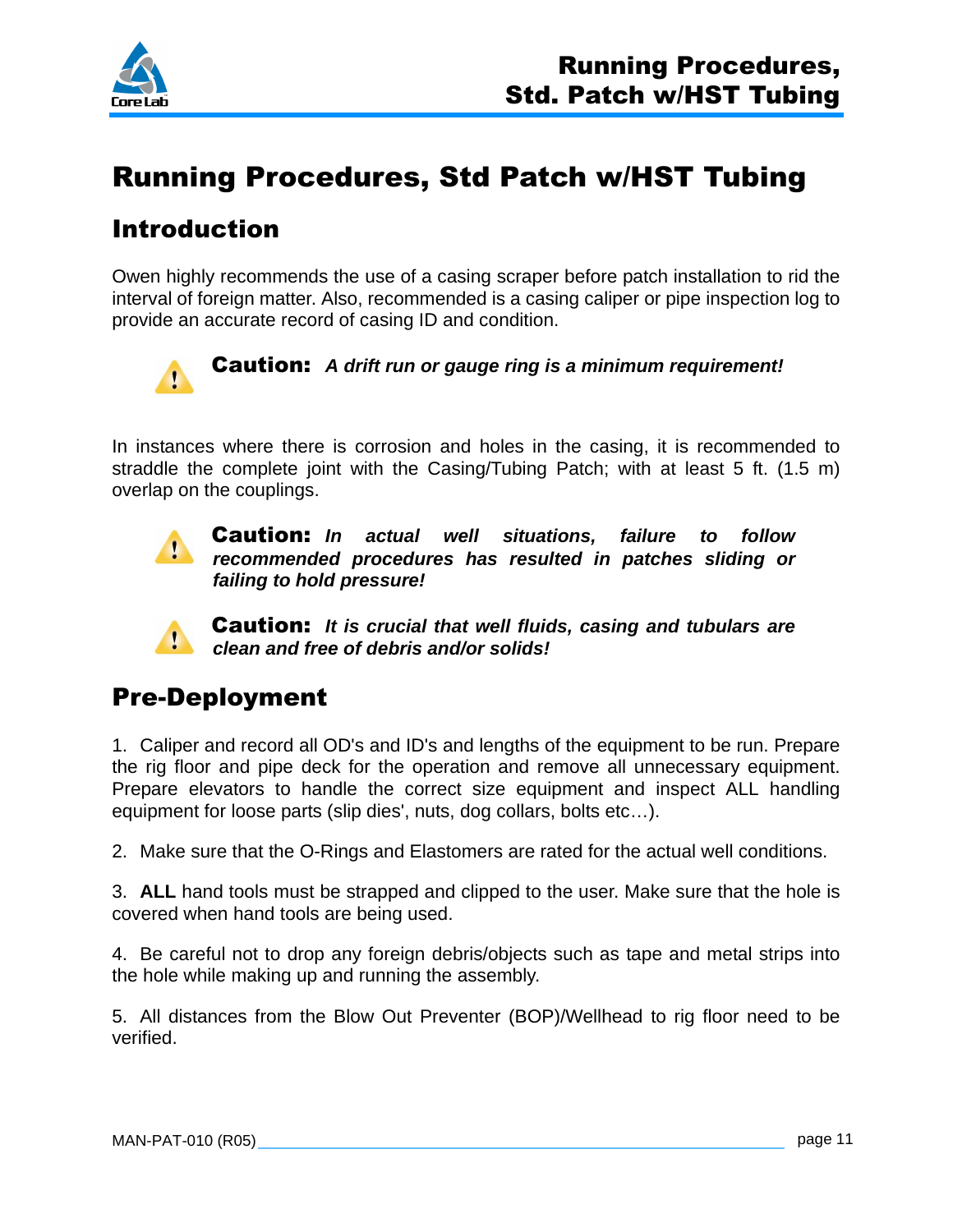

6. Confirm that the patch Elements will not be set across a coupling or connection.

7. Conduct a Job Safety Analysis (JSA) meeting with the personnel involved and go over all operational procedures before continuing.

### Deployment

1. Assemble the Casing/Tubing Patch as per Owen recommended assembly instructions in the X-Span™ Tech Manual.



Caution: **Blue Thread Lock (medium) should be applied to all deployment rod connections, including Collet Support!** 



**Note:** A Teflon zip tie lock can be used below the Collet Support on the Bottom Rod instead of thread lock.

2. Lower the Casing Patch into position in the well. In most cases, because of the working height of the rig or mast unit, it is not possible to pick up more than a 30 ft. (9 m) patch with the setting tool installed. However, you can build up the required length of patch by assembling it in modular sections in a vertical position.



**Note:** If the overall length of the section is quite long; lift nubbins, a dog collar safety clamp, swivel lift hook, rod support plate and elevators are needed to lift and assemble the extensions vertically.

3. Because the patch is supported through the center rod system, the center rod must be held at all times.

4. Install the Top Element assembly onto the extensions as per the X-Span™ Tech Manual.

5. Lift the Hydraulic Setting Tool (HST) into position with the tubing elevators or Coil Tubing.



Note: The HST should have a Screen Sub debris catcher installed.

6. Attach the setting tool to the patch assembly by means of the Quick Change Nut. Screw the Setting Sleeve (item #16) firmly against the Top Swage. Do not over torque. Tighten the Sleeve Lock Nut (item #15) against the Setting Sleeve.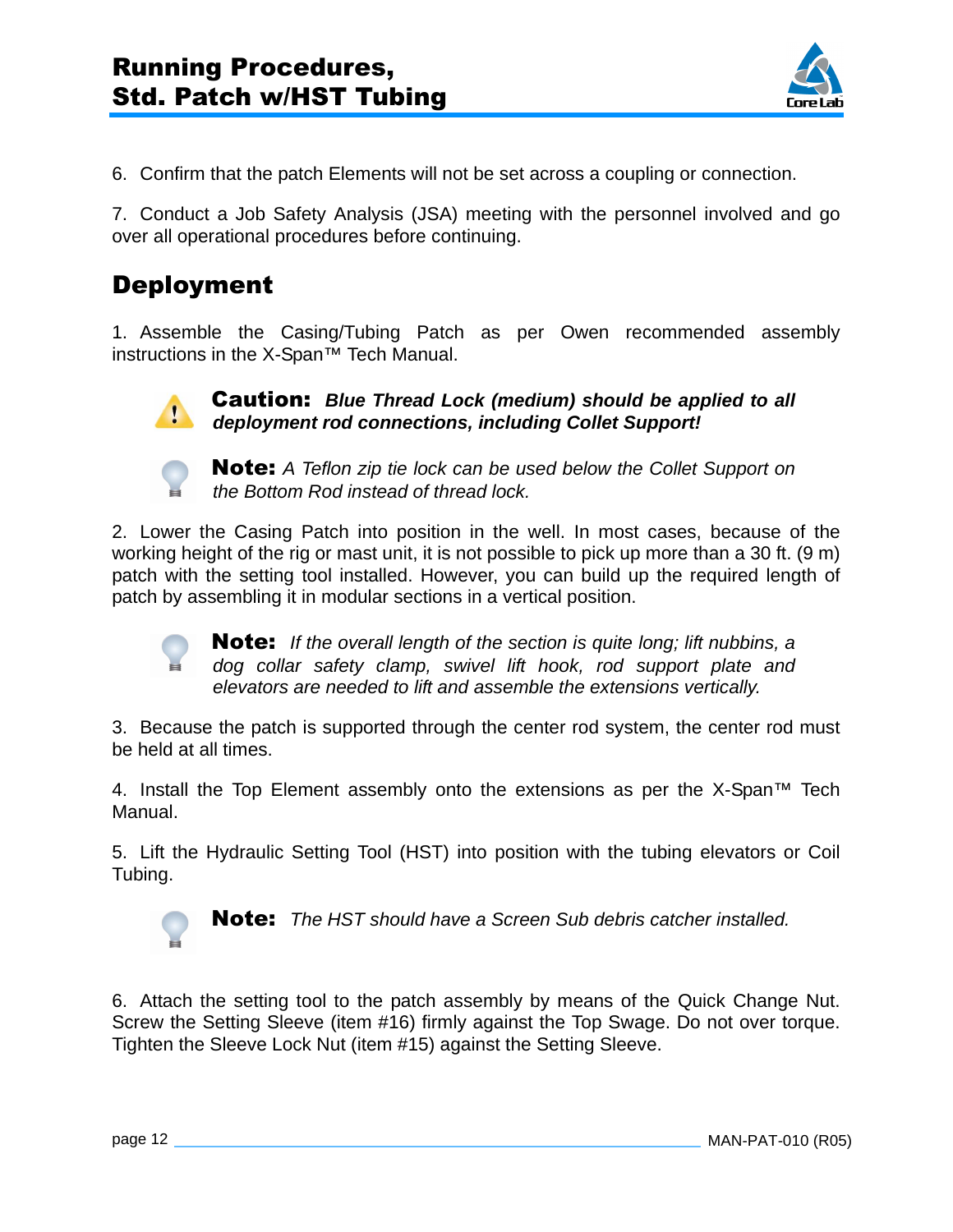

**Note:** It may be possible to pick up a short patch with the setting tool installed. If the patch Bottom Hole Assembly (BHA) is being picked up unsupported, ensure that the Setting Sleeve is backed off 1-2 in (3- 5 cm) from the Top Swage. After the patch BHA is vertical then screw the Setting Sleeve firmly against the Top Swage and lock it in place with the Sleeve Lock Nut as described above.

7. Check and record hang weight.

8. Make sure that all crossovers and new items are drifted to allow an Owen Ball to pass through and that there are no square shoulders inside any of them (\_\_\_\_" OD Ball to close circulation ports and activate the HST, \_\_\_\_" OD Ball to open Secondary Circulation Valve).

9. All drill pipe/tubing is to be drifted prior or while running in hole (RIH) and only one rabbit should be on the rig floor at one time.

10.If you are running a closed system, the drill pipe (DP) has to be filled by hand.



**Note:** Closed circulation ports on the HST, prevent foreign debris from entering the string from annulus.

11. Fill up string every stand with filtered fluid from surface using a fill up line. Flush the line before inserting nozzle into DP and make sure the nozzle is properly secured.



Caution: **Keep the annulus topped up while RIH!**

12.Install wiper rubber to prevent debris access.

13.Apply pipe dope to pin end of threads only.

14.On highly deviated wells (greater than 30 degrees), run a spiral centralizer or stabilizer in the string ±30 ft. (10 m) above the setting tool.

15.If the patch is going to be positioned on depth with a wire line Gamma Ray and Casing Collar Locator (CCL) tool, install a radioactive (RA) marker sub, a pup joint or both, one joint above the centralizer. Accurate measurements from the top of the patch to the RA marker sub or short joint are required.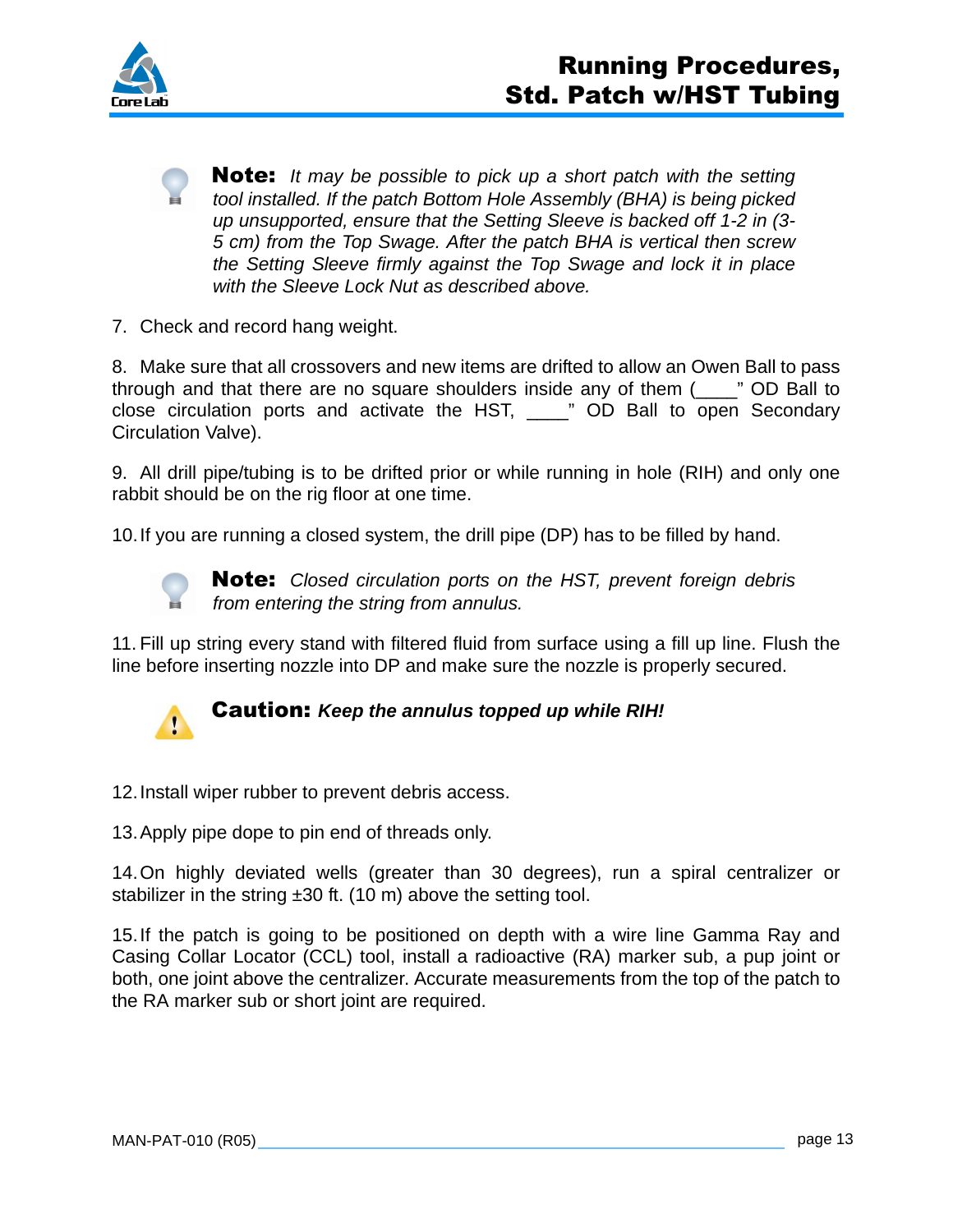

Caution: **Make sure the electric line operator understands**  $\blacksquare$ **what is being done and knows the maximum distance allowed below the radioactive Collar or short joint. Because some logging tools have an extension or end cap that is smaller than the rest of the tools, make sure that the OD of the logging tools is compatible with tubular ID's. Be certain that this extension's OD does not risk the chance of getting stuck in any lower tools. Confirm that the wireline tools OD are larger than No-Go!**

16.To prevent rotation while tripping pipe, make sure that the rotary is locked (do not turn the pipe when in a static position).

17.If you experience any heavy losses while running in the hole, close the string and pump down from the backside.

18.Be careful while running the patch to the required depth. Avoid jarring stops when running the tool and don't spud or force the casing patch down the well. Do not exceed 10,000 lbs of set down weight on the casing patch or exceed 100 ft./min. (30 m/min.) running speed when RIH. Cover the tubing while taking breaks, changing elevators etc….

19.Before entering liner or tight spots, record the up and down weights and be sure to slow down when entering these areas. Keep the number of runs through perforations or tight spots to a minimum.

20.Position patch on depth by either tagging a fixed position in the well, pipe tally or by the use of a Gamma Ray and CCL log.

21.When at setting depth (last motion up), record the up and down weight, drop an Owen \_\_\_\_" OD Setting Ball, flush lines and pump down (max rate 1.50 Bbls/min.).



### Caution: **Slow down pump rate prior to ball seating!**

22.Make sure that all non-essential personnel are clear from pressure lines, the annulus is opened, the trip tank is gauged and monitored and that the pop off valves are set to required pressures.

23.Pressure up on the tubing slowly to 1000 psi/6800 Kpa. The Shear Screws holding the Ball Seat will shear, closing the circulation ports and direct the pressure to the working pistons. Increase tubing pressure in 500 psi/3500 Kpa increments with a 2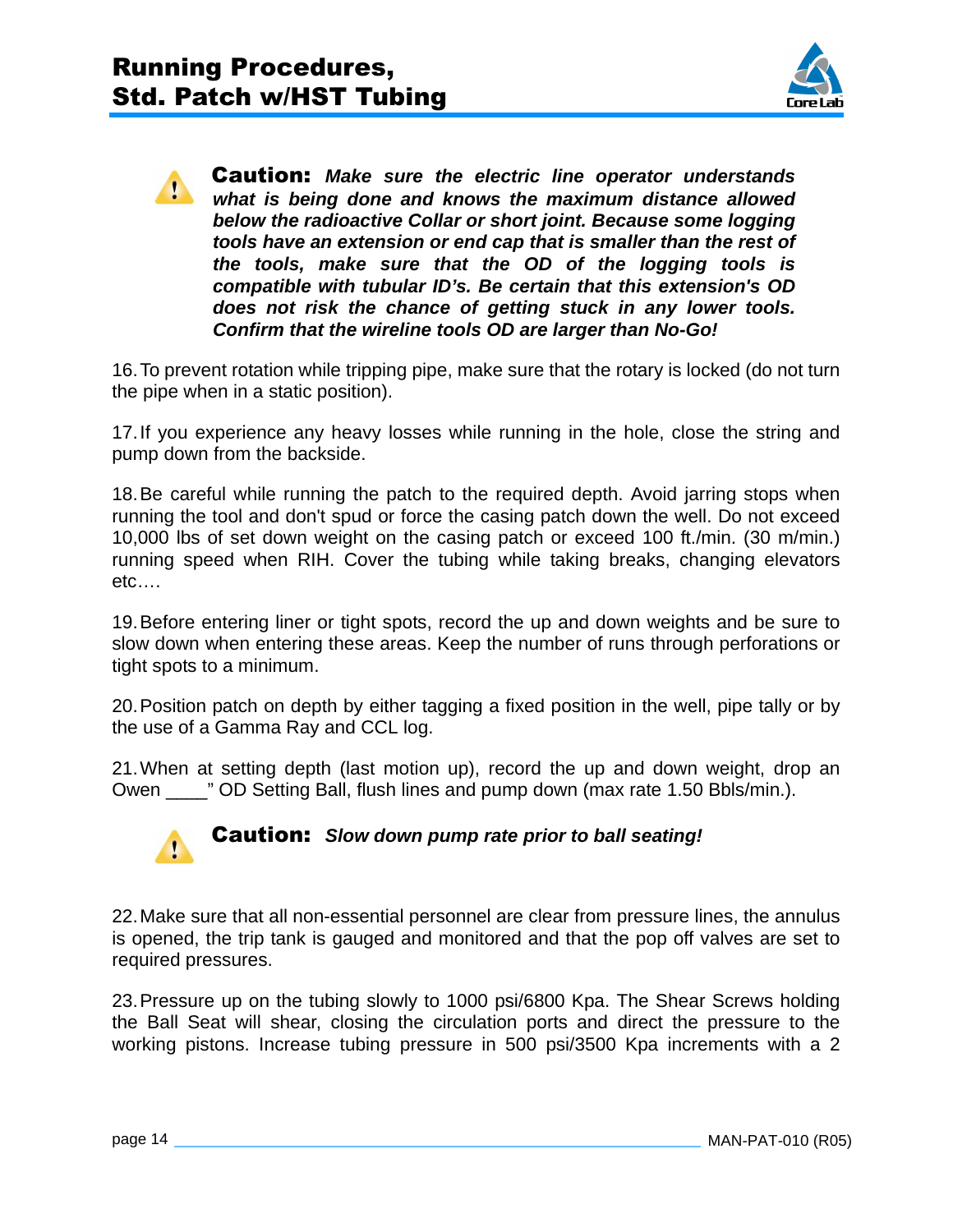

minute wait period between each pressure increase. Then pressure the tubing to psi (tubing pressure will drop and circulation will be established with the annulus when patch is set and the Release Ring sheared).



24.Once pressure drops to zero, indicating shear and that the patch is set, pick up slowly to confirm Collet is released. Once this is done, there should be a noticeable loss of BHA weight. Now if overall length permits, pick up approximately 10 ft. (3 m).



### Caution: **Do not pull Collet assembly completely out of the patch!**

25.Run back in slowly and slack off 5000 -10,000 lbs to confirm patch placement. Pull out of hole (POOH) and lay down setting assembly.



**Note:** The running tools retrieved will be the same over all length as the running assembly.

26.If down hole conditions permit, pressure test Casing Patch to desired pressure, being careful not to exceed 80% of rating.

27.If the patch assembly fails to set see contingency plans below.

#### **Contingency #1:** The Patch is set and the string is pulling wet.

• Drop the \_\_\_\_" Ball. Pressure up to \_\_\_\_psi and shear the Ball Seat in the secondary circulating valve (top of the setting tool). Flow checks the well for 10 minutes. Circulate if necessary and continue POOH.

### Contingency #2: The Patch fails to set.

• Inform the Owen Office and Company man.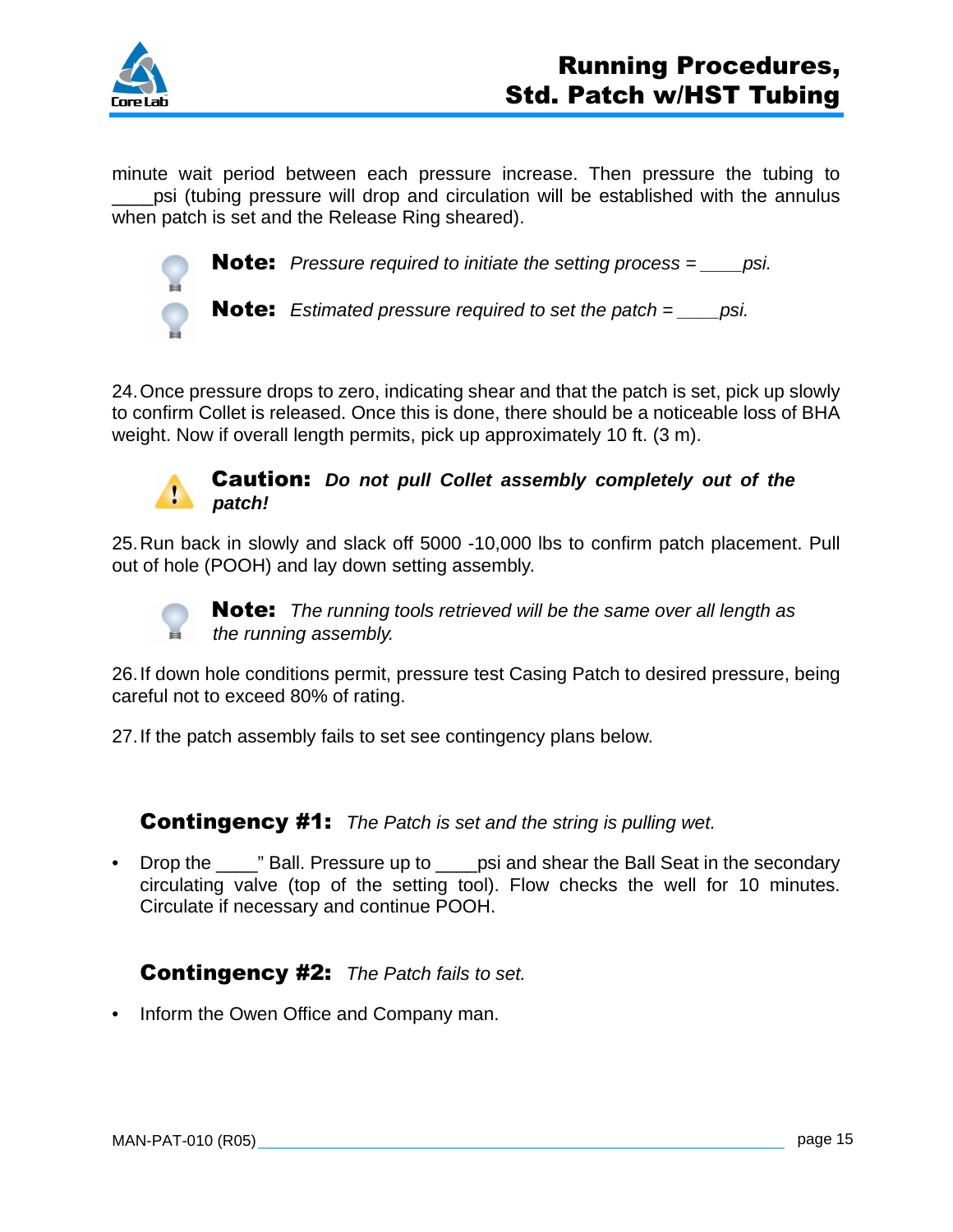

- If the patch fails to set and shear off, increase DP pressure in 1000 psi/6800 Kpa increments up to the maximum allowed pressure. Hold pressure for 2-3 minutes between each increment. Hold and maintain pressure at maximum pressure for 30 minutes. Next, bleed off pressure rapidly to surge tool, by the use of the bleed off line. Pressure up the drill pipe quickly to maximum allowed pressure, hold 1 minute and bleed off rapidly.
- Repeat 4 or 5 times. Slack off 5000 -10,000 lbs on patch. If patch is holding weight, try to pick up 5,000 lbs over-pull, if it is holding, re-apply maximum pressure and maintain. Pick up to set patch and shear patch Shear Ring by using both hydraulic and mechanical forces. POOH
- If the patch cannot be set the string may have to be pulled out of the hole wet.



### Caution: **Do not attempt to open the Circulating Valve if not at the required setting depth!**

**Contingency #3:** Mechanical Release: The Patch sets but the shear ring doesn't shear and the running tools fail to release from the patch.



### Caution: **Do not attempt this until all previous contingency plans have been attempted.**

- On the tubing/drill pipe make clear marks at you're up and down weights and at your neutral point. You should be able to clearly see the neutral point as the weight indicator will remain the same as the HST setting tool pistons will have a small amount of stroke.
- Confirm the maximum pull allowed on the pulling unit, the running string and the down hole tools including the rods.
- While maintaining maximum pump pressure pull on the string to the shear ring value in the collet or to maximum pull allowed. Work the string up and down but always maintain at least a 10,000 lb. over pull and try to fatigue the shear ring into shearing and releasing the collet assembly and running tools from the patch.
- Watch for a drop in pressure and fluid returns while working the running string up and down.
- If it's possible to pump clean fluids down the well. Set down 5000 to 10,000 lbs. weight on patch, pump 4 or 5 barrels of fluid through the patch at 2 to 3 lbs./minute. Work string up and down increasing weights to -15,000 to +15,000 pounds over string weight. If running tools fail to release continue to next step.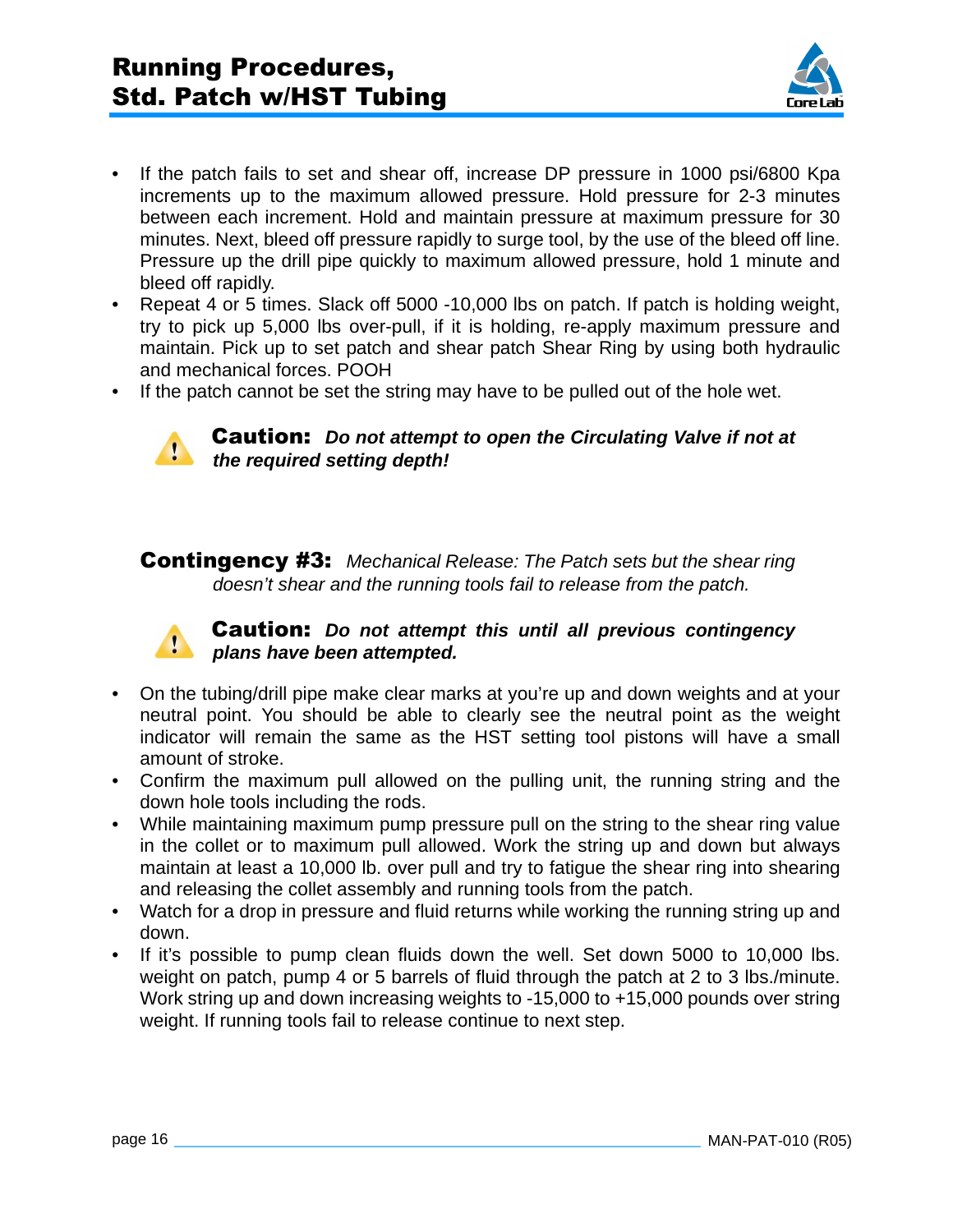

- Make a vertical mark on the running string so as the number of rotations can easily be counted.
- Note maximum torque that is allowed on the running string and the down hole tools including the rods.



Caution: **The purpose of the over-pull is to keep the pistons in the HST setting tool from turning and to transfer the torque to the rods. The over-pull will also put force on the collet fingers and help hold the collet support in place. When applying right hand rotations to the string and rod to the collet support should thread up on the bottom rod and after about 10 to 12 turns at the bottom rod the collet support should be threaded up the rod far enough to allow the collet to release from the profile in bottom swage.**

- Pick up on the string and pull 10,000 lbs. over-pull. Rotate the string slowly 5 turns to the right taking note of the torque required to turn the string. Release the torque, work string up and down always maintaining a positive over-pull (5,000 to 10,000 lbs.) on the patch and count the back turns. This confirms the amount of turns that you are getting down hole. You should only get about 1/2 to 1-1/2 turns back.
- Pick up on the string pull 10,000 lbs. over-pull. Rotate the string slowly 3 turns to the right, hold the torque if possible and then work the string up and down always maintaining a positive over- pull (5,000 to 10,000 lbs) Repeat this step 4 to 5 times.
- Pick up on the string and pull 15,000 lbs. over-pull. Rotate the string slowly 3 turns to the right, hold the torque if possible and then work the string up and down always maintaining a positive over-pull (10,000 to 40,000 lbs.). Repeat this step a few times and the collet should release from the profile in the bottom swage.



Caution: **If the collet fails to release from the patch after all other attempt have been made it may be necessary to pull on the string hard enough to break the weak point and then to fish the running tools. If that is not an option then the tubing would have to be released from the setting tool and then a work string and fishing tools used to recover the running tools.**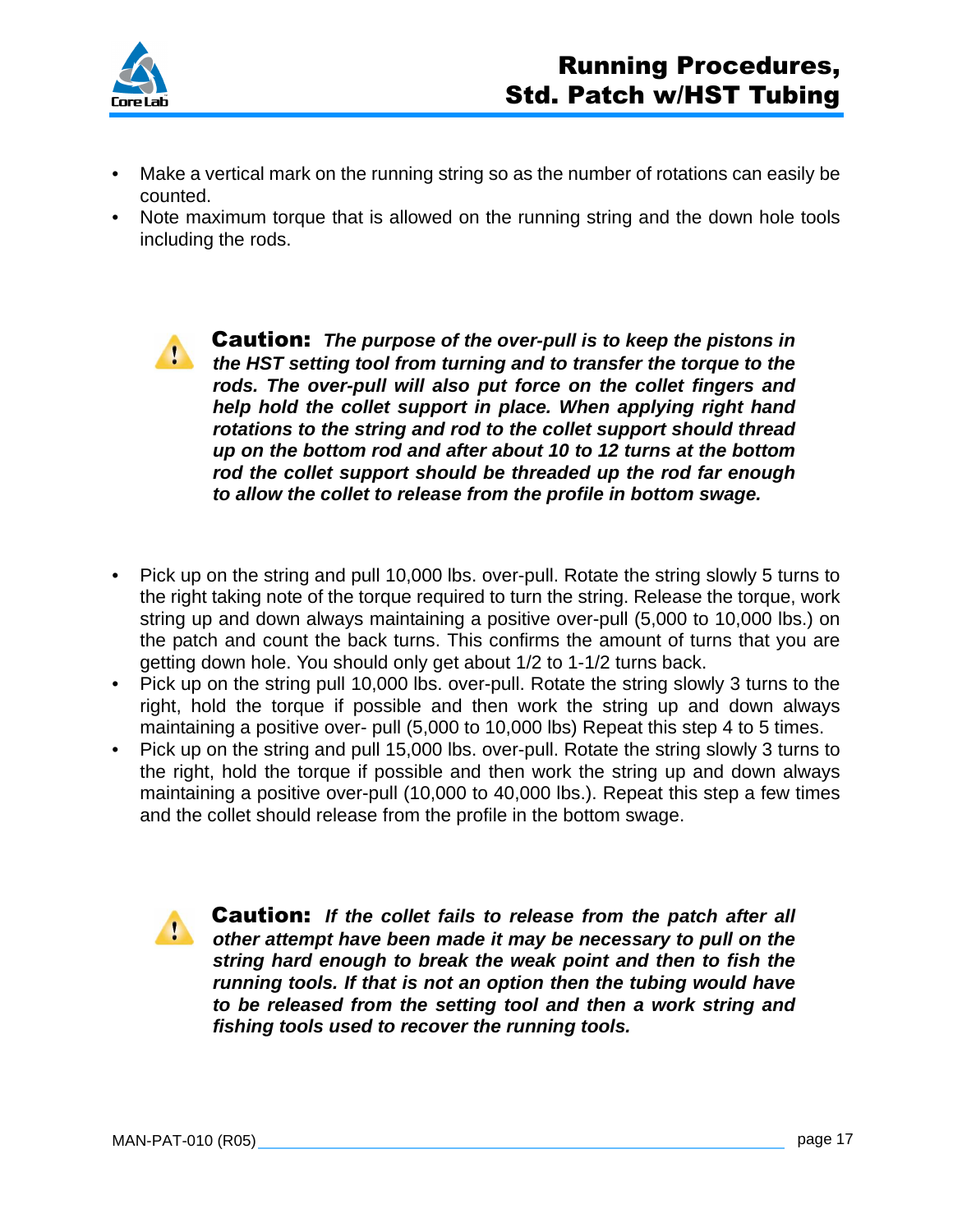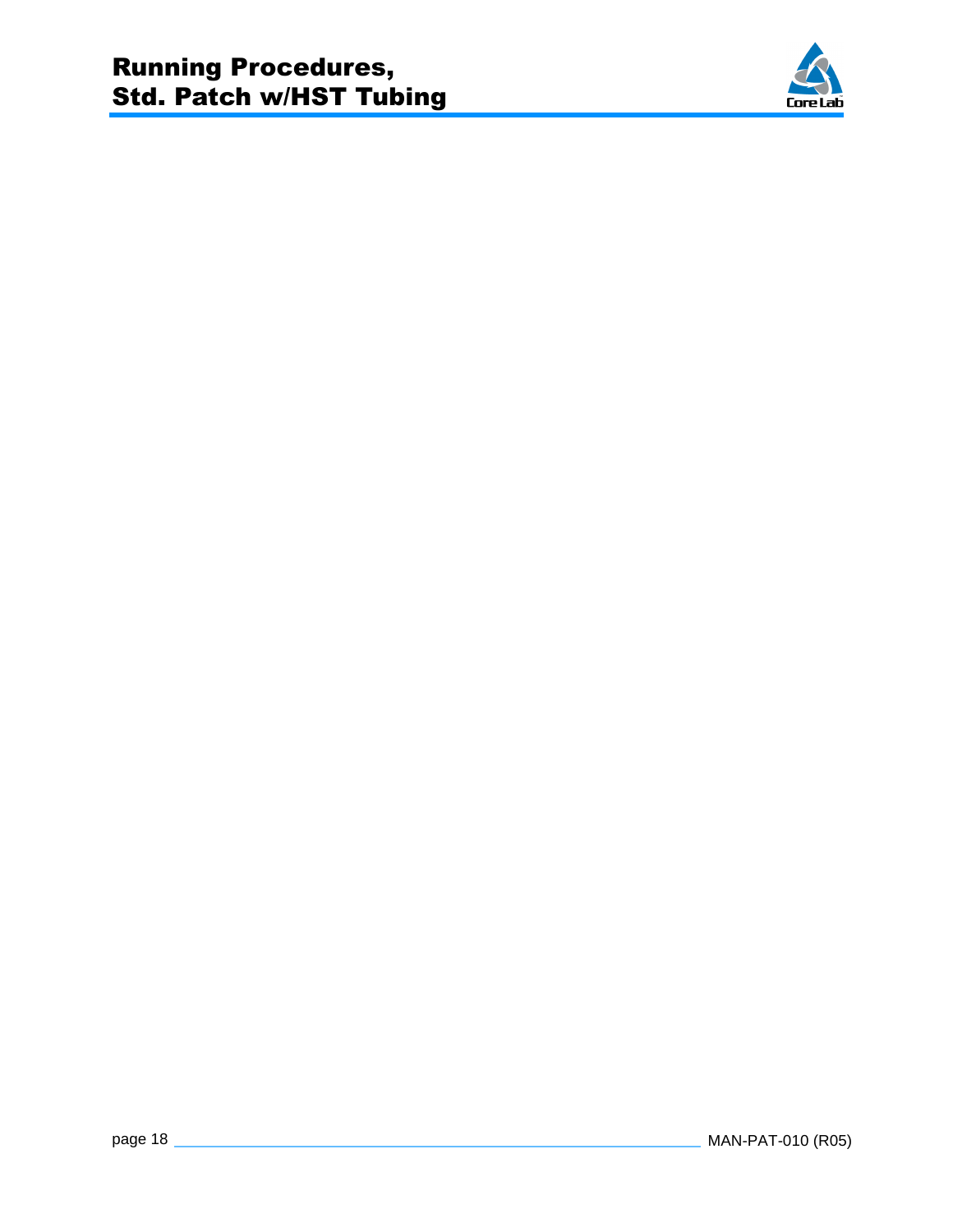

# Running Procedures, SST Non-Washdown

# Introduction

Owen highly recommends the use of a casing scraper before Screen Suspension Tool (SST) installation to rid the interval of foreign matter. Also, recommended is a casing caliper or pipe inspection log to provide an accurate record of casing ID and condition.



Caution: **A drift run or gauge ring is a minimum requirement!**



Caution: **In actual well situations, failure to follow recommended procedures has resulted in the SST sliding or failing to hold pressure!**



Caution: **It is crucial that well fluids, casing and tubulars are clean and free of debris and/or solids!**

# Pre-Deployment

1. Caliper and record all OD's and ID's and lengths of the equipment to be run. Prepare the rig floor and pipe deck for the operation and remove all unnecessary equipment. Prepare elevators to handle the correct size equipment and inspect ALL pipe handling equipment for loose parts (slip dies', nuts, dog collars, bolts etc…).

2. Make sure that the O-Rings and Elastomers are rated for the actual well conditions.

3. **ALL** hand tools must be strapped and clipped to the user. Make sure that the hole is covered when hand tools are being used.

4. Be careful not to drop any foreign debris/objects such as tape and metal strips into the hole while making up and running the assembly.

5. All distances from the Blow Out Preventer (BOP)/Wellhead to rig floor need to be verified.

6. Confirm that the SST Hanger Element will not be set across a coupling or connection.

7. Conduct a Job Safety Analysis (JSA) meeting with the personnel involved and go over all operational procedures before continuing.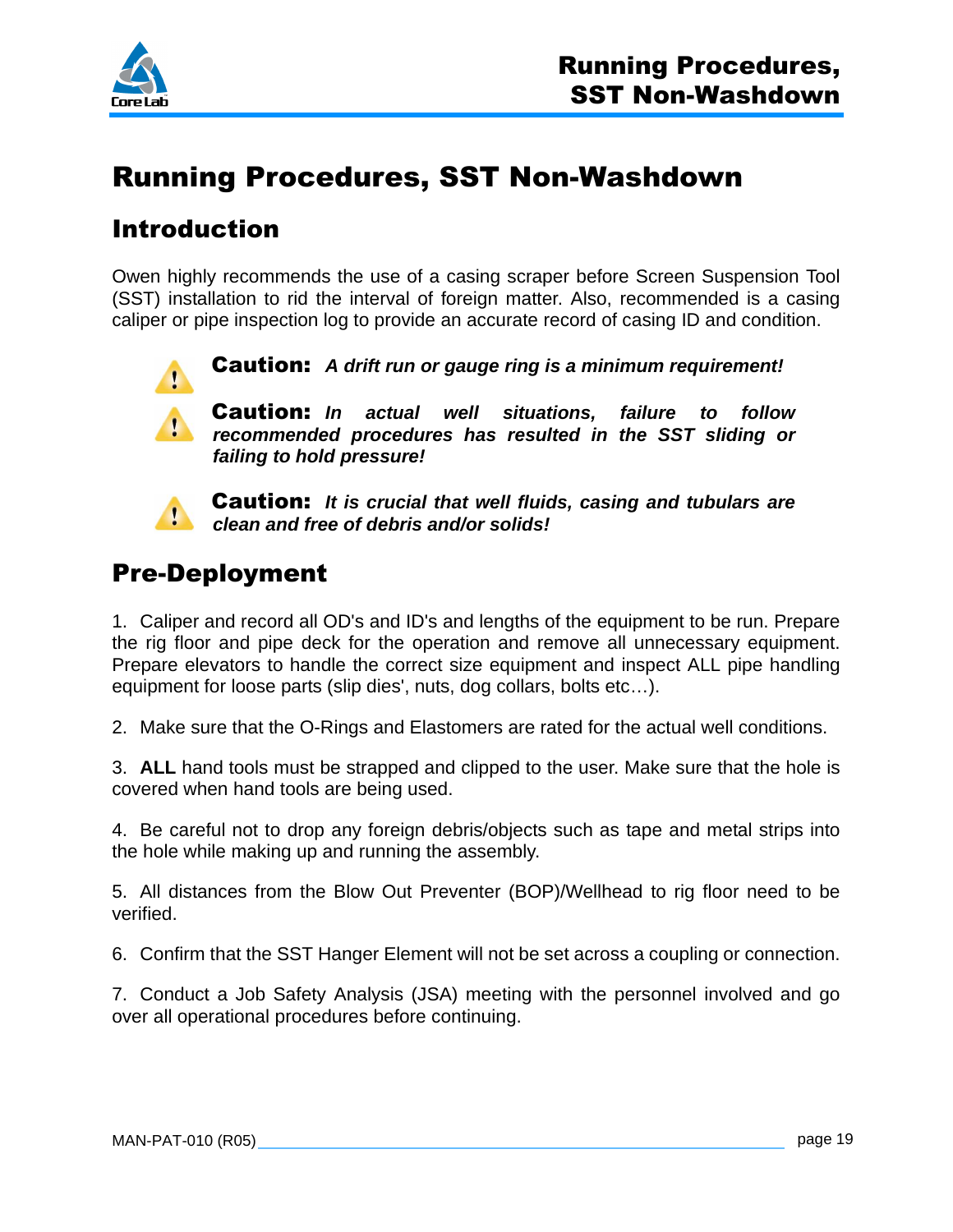

# Deployment

1. Pre-assemble the SST as per the Owen recommended assembly instructions in the tech manual.



Caution: **Blue Thread Lock (medium) must be applied to all deployment rod connections, including Collet Support!**



Note: A Teflon zip tie lock can be used below the Collet Support on the Bottom Rod instead of thread lock.

- 2. Make up Bottom Hole Assembly (BHA) below SST.
- 3. Check and record hang weight.
- 4. Change elevators to pick up Hydraulic Setting Tool (HST).
- 5. Make up SST liner hanger tool and customer crossover to the lower BHA.

6. Lift the HST into position with the tubing elevators. A handling sub is required for the HST.



Note: The Hydraulic Setting Tool should have a Screen Sub debris catcher installed.

7. Attach the setting tool to the SST assembly by means of the Quick Change Nut. Screw the Setting Sleeve firmly against the Swage. Do not over torque. Tighten the Sleeve Lock Nut against the Setting Sleeve.



**Note:** It may be possible to pick up a short assembly with the setting tool installed. If the SST BHA is being picked up unsupported, make sure that the Setting Sleeve is backed off 1-2 in (3-5 cm) from the Swage. After the SST BHA is vertical then screw the Setting Sleeve firmly against the Swage and lock it in place with the Sleeve Lock Nut as described above.

8. Make sure all crossovers and new items are drifted to allow Owen Ball to pass through and that there are no square shoulders inside any of them (\_\_\_\_" OD Ball to close circulation ports and activate the HST, \_\_\_\_" OD Ball to open circulation valve).

9. Check and record hang weight.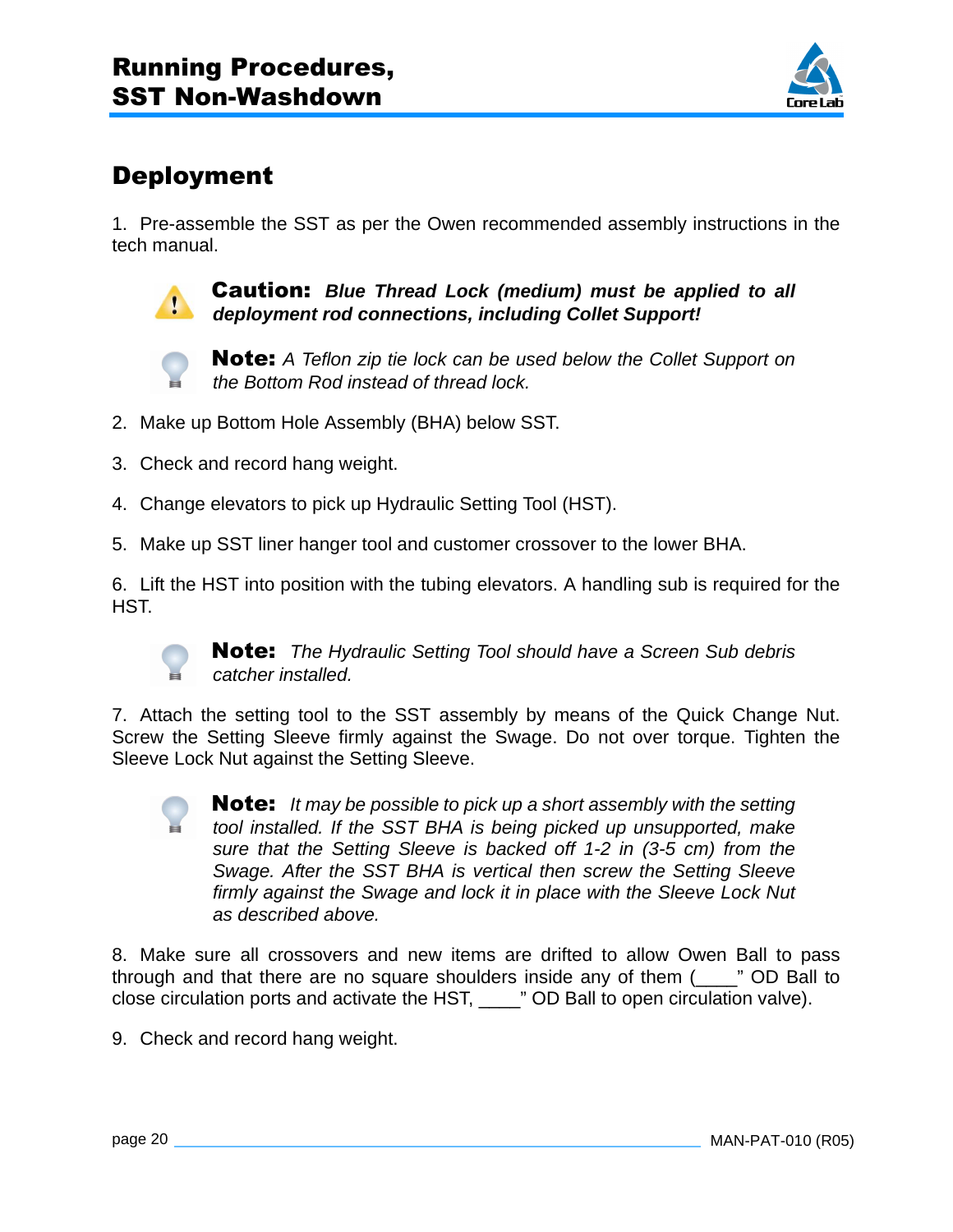

10.All drill pipe/tubing is to be drifted prior or while running in hole (RIH) and only one rabbit should be on the rig floor at one time.

11. If you are running a closed system, the drill pipe (DP) has to be filled by hand.



**Note:** Closed circulation ports on the HST, prevent foreign debris from entering the string from annulus.

12.Fill up string every stand with filtered fluid from surface using a fill up line. Flush the line before inserting nozzle into DP and make sure the nozzle is properly secured.



Caution: **Keep the annulus topped up while RIH!**

13.Install wiper rubber to prevent debris access.

14.Apply pipe dope to pin end of threads only.

15.Install 1 joint of drill pipe and RIH.

16.Install stabilizer and/or centralizer. On highly deviated wells (greater than 30 degrees), run a spiral centralizer in the string ±30 ft. (10 m) above the setting tool.

17.If the SST is going to be positioned on depth with a wire line Gamma Ray and Casing Collar Locator (CCL) tool, install a radioactive marker sub, a pup joint or both one joint above the centralizer. Accurate measurements are required from the top of the SST to the radioactive marker sub or short joint.



Caution: **Make sure the electric line operator understands what is being done and knows the maximum distance allowed below the radioactive Collar or short joint! Because some logging tools have an extension or end cap that is smaller than the rest of the tools, make sure that the OD of the logging tools is compatible with tubular ID's! Be certain that this extension's OD does not risk the chance of getting stuck in any lower tools. Confirm that the wireline tools OD are larger than No-Go!**

18.Prepare slips, elevators and tubing tongs to handle work string drill pipe and install wiper rubber to prevent debris access.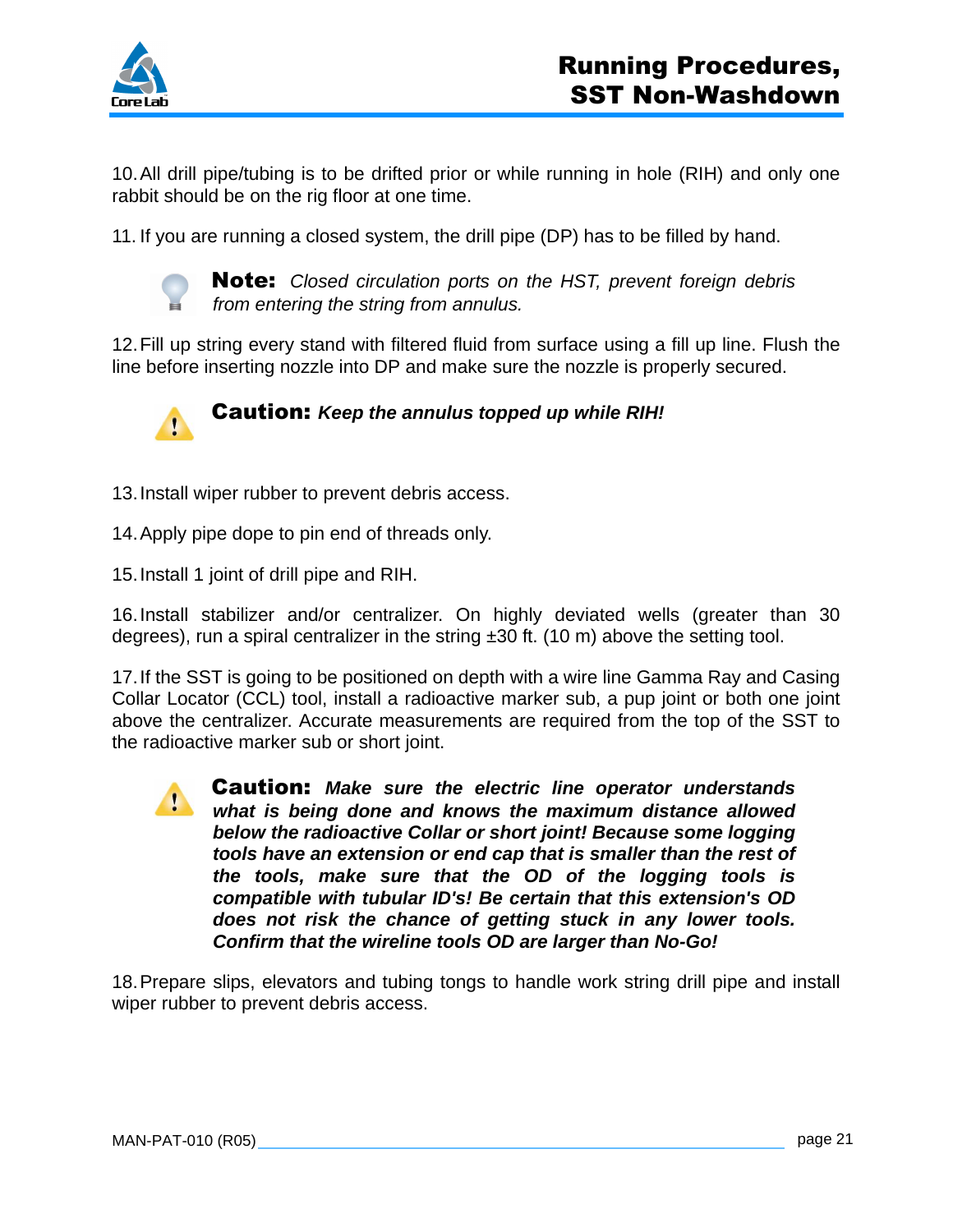

19.To prevent rotation while tripping pipe, make sure that the rotary is locked (do not turn the pipe when in a static position).

20.If you experience any heavy losses while running in the hole, close the string and pump down from the backside.

21.Be careful while running the SST assembly to the required depth. Avoid jarring stops when running the tool and don't spud or force the SST down the well. Do not exceed lbs of set down weight on the SST running into the well or 100 ft./min. (30 m/min.) running speed. Cover the tubing while taking breaks, changing elevators etc….

22.Before entering liner or tight spots, record the up and down weights and be sure to slow down when entering these areas. Keep the number of runs through perforations or tight spots to a minimum.

23.Position SST on depth by either tagging a fixed position in the well, pipe tally or by the use of a Gamma Ray and CCL log.

24.When at setting depth (last motion up), record up and down weight, run in 5 m (16 ft.) below setting depth. Pick up 10 ft. (3 m) and set slips. Record up and down weight.



**Note:** This will enable the Hanger to be spaced out and set while SST is in pick-up weight.

25. Drop an Owen <sup>7</sup> OD Setting Ball, flush lines and pump down (max rate 1.50 Bbls/min.).



### Caution: **Slow down pump rate prior to ball seating!**

26.Make sure that all non-essential personnel are clear from pressure lines, the annulus is opened, the trip tank is gauged and monitored and that the pop off valves are set to required pressures or are isolated.

27.Pressure up on the tubing slowly to 1000 psi (6800 Kpa). The Shear Screws holding the Ball Seat will shear, closing the circulation ports and direct the pressure to the Working Pistons. Increase tubing pressure in 500 psi (3500 Kpa) increments with a 2 minute wait period between each pressure increase. Pressure the tubing to sample is (tubing pressure will drop and circulation will be established with the annulus when SST is set and the Release Ring sheared).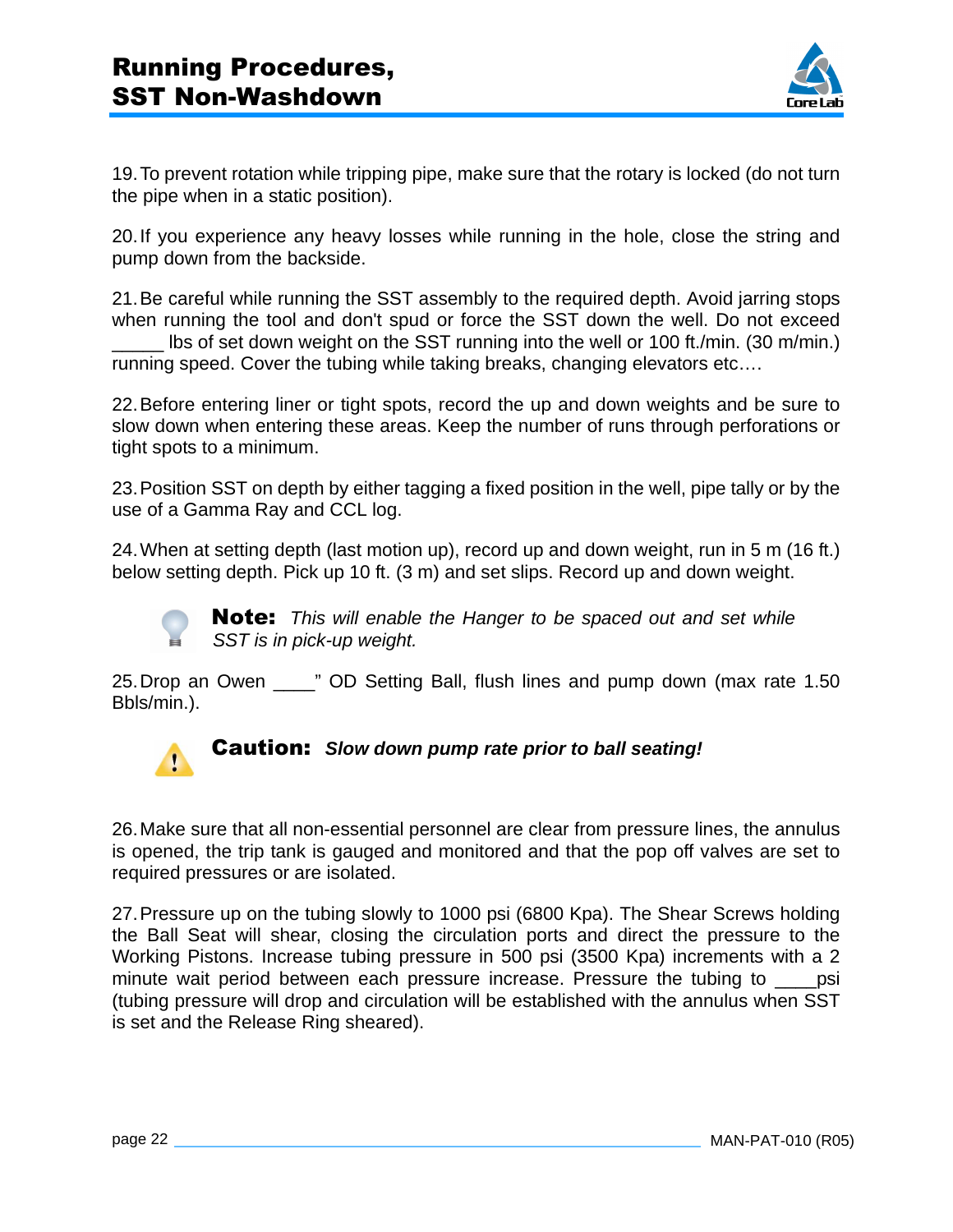

**Note:** Pressure required too initiate the setting process  $=$  psi. **Note:** Estimated pressure required to set the  $SST =$  psi.

28.Once pressure drops to zero, indicating shear and the SST is set, slack off 10,000 lbs slowly and tag lightly to confirm SST placement.

29.Pick up slowly out of the SST, there should be a noticeable loss of weight.

30.POOH while continuing to monitor well.

31.Lay down BHA, HST and setting rods.

32.If the assembly fails to set see contingency plans below.

**Contingency #1:** The SST is set and the string is pulling wet.

• Drop the "Ball. Pressure up to psi and shear the Ball Seat in the secondary circulating valve (top of the setting tool). Flow checks the well for 10 minutes. Circulate if necessary and continue POOH.

### **Contingency #2:** The SST fails to set.

- Inform the Owen Office and Company man
- If the SST fails to set and shear off, increase DP pressure in 1000 psi (6800 Kpa) increments up to the maximum allowed pressure. Hold pressure for 2-3 minutes between each increment. Hold and maintain pressure at maximum pressure for 30 minutes. Bleed off pressure rapidly to surge tool via bleed off line. Pressure up the drill pipe quickly to maximum allowed pressure, hold 1 minute and bleed off rapidly. Repeat 4 or 5 times. Slack off 5,000 lbs on SST.
- If SST is holding weight, try to pick up 5000-10,000 lbs over-pull. If it is holding, reapply maximum pressure and maintain. Pick up to set SST and shear the Shear Ring by using both hydraulic and mechanical forces. POOH
- If the SST cannot be set the string may have to be pulled out of the hole wet.



### Caution: **Do not attempt to open the Circulating Valve if the SST** is not at the required setting depth!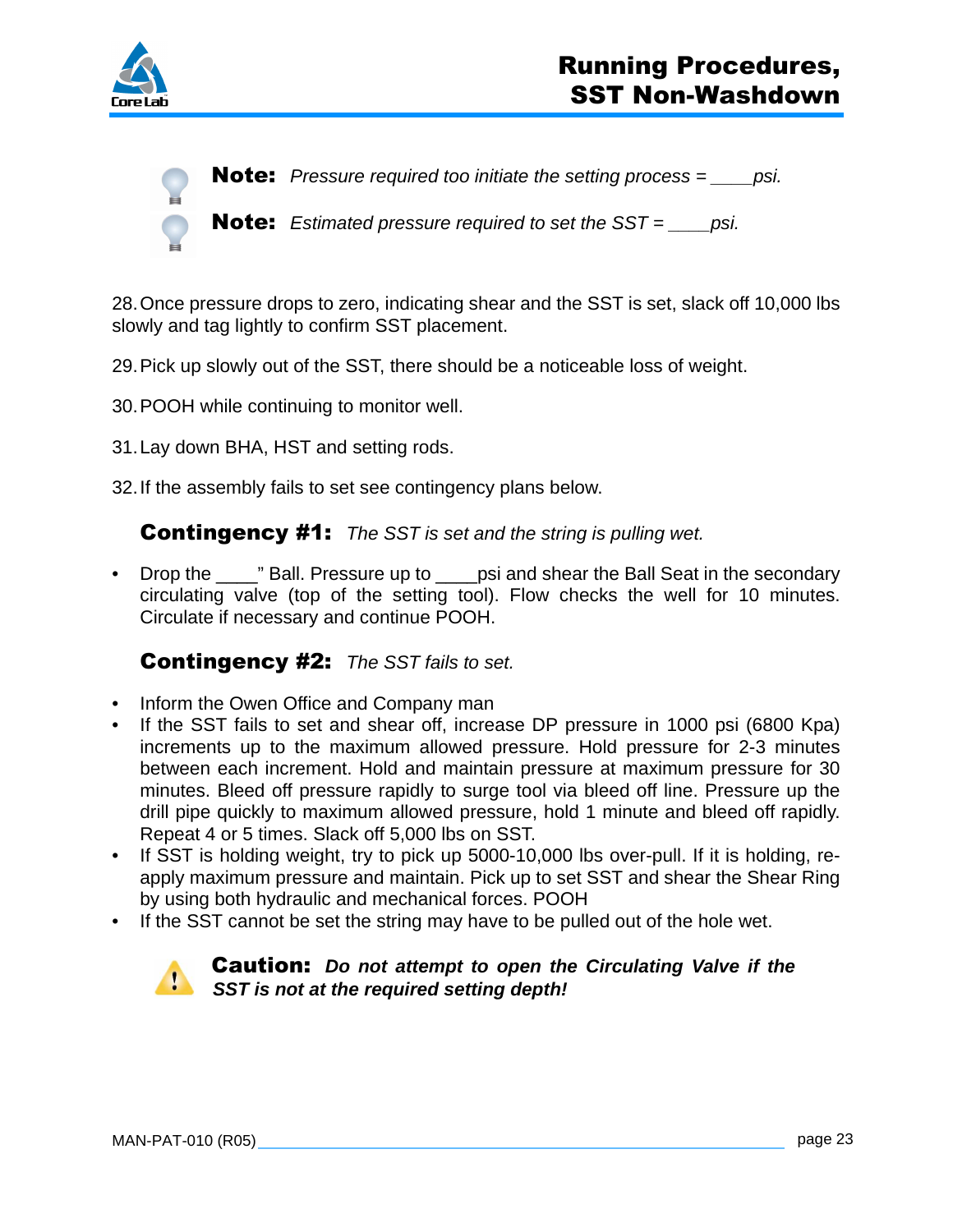

**Contingency #3:** Mechanical Release: The Patch sets but the shear ring doesn't shear and the running tools fail to release from the patch.



#### Caution: **Do not attempt this until all previous contingency plans have been attempted.**

- On the tubing/drill pipe make clear marks at you're up and down weights and at your neutral point. You should be able to clearly see the neutral point as the weight indicator will remain the same as the HST setting tool pistons will have a small amount of stroke.
- Confirm the maximum pull allowed on the pulling unit, the running string and the down hole tools including the rods.
- While maintaining maximum pump pressure pull on the string to the shear ring value in the collet or to maximum pull allowed. Work the string up and down but always maintain at least a 10,000 lb. over pull and try to fatigue the shear ring into shearing and releasing the collet assembly and running tools from the patch.
- Watch for a drop in pressure and fluid returns while working the running string up and down.
- If it's possible to pump clean fluids down the well. Set down 5000 to 10,000 lbs. weight on patch, pump 4 or 5 barrels of fluid through the patch at 2 to 3 lbs./minute. Work string up and down increasing weights to -15,000 to +15,000 pounds over string weight. If running tools fail to release continue to next step.
- Make a vertical mark on the running string so as the number of rotations can easily be counted.
- Note maximum torque that is allowed on the running string and the down hole tools including the rods.



Caution: **The purpose of the over-pull is to keep the pistons in the HST setting tool from turning and to transfer the torque to the rods. The over-pull will also put force on the collet fingers and help hold the collet support in place. When applying right hand rotations to the string and rod to the collet support should thread up on the bottom rod and after about 10 to 12 turns at the bottom rod the collet support should be threaded up the rod far enough to allow the collet to release from the profile in bottom swage.**

• Pick up on the string and pull 10,000 lbs over-pull. Rotate the string slowly 5 turns to the right taking note of the torque required to turn the string. Release the torque, work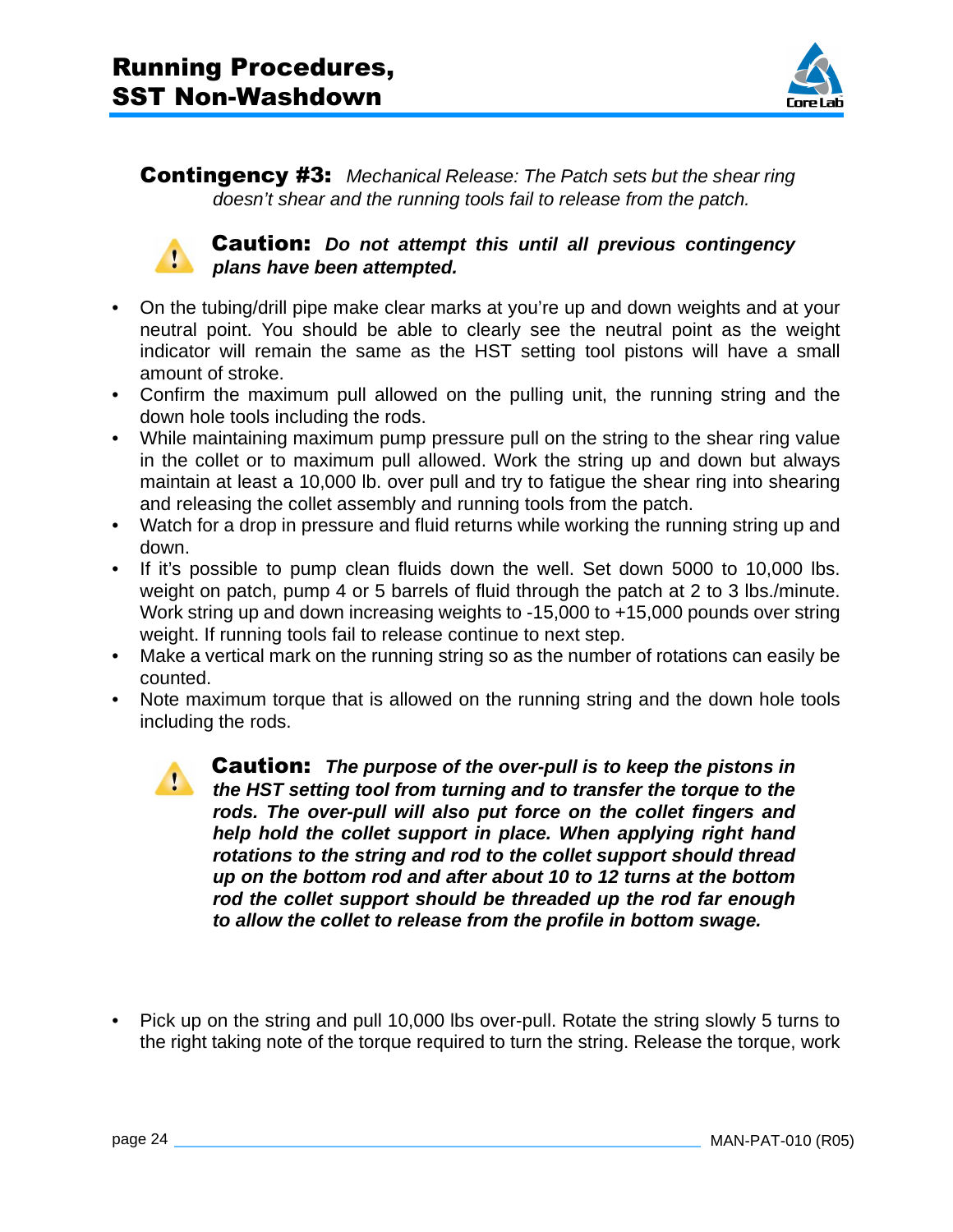

string up and down always maintaining a positive over-pull (5,000 to 10,000 lbs.) on the patch and count the back turns. This confirms the amount of turns that you are getting down hole. You should only get about 1/2 to 1-1/2 turns back.

- Pick up on the string pull 10,000 lbs. over-pull. Rotate the string slowly 3 turns to the right, hold the torque if possible and then work the string up and down always maintaining a positive over- pull (5,000 to 10,000 lbs.) Repeat this step 4 to 5 times.
- Pick up on the string and pull 15,000lbs over-pull. Rotate the string slowly 3 turns to the right, hold the torque if possible and then work the string up and down always maintaining a positive over-pull (10,000 to 40,000 lbs.). Repeat this step a few times and the collet should release from the profile in the bottom swage.



Caution: **If the collet fails to release from the patch after all other attempt have been made it may be necessary to pull on the string hard enough to break the weak point and then to fish the running tools. If that is not an option then the tubing would have to be released from the setting tool and then a work string and fishing tools used to recover the running tools.**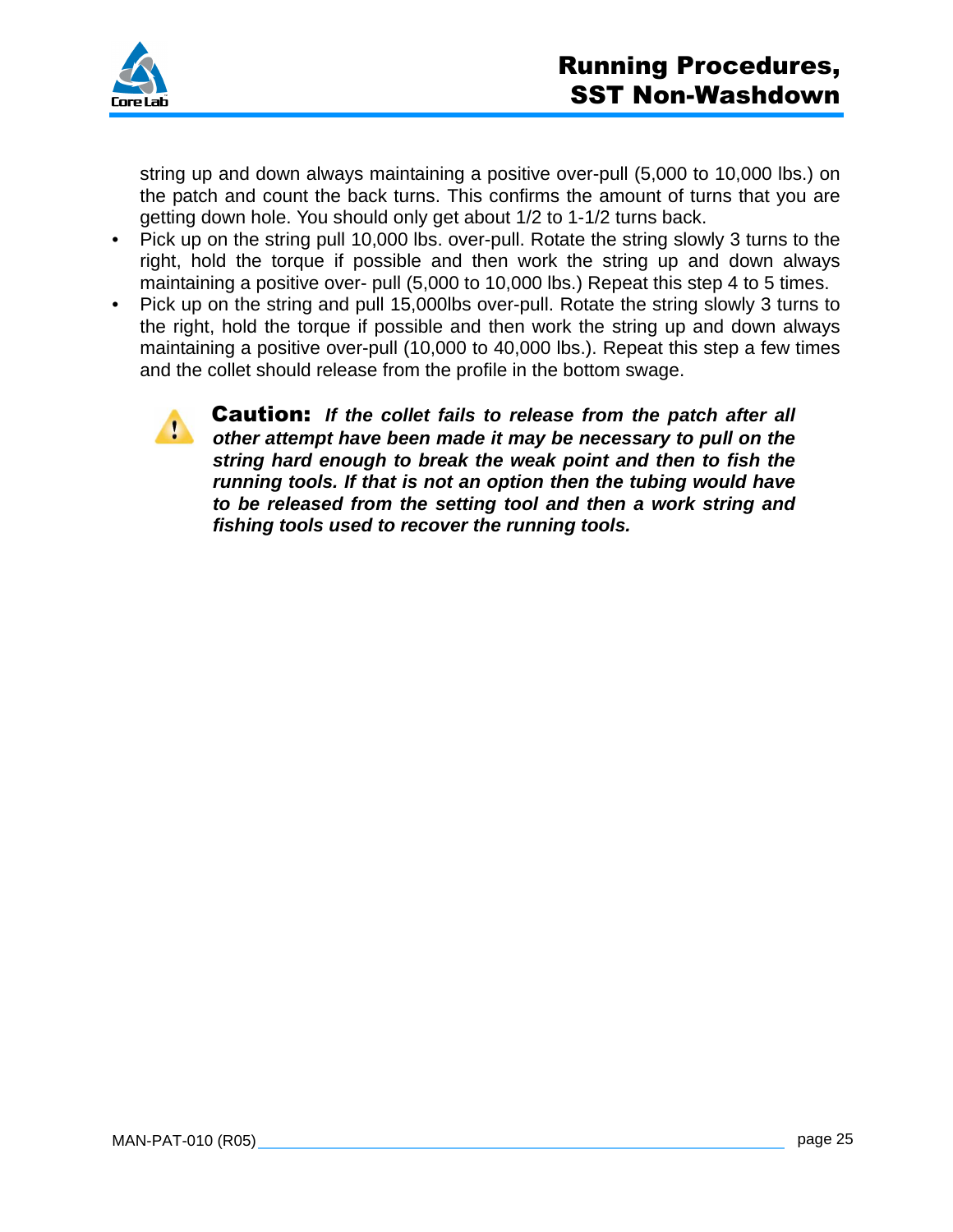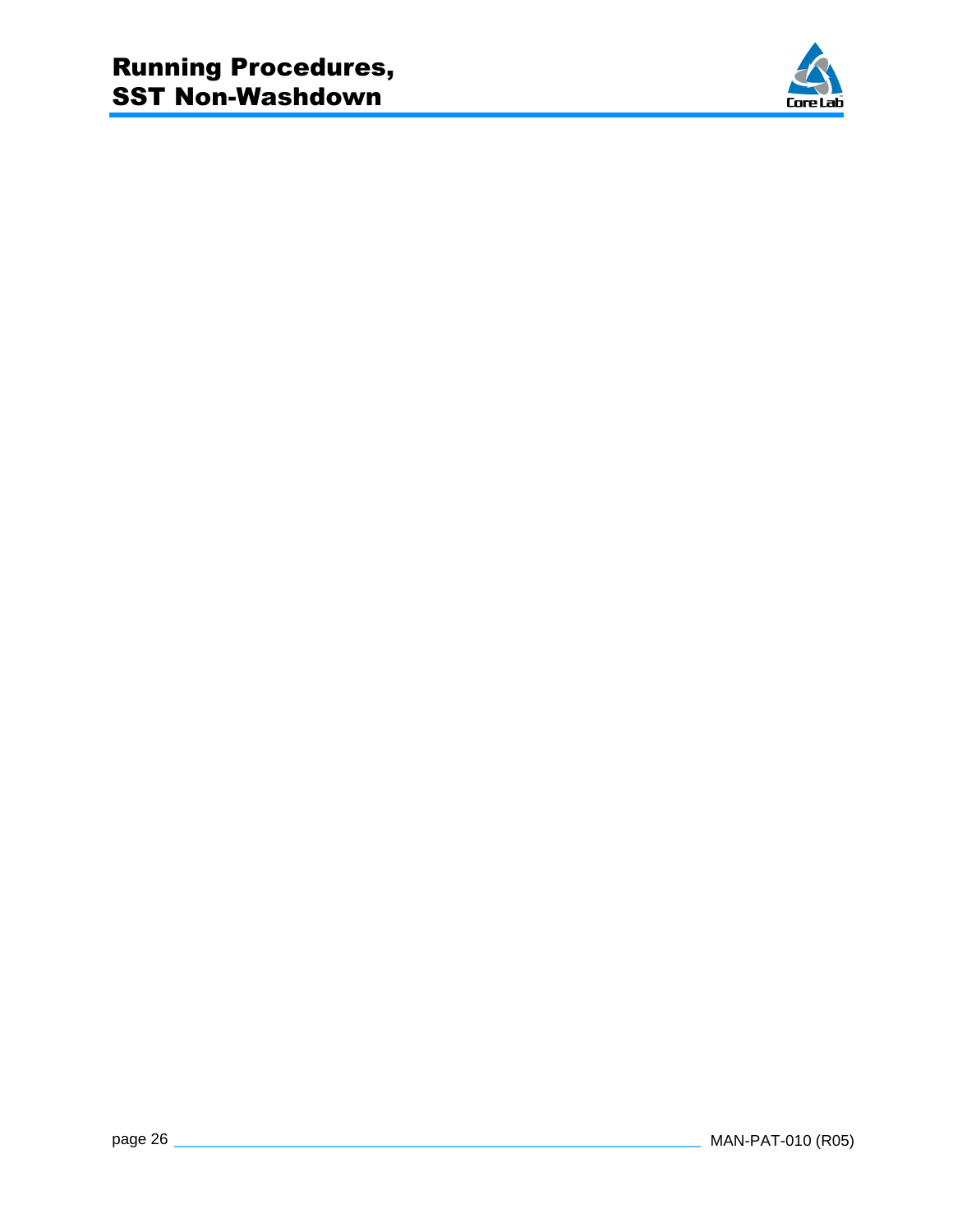

# Running Procedures, SST Washdown

# Introduction

Owen highly recommends the use of a casing scraper before Screen Suspension Tool (SST) installation to rid the interval of foreign matter. Also, recommended is a casing caliper or pipe inspection log to provide an accurate record of casing ID and condition.



Caution: **A drift run or gauge ring is a minimum requirement!**



Caution: **In actual well situations, failure to follow recommended procedures has resulted in the SST sliding or failing to hold pressure!**



Caution: **It is crucial that well fluids, casing and tubulars are clean and free of debris and/or solids!**

Refer to 4.750 or 6.000 Hydraulic Setting Tool (HST) Tech Manual

#### **Additional Handling Equipment and Tools Required:**

- Refer to SST Wash down Tech Manual
- False Rotary table
- Elevators for inner wash string
- Cavin Air Slips or equivalent for inner wash string.
- Correct make up and handling Equipment for inner wash string
- Slips, pick-up subs and Dog Collar for particular Screen size
- Lift subs for screen
- Correct Make up and handling equipment for Screen
- 1 ft., 2 ft., 3 ft. & 5 ft. Pup Joints for space out on inner wash string
- Drill Collar safety clamp suitable for Screen size.
- Drill Collar lift nubbin.

# Pre-Deployment

1. Caliper and record all OD's and ID's and lengths of the equipment to be run. Prepare the rig floor and pipe deck for the operation and remove all unnecessary equipment. Prepare elevators to handle the correct size equipment and inspect ALL handling equipment for loose parts (slip dies', nuts, dog collars, bolts etc…).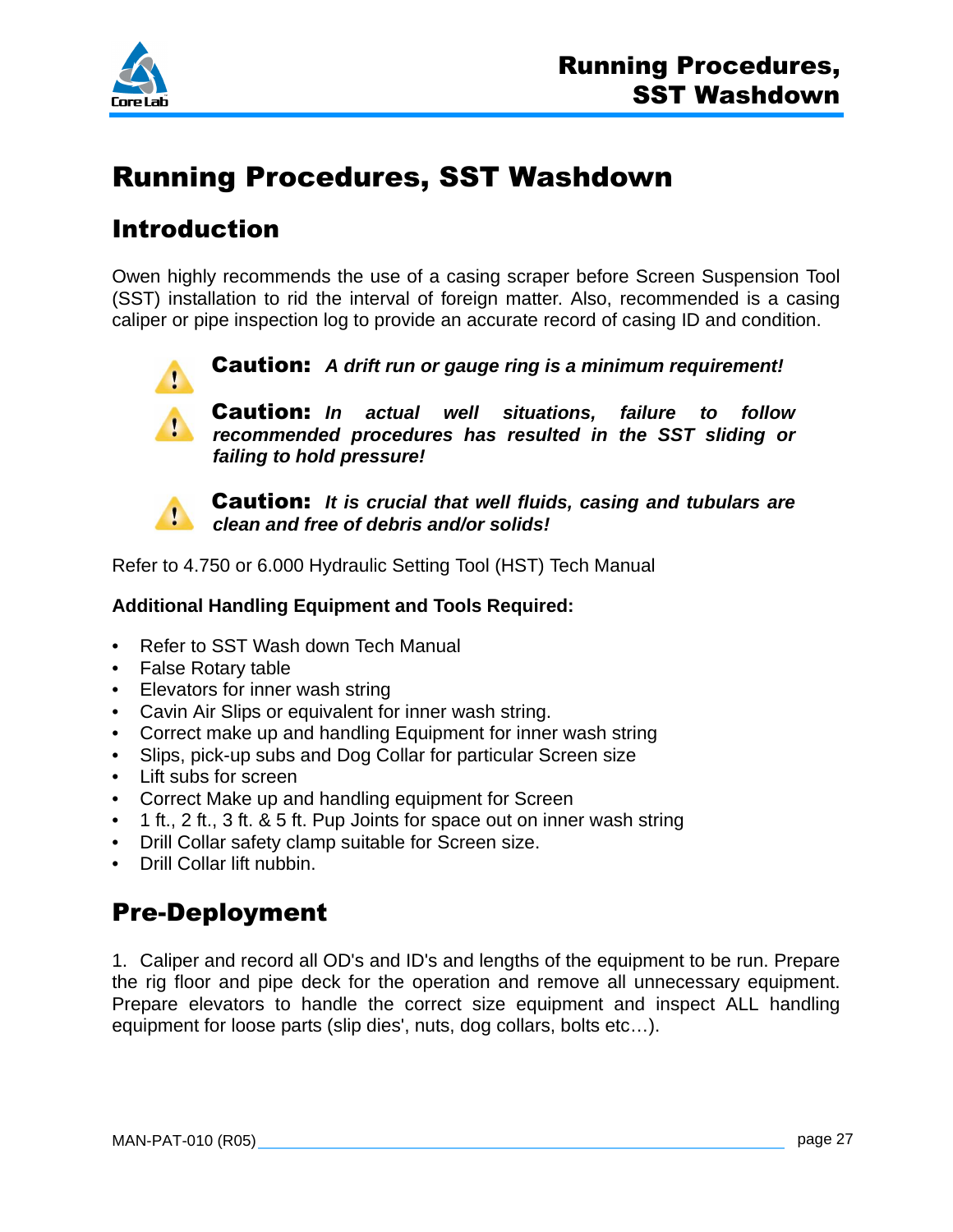

2. Make sure that the O-Rings and Elastomers are rated for the actual well conditions.

3. **ALL** hand tools must be strapped and clipped to the user. Make sure that the hole is covered when hand tools are being used. Be careful not to drop any foreign debris/ objects such as tape and metal strips into the hole while making up and running the assembly.

4. All distances from the Blow Out Preventer (BOP)/Wellhead to rig floor need to be verified.

5. Confirm that the SST hanger Element will not be set across a coupling or connection.

6. Conduct a Job Safety Analysis (JSA) meeting with the personnel involved and go over all operational procedures before continuing.

7. Pre-assemble the HST, Hydraulic Running Tool (HRT) and all other down hole tools required, following the recommended assembly instructions in the SST Tech Manual.

# Deployment

1. Make up screen assembly and land last Screen/Blank Pipe in slips, with enough room to install Safety Clamp and tongs.

2. Check and record Bottom Hole Assembly (BHA) hang weight.

- 3. Rig up false rotary and handling equipment to run inner wash string.
- 4. Change elevators to pick-up inner wash string.

5. Make up seal assembly or stinger onto the bottom of the wash string.

6. Run in hole (RIH) with Inner wash string (length depending on screen length). Land out the Seal Assembly on No-Go and mark pipe. Strap out from mark to connection and then add pup joints accordingly to space out.

7. Pick up pre-assembled SST Hanger and HRT by utilizing a drill collar lift nubbin. Make up crossover on swivel to wash string and tighten to required torque.

8. Pick up wash pipe assembly and remove inner wash string air slips, and false rotary. Lower wash pipe assembly and make up HRT assembly (with customer crossover) onto screen or blank pipe. Torque connection to required torque (Fig 5a in the SST Tech Manual).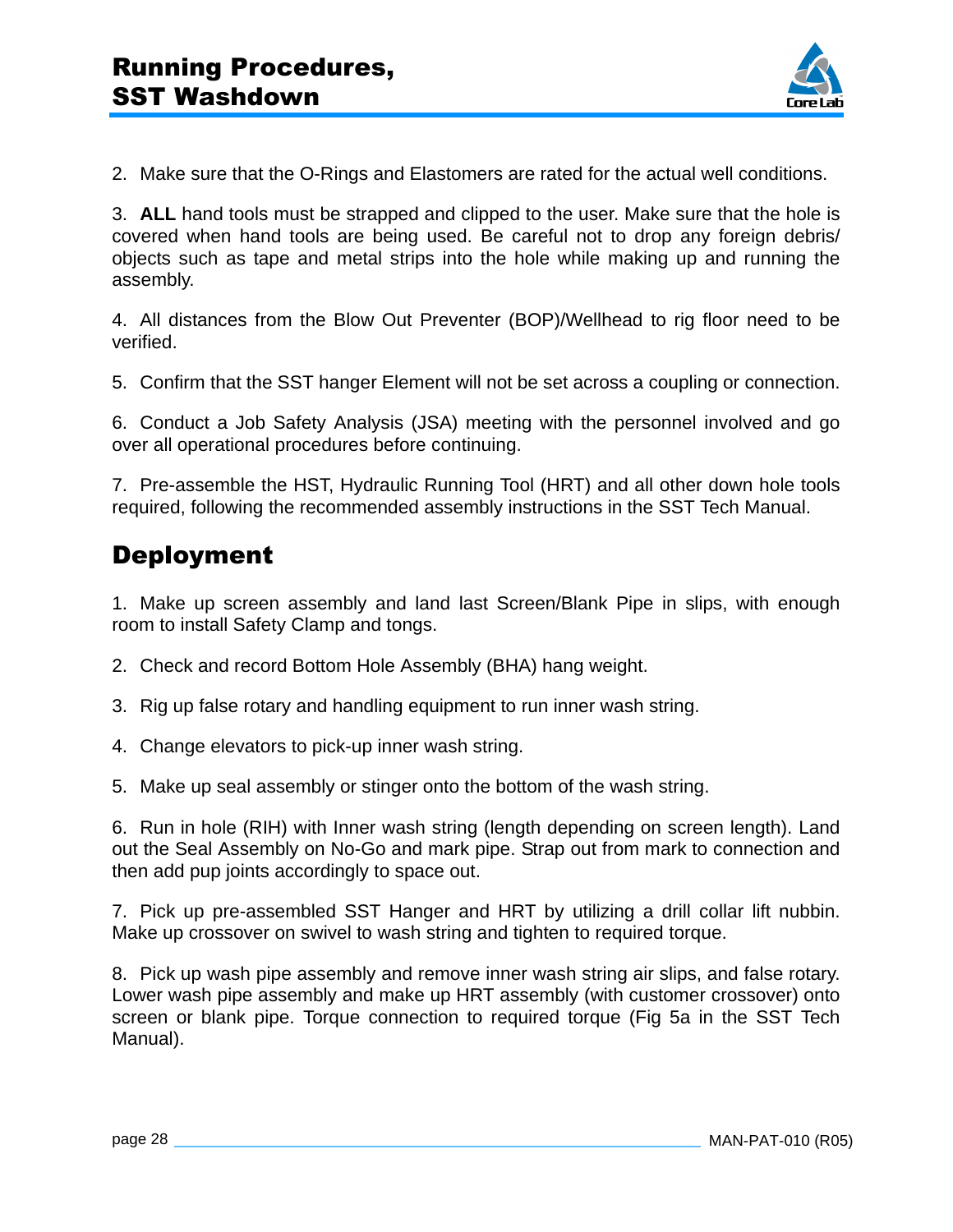

**Note:** While making up to the blank pipe, confirm that the Inner Mandrel of the HRT (connected to work string) is also turning. This is to prevent excess left hand torque to the HRT mechanical release mechanism.

9. Lower the assembly to a suitable working height and use tongs to put the 2-3/8 in IF or 3-1/2 in IF connection on the HRT.

10.Change elevators to pick up HST assembly.

11. Pick up setting tool with required retrofit kit, place in mouse hole and torque drill pipe pup joint and top sub to 2000-3000 ft./lbs. Pick up setting tool and make up to Top Adapter on HRT and torque connection to 2000-3000 ft./lbs (Fig 5b in the 6.000 in HST Tech Manual).

12.Lower Setting Sleeve and screw down until it bottoms out on the Top Swage, back off 1/16-1/8 in and lock sleeve with Lock Ring (Fig 5b in the Tech Manual).

13.Record up and down weight and hang off the assembly in drill pipe slips. Hook up pump in nubbin and mud line and circulate 120% of inner wash string volume, recording rates and pressures.



#### Caution: **Do not exceed 400 psi pump pressure!**

14.Make sure all crossovers and new items are drifted to allow an Owen Ball to pass through and that there are no square shoulders inside any of them (\_\_\_\_" OD Ball to seat in Circulation Sub and activate HST).

15.All drill pipe/tubing is to be drifted prior or while RIH and only one rabbit should be on the rig floor at one time.

16.Apply pipe dope to pin end of pipe threads only.

17.If you experience any heavy losses while running in the hole, close the string and pump down from the backside.

18.To prevent rotation while tripping pipe, make sure that the rotary is locked (do not turn the pipe when in a static position).

19.Install 1 joint of drill pipe and RIH.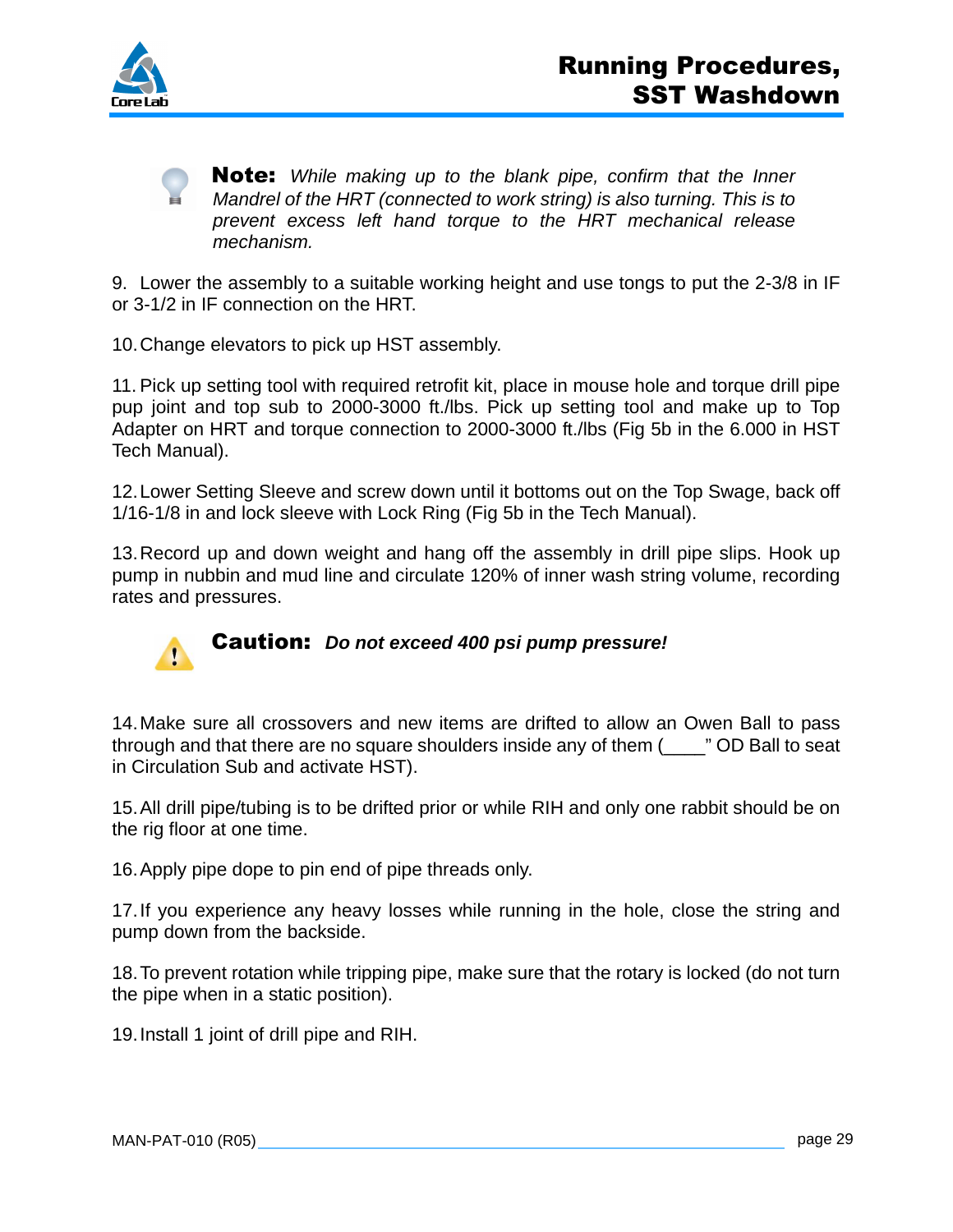

20.Install stabilizer and/or centralizer. On highly deviated wells (greater than 30 degrees), run a spiral centralizer in the string ±30 ft. (10 m) above the setting tool.

21.If the SST is going to be positioned on depth with a wire line Gamma Ray Casing Collar Locater (CCL) tool, install a radioactive marker sub, a pup joint or both, one joint above the centralizer. Accurate measurements are required from the top of the SST to the radioactive marker sub or short joint.



Caution: **Make sure the electric line operator understands what is being done and knows the maximum distance allowed below the radioactive Collar or short joint! Because some logging tools have an extension or end cap that is smaller than the rest of the tools, make sure that the OD of the logging tools is compatible with tubular ID's! Be certain that this extension's OD does not risk the chance of getting stuck in any lower tools.! Confirm that the wireline tools OD are larger than No-Go!**

- **Note:** Owen requires that a telescopic joint, that can be torqued through, be used on jobs that are on floaters or on deep highly deviated wells. It is also required that the telescopic joint can be pinned in the open position and have at least 5 ft. (1.5 m) of stroke. The telescopic joint is for two reasons; one is to aid in finding neutral and releasing from the HRT and the second for finding neutral when picking up and pulling an over-pull on the SST after it is set.
- 22.Prepare slips, elevators and tubing tongs to handle work string drill pipe.
- 23.Install wiper rubber to prevent debris ingress.

24.Be careful while running the SST assembly to the required depth. Avoid jarring stops when running the tool and don't spud or force the SST down the well. Do not exceed lbs of set down weight on the SST running into the well or 100 ft./min. (30 m/min.) running speed. Cover the tubing while taking breaks, changing elevators etc….

25.Before entering liner or tight spots, record the up and down weights and be sure to slow down when entering these areas. Keep the number of runs through perforations or tight spots to a minimum.

26.Position SST on depth by either tagging a fixed position in the well, pipe tally or by the use of a Gamma Ray and CCL log.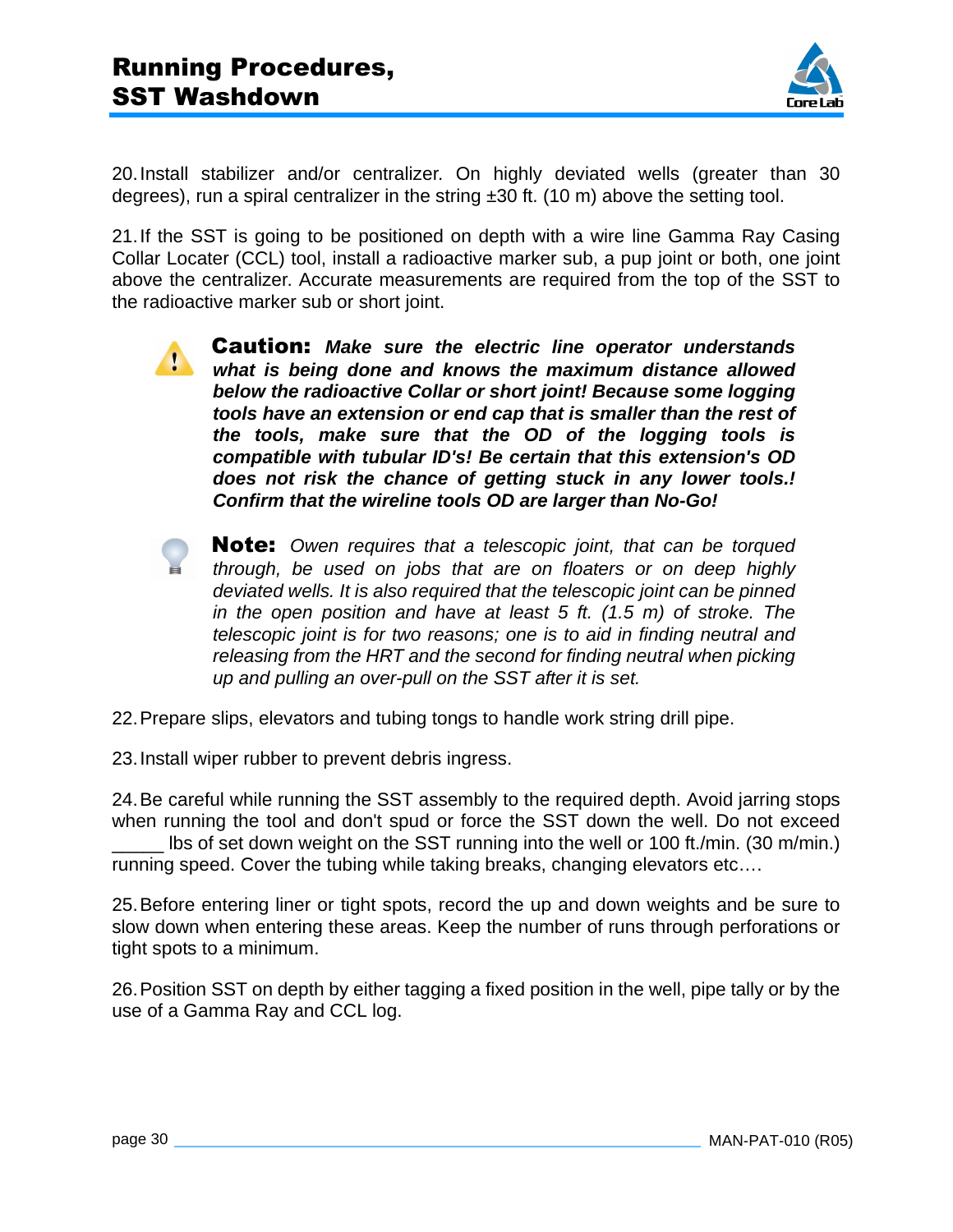

27.Run in 16 ft. (5 m) below setting depth. Pick up 10 ft. (3 m) and set slips. Record up and down weight.



Note: The will enable the hanger to be spaced out and set while SST is in pick-up weight.

28.Drop an Owen \_\_\_\_" OD Setting Ball, flush lines and pump down (max rate 1.50 Bbls/min.) keeping pressure differential at the setting tool to less than 400 psi.



# Caution. **Slow down pump rate prior to Ball seating!**

29.Make sure that all non-essential personnel are clear from pressure lines, the annulus is opened, the trip tank is gauged and monitored and that the pop off valves are set to required pressures or are isolated.

30. Once Ball seats, pressure up on the tubing slowly to \_\_\_\_psi / \_\_\_\_\_Kpa to shear the pins in the Shuttle Valve (Shear Screw chart 2). Hold the pressure for a 2 minute period and bleed off slowly.

**Note:** Pressure required to complete the setting process  $=$  psi.

**Note:** Estimated pressure required to release the  $HRT = \_\_psi$ psi.



Note: Estimated pressure required to shear the Ball Seat in the Circulation  $sub = \_\_\_\_psi$ 

31.Over-pull 20,000 lbs to confirm that the SST is set, then slack back to neutral weight.

32.Pressure up on drill pipe to shear pressure of Lug Shear Piston in HRT (refer to Shear Screw chart 3 and appropriate SST size). Hold pressure for 2-3 minutes and bleed off.

33.Pick up slowly on drill pipe and observe weight indicator, there should be a noticeable loss of weight. If no over-pull is observed, pick up a maximum of 3ft (1m) and over-pull should be detected again as the shear stop collar tags out against the pack off housing. Slack back down 2 ft. (0.6 m).



Caution: **After picking up 3 ft. (1 m), do not over-pull more than 10,000 lbs!**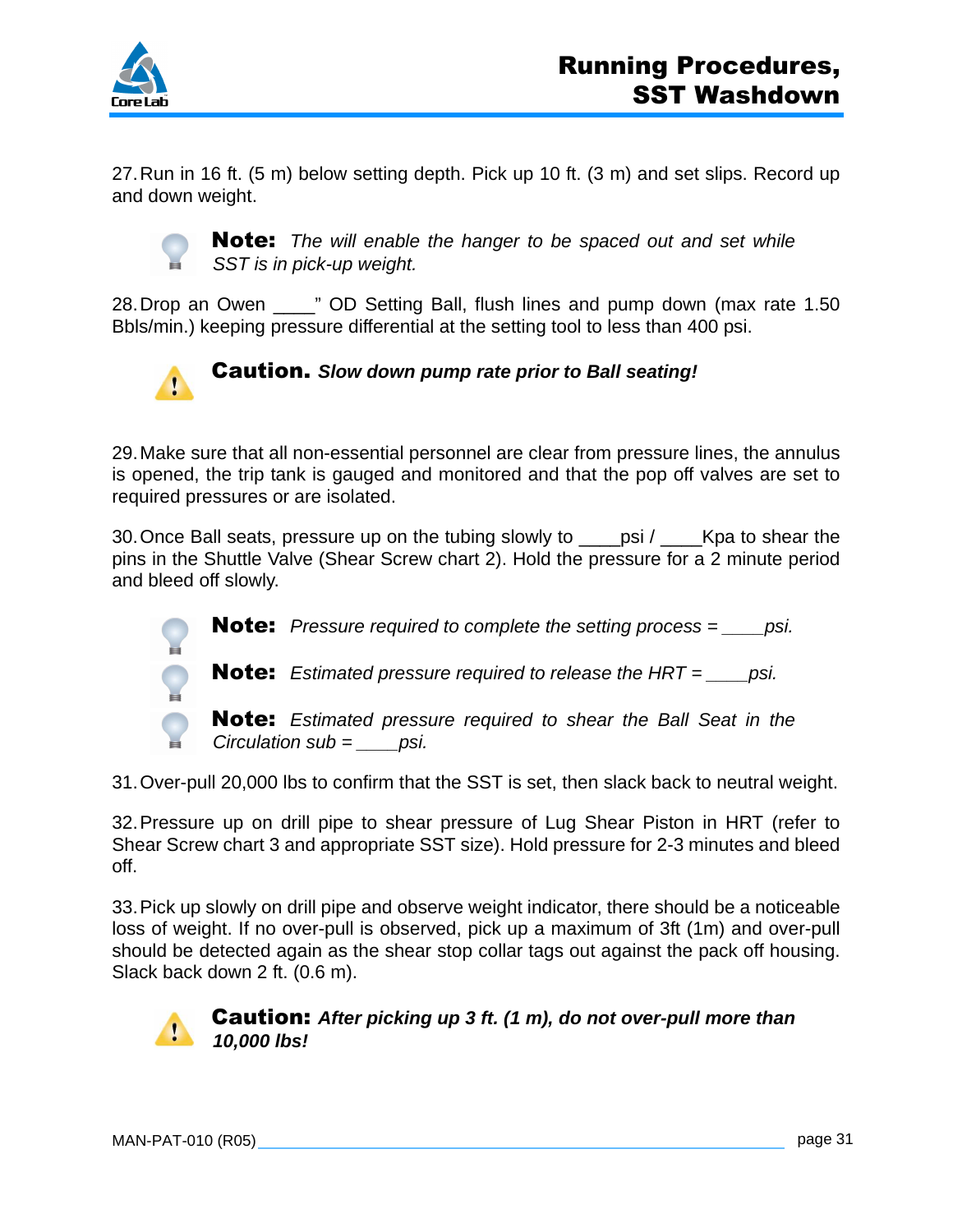

**Caution:** When picking up, if over-pull is immediately<br>cheering slack hack to neutral and re-pressure to 100 psi over **observed, slack back to neutral and re-pressure to 100 psi over last pressure and repeat!**



Caution: **When the HRT is released, do not slack back off on SST!** 

34.When the HRT is released and the 3 ft. (1 m) of travel is detected, pressure up on drill pipe until Tubing Circulating Valve shears (refer to Shear Screw chart 4).

35.With the Ball Seat sheared, positive pressure is maintained down drill pipe. Line up pumps on annulus and pressure test SST Element to 500 psi to check for positive seal.

36.Pick up slowly and observe weight indicator. Once this is done and you are completely released from the SST hanger assembly, there should be a noticeable loss of BHA weight.

37.Pick up tools and wash string slowly out of the SST. POOH while continuing to monitor well.

38.Lay down BHA and tools then wash string.

39.If the SST assembly fails to set see contingency plans below.

### **Contingency No 1:** Mechanical Release

- In the event that the HRT does not hydraulically release, or the TCV shears early, it is possible to mechanically release the HRT.
- Make sure that all of the pressure is bled off. Place tool in neutral to slight over pull. Rotate drill pipe to the right 5 turns, and work down to tool, to Shear Release Sleeve (4300 ft./lbs). Continue working torque down to obtain 10-15 turns to the right or until increase in torque is observed.
- Pick up slowly and observe weight indicator, you should see loss of weight.
- When released, do not slack back off on SST.
- Pick up tools and wash string slowly out of the SST.
- POOH while continuing to monitor well.
- Lay down BHA, Tools and wash string.

### **Contingency No 2:** The SST cannot be set.

• The string may have to be pulled out of the hole.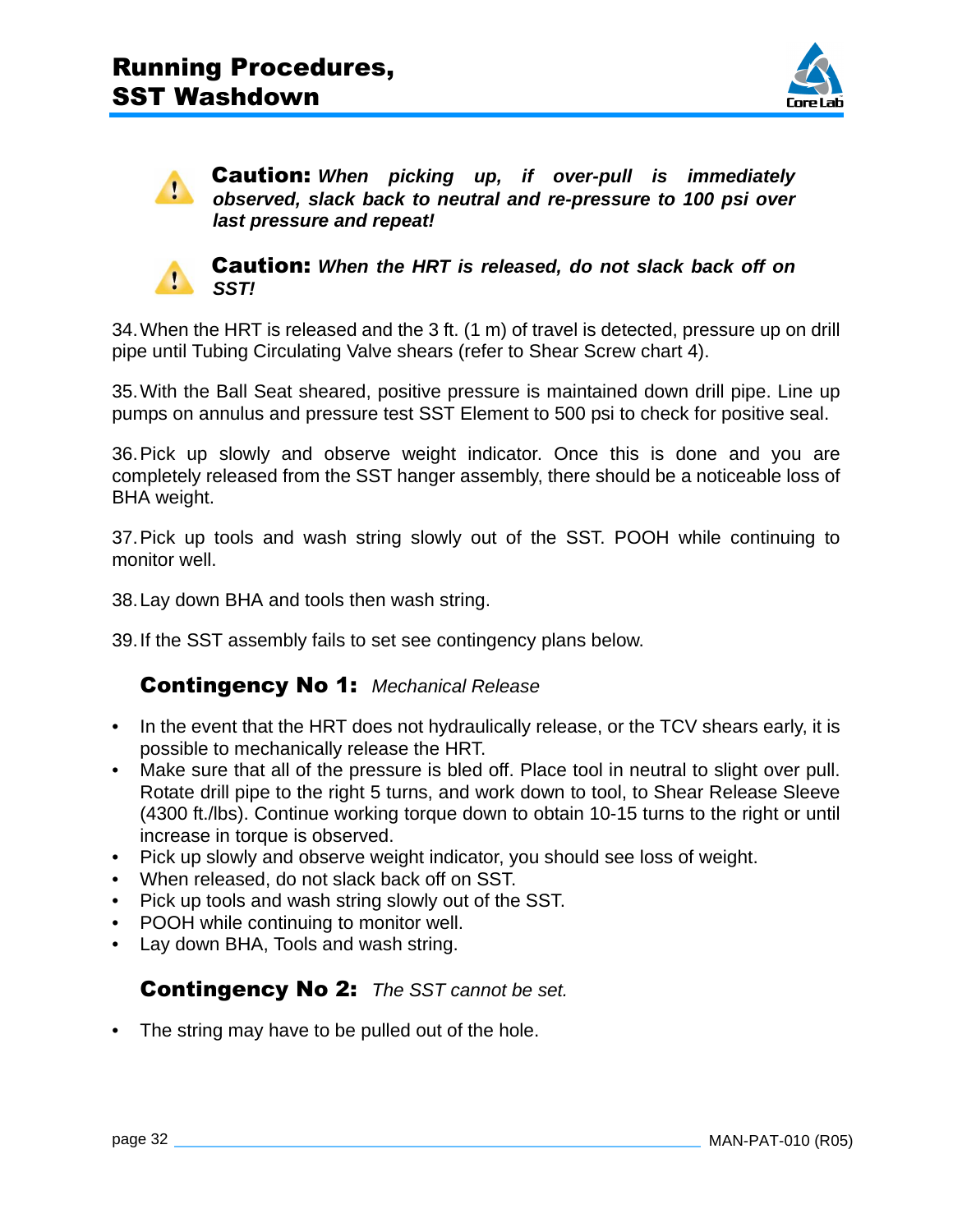

# Running Procedures, STX Patch w/MSST Eline

# Introduction

Owen highly recommends the use of a casing scraper before patch installation to rid the interval of foreign matter. Also, recommended is a casing caliper or pipe inspection log to provide an accurate record of casing ID and condition.



Caution: **A drift run or gauge ring is a minimum requirement!**

In instances where there is corrosion and holes in the casing, it is recommended to straddle the complete joint with the Casing Patch; with at least 5 ft. (1.5 m) overlap on the couplings.



**Caution:** *In actual well situations, failure to follow*<br> **Procommanded procedures has resulted in patches sliding or recommended procedures has resulted in patches sliding or failing to hold pressure!**



Caution: **It is crucial that well fluids, casing and tubulars are clean and free of debris and/or solids!**

# Pre-Deployment

1. Caliper and record all OD's and ID's and lengths of the equipment to be run. Prepare the work area for the operation and remove all unnecessary equipment. Prepare assembly lifting and handling equipment and inspect ALL handling equipment for loose parts (slip dies', nuts, dog collars, bolts etc…).

2. Make sure that the O-Rings and Elastomers are rated for the actual well conditions.

3. Check that all of the explosive components are compatible with each other and with well temperatures.

4. **ALL** hand tools must be strapped and clipped to the user. Make sure that the hole is covered when hand tools are being used.

5. Be careful not to drop any foreign debris/objects such as tape and metal strips into the hole while making up and running the assembly.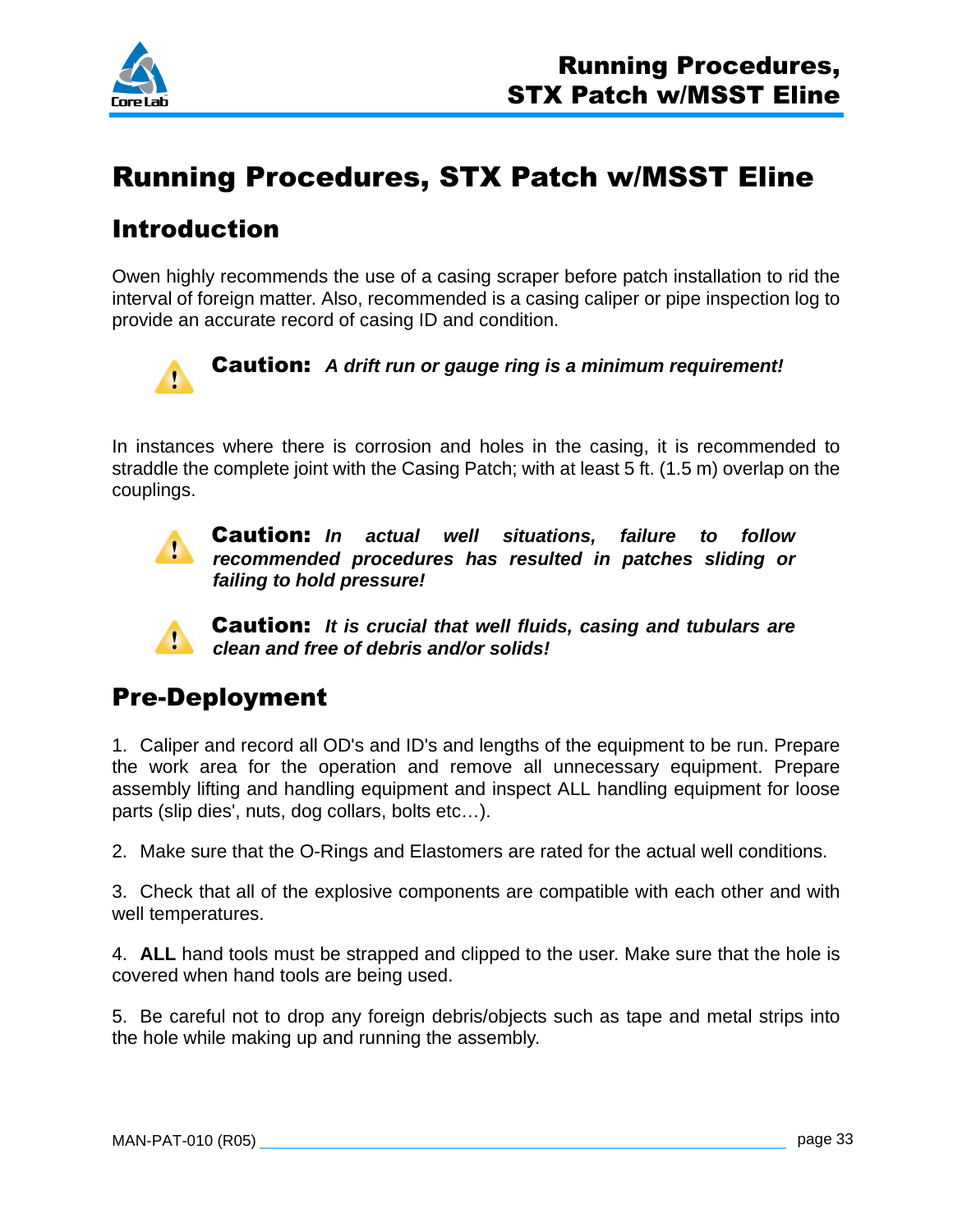

6. All distances from the Blow Out Preventer (BOP)/Wellhead to rig floor need to be verified.

7. Confirm that the patch Elements will not be set across a coupling or connection.

8. Conduct a Job Safety Analysis (JSA) meeting with the personnel involved and go over all operational procedures before continuing.

### Deployment of Bottom Anchor

1. Assemble the Collet assembly into the Bottom Anchor Assembly as per the Owen recommended assembly instructions in the STX-Span™ tech manual.



Caution: **Blue Thread Lock (medium) should be applied to all deployment rod connections, including Collet Support!**



**Note:** A Teflon zip tie lock can be used below the Collet Support on the Bottom Rod instead of thread lock.

2. Lower the Bottom Anchor Assembly into positioning the well. In cases where, because of the working height of the rig or mast unit, it is not possible to pick up more than a 30 ft. (9 m) assembly with the setting tool installed. However, you can build up the required length by assembling it in modular sections in a vertical position.



**Note:** If the overall length of the section is quite long and is not deployed in a lubricator; lift nubbins, a dog collar safety clamp, swivel lift hook, rod support plate and elevators are needed to lift and assemble the extensions vertically.

3. Because the Bottom Anchor Assembly is supported through the center rod system, the center rod must be held at all times.

4. Install the Seal Bore Receptacle to the top of the extensions.

5. Assemble explosives components as per the American Petroleum Institute (API) and the Owen well site safety checklist. Lift the Multi-Stage Setting Tool (MSST) into position with the wireline. Attach the setting tool to the anchor assembly by means of the Quick Change Nut. Screw the Setting Sleeve firmly against the Lower Seal Bore Receiver. Do not over torque. Tighten the Sleeve Lock Nut against the Setting Sleeve.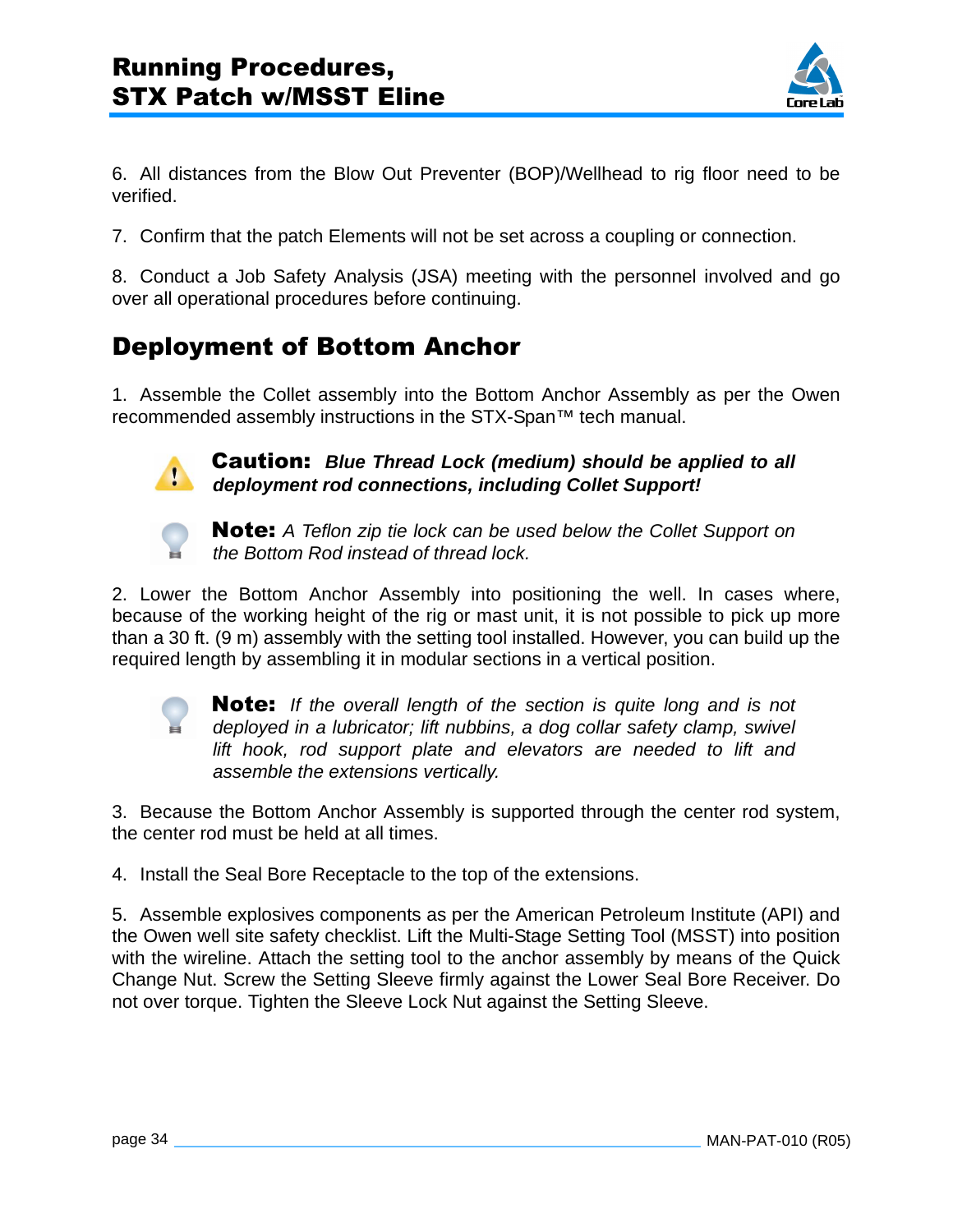

**Note:** It may be possible to pick up a short assembly with the setting tool installed. The preferred method is to insert the complete assembled patch Bottom Hole Assembly (BHA) into the lubricator on the deck and then pick up the lubricator. If the patch BHA is being picked up unsupported, ensure that the Setting Sleeve is backed off 1-2 in (3-5 cm) from the Top Swage. After the patch BHA is vertical then screw the Setting Sleeve firmly against the Top Swage and lock it in place with the Sleeve Lock Nut as described above.

6. Check and record hang weight.

7. Be careful while running the Bottom Anchor to the required depth. Avoid jarring stops when running the tool and don't spud or force the it down the well. Do not exceed 80 ft./ min. (25 m/min.) running speed.

8. Before entering liner or tight spots, record the up and down weights and be sure to slow down when entering these areas. Keep the number of runs through perforations or tight spots to a minimum.

9. Position Bottom Anchor on depth by either tagging a fixed position in the well or by the use of a Casing Collar Locator (CCL) log.



Note: A shooting Gamma Ray tool may be required when isolating perforations.

10.When at setting depth, (last motion up), record the up and down weight, initiate the firing sequence to detonate the power charge and then wait 10 minutes.

11. Pick up slowly to confirm the Collet is released. Once this is done, there should be a noticeable loss of BHA weight. Now, if overall length permits, pick up approximately 10 ft.  $(3 \, \text{m})$ .



### Caution: **Do not pull Collet assembly completely out of the anchor assembly!**

12.Run back in slowly and tag lightly to confirm anchor placement. Pull out of hole (POOH) and lay down setting assembly.



**Note:** The running tools retrieved will be the same over all length as the original running assembly.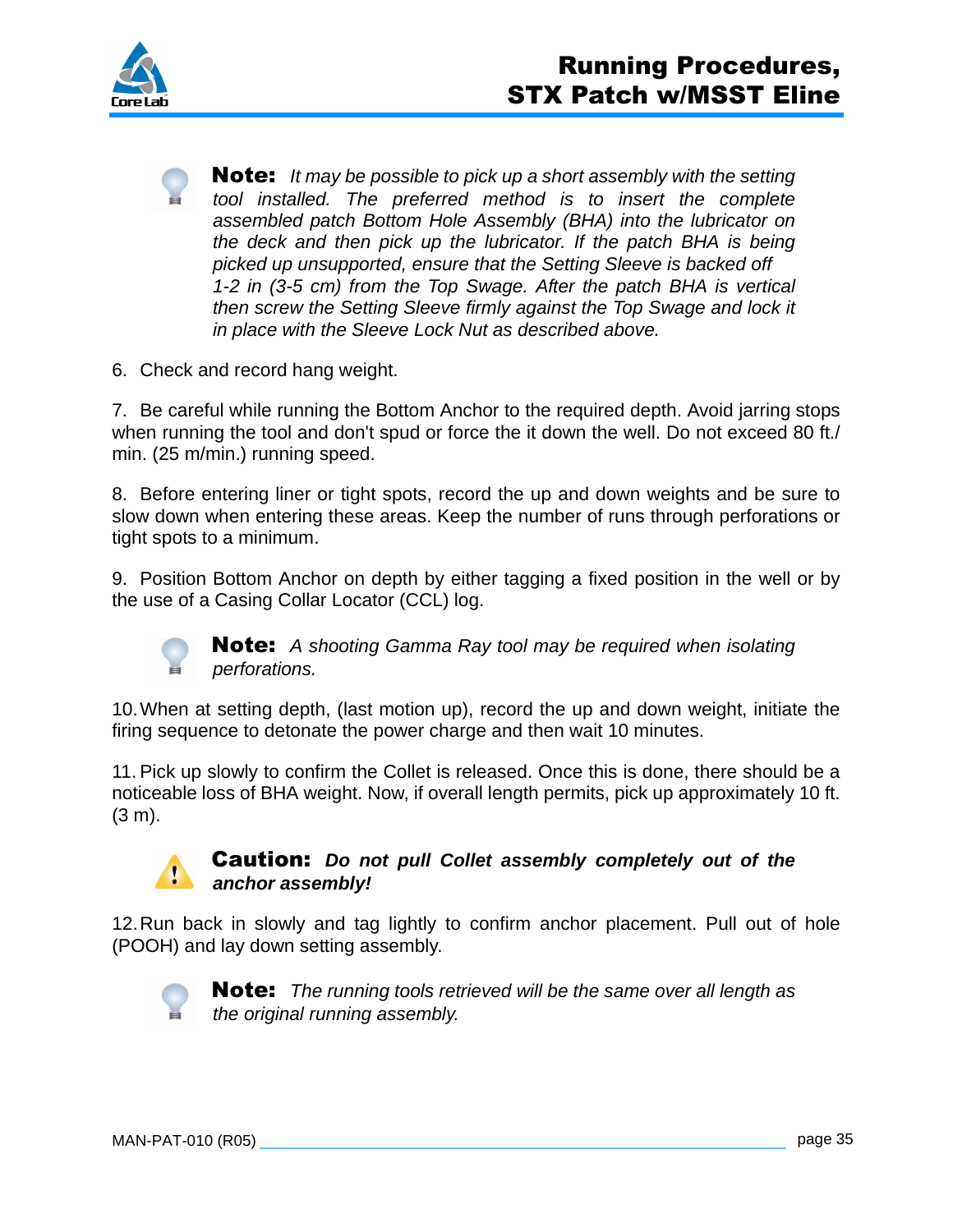



Warning: **Bleed off pressure in the MSST prior to laying it down!**

# Deployment of Stinger Sections

13.If stinger sections are not required go to step #14

A. Assemble stinger seal unit and the next section of the straddle.



**Note:** If the overall length of the section is quite long and is not deployed in a lubricator; lift nubbins, a dog collar safety clamp and elevators are needed to lift and assemble the extensions vertically.

B. Install the Seal Bore Receptacle to the top of the extensions.

C. Install Linear Deployment Tool and wireline tools to Seal Bore Receptacle. Consult the STX manual for the number of shear pins to be used in the Linear Deployment Tool.

**Note:** The wireline tools should consist of a Linear Deployment Tool, long stroke spang jars, a minimum 100 pound sinker bar, CCL and cable head.

D. Check and record hang weight.

E. Be careful while running the assembly to the required depth. Avoid jarring stops when running the tool and don't spud or force it down the well. Do not exceed 100 ft./min. (30 m/min.) running speed.

F. Before entering liner or tight spots, record the up and down weights and be sure to slow down when entering these areas. Keep the number of runs through perforations or tight spots to a minimum.

G. Check and record hang weight prior to latching into Seal Bore Receptacle.

H. Slowly lower stinger seal unit into Seal Bore Receptacle. Note the depth that spang jars close.

I. Pick up and pull 500-1,000 lbs, over-pull to confirm that the stinger seal unit is latched into the Seal Bore Receptacle.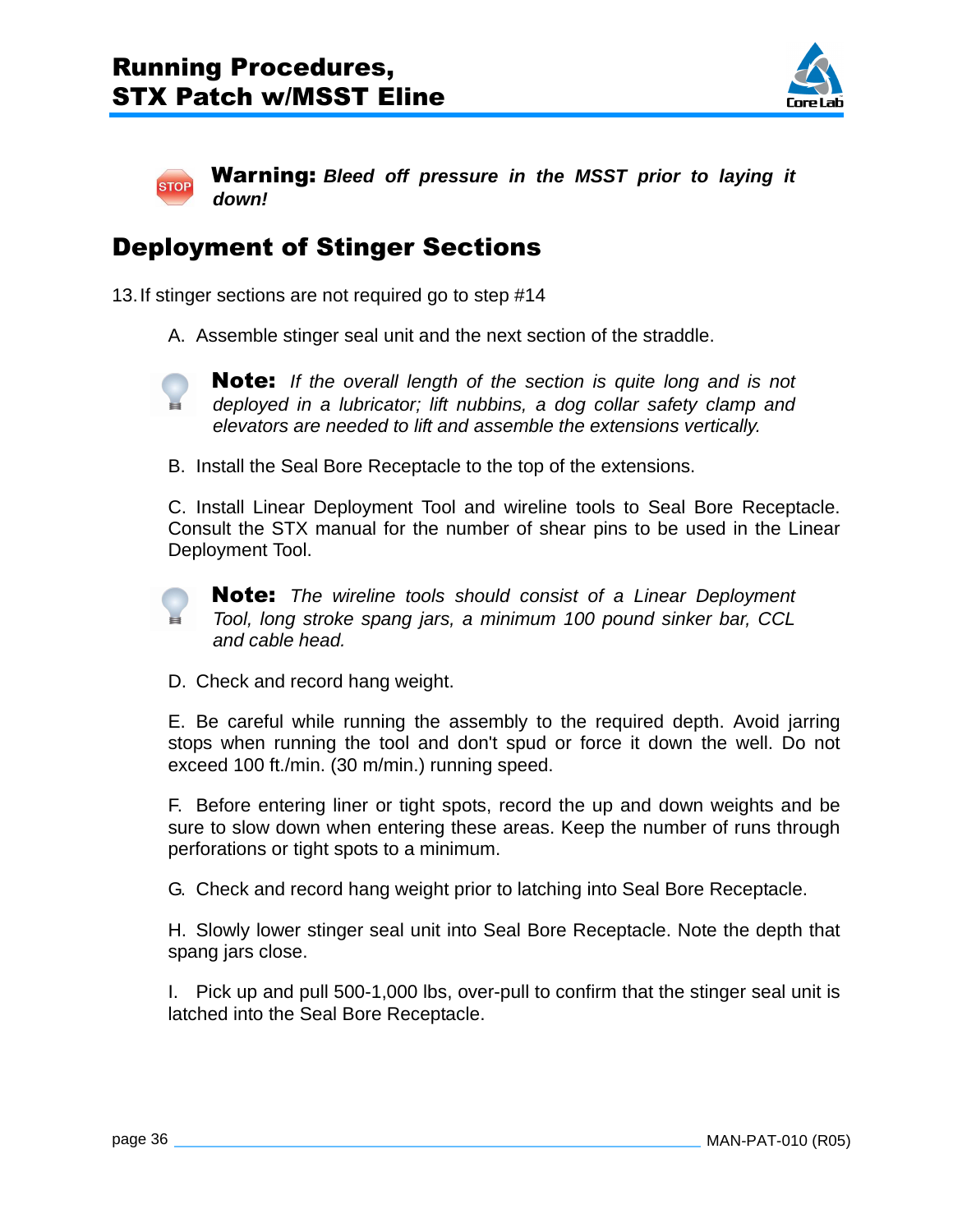

J. Set back down, then pick up 1/2 - 3/4 the length of the spang jars stroke and then jar down on assembly, repeat 2 or 3 times, then release the Linear Deployment Tool.

K. Pick up slowly to confirm that the Linear Deployment Tool is released. Once this is done, there should be a noticeable loss of BHA weight.



**Note:** The upper most Seal Bore Receptacle has an 86 degree wicker that matches the Latch Collet. This allows for wireline retrieval of the Top Element assembly in case of setting tool failure,



Note: For additional center sections, repeat step 13, A-K.

### Deployment of Top Element and Section

14.Assemble stinger seal unit and top section of the straddle.



**Note:** The upper most stinger seal unit will has an Latch Collet w/86 degree wicker to match the profile in the uppermost Seal Bore Receptacle. This allows for retrieval of the Top Element assembly in case of setting tool failure.



**Note:** If the overall length of the section is quite long and is not deployed in a lubricator; lift nubbins, a dog collar safety clamp and elevators are needed to lift and assemble the extensions vertically.

15.Install the top Element Assembly (Profile Sub, Element and Swage) to the top of the extensions.



**Note:** These items should be pre-assembled and include the Collet and Collet Support along with a bottom and top Rod.



Caution: **Apply Blue Thread Lock (medium) to all deployment rod connections, including Collet Support!**



**Note:** A Teflon zip tie lock can be used below the Collet Support on the Bottom Rod instead of thread lock.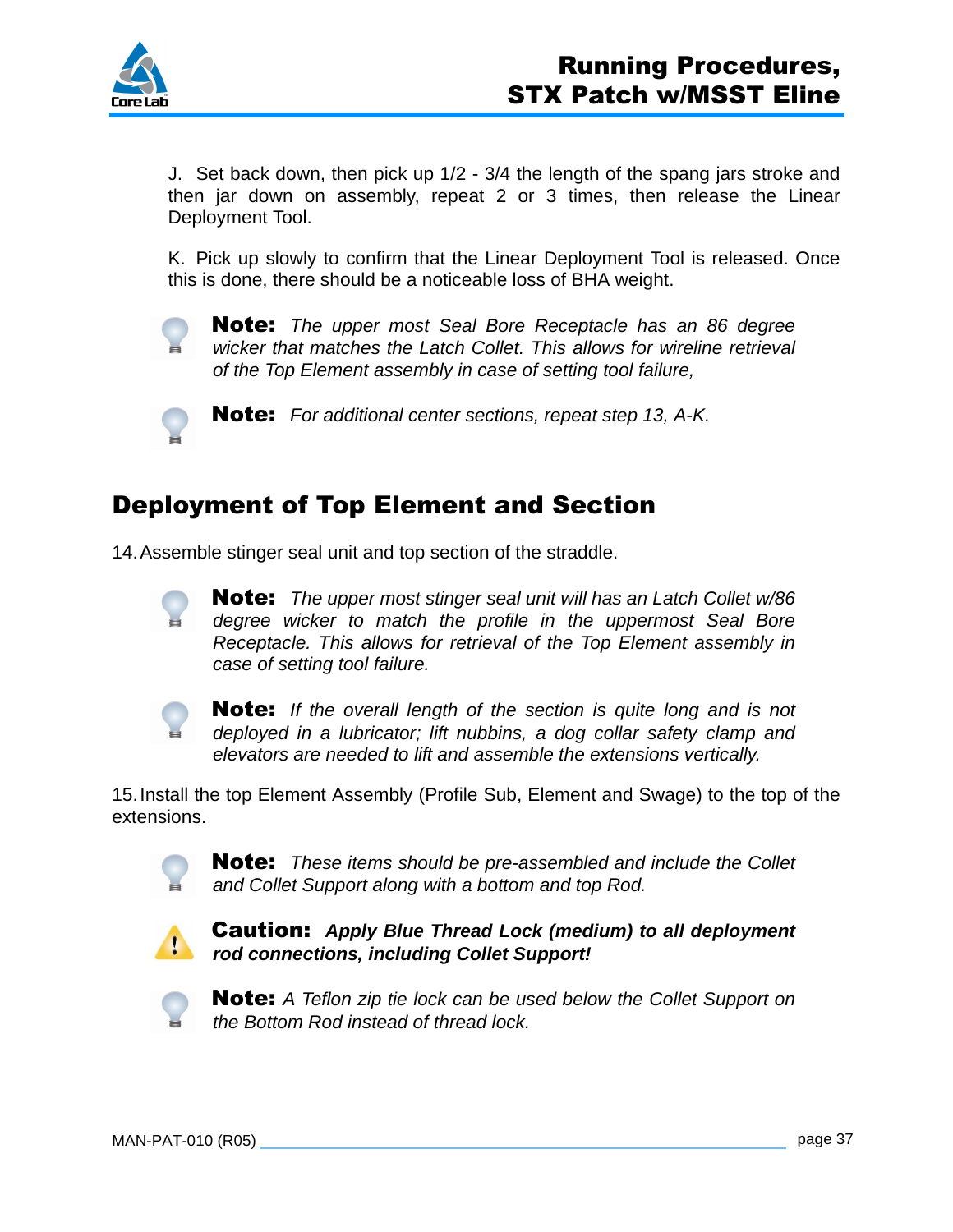

16.Assemble explosives components as per the American Petroleum Institute (API) and the Owen well site safety checklist. Lift the MSST into position with the wireline. Attach the setting tool to the anchor assembly by means of the Quick Change Nut. Screw the Setting Sleeve (item #16) firmly against the Swage. Do not over torque. Unscrew the setting sleeve approximately one half of a turn or enough to create a 1/8 in. gap between the shoulder of the Setting Sleeve and the top of the Swage. Tighten the Sleeve Lock Nut (item #15) against the Setting Sleeve.



#### Caution: **Blue Thread Lock (medium) should be applied to the Sleeve Lock Nut!**



Caution: **Install a centralizer or stabilizer near the top of the setting tool. The O.D of the centralizer or stabilizer should be the same O.D as the Setting Sleeve!**

- **Note:** It may be possible to pick up a short assembly with the setting tool installed. The preferred method is to insert the complete assembled patch Bottom Hole Assembly (BHA) into the lubricator on the deck and then pick up the lubricator. If the BHA is being picked up unsupported, make sure that the Setting Sleeve is backed off 1-2 in (3-5 cm) from the Top Swage. After the BHA is vertical then screw the Setting Sleeve firmly against the Top Swage and lock it in place with the Sleeve Lock Nut as described above.
- 17.Check and record hang weight.

18.Be careful while running the assembly to the required depth. Avoid jarring stops when running the tool and don't spud or force the it down the well. Do not exceed 100 ft./min. (30 m/min.) running speed.

19.Before entering liner or tight spots, record the up and down weights and be sure to slow down when entering these areas. Keep the number of runs through perforations or tight spots to a minimum.

20.Check and record hang weight prior to latching into the lower Seal Bore Receptacle.

21.Slowly lower stinger seal unit into Seal Bore Receptacle.

22.Pick up and pull 500-1000 lbs over-pull to confirm that the stinger seal unit is latched into the Seal Bore Receptacle.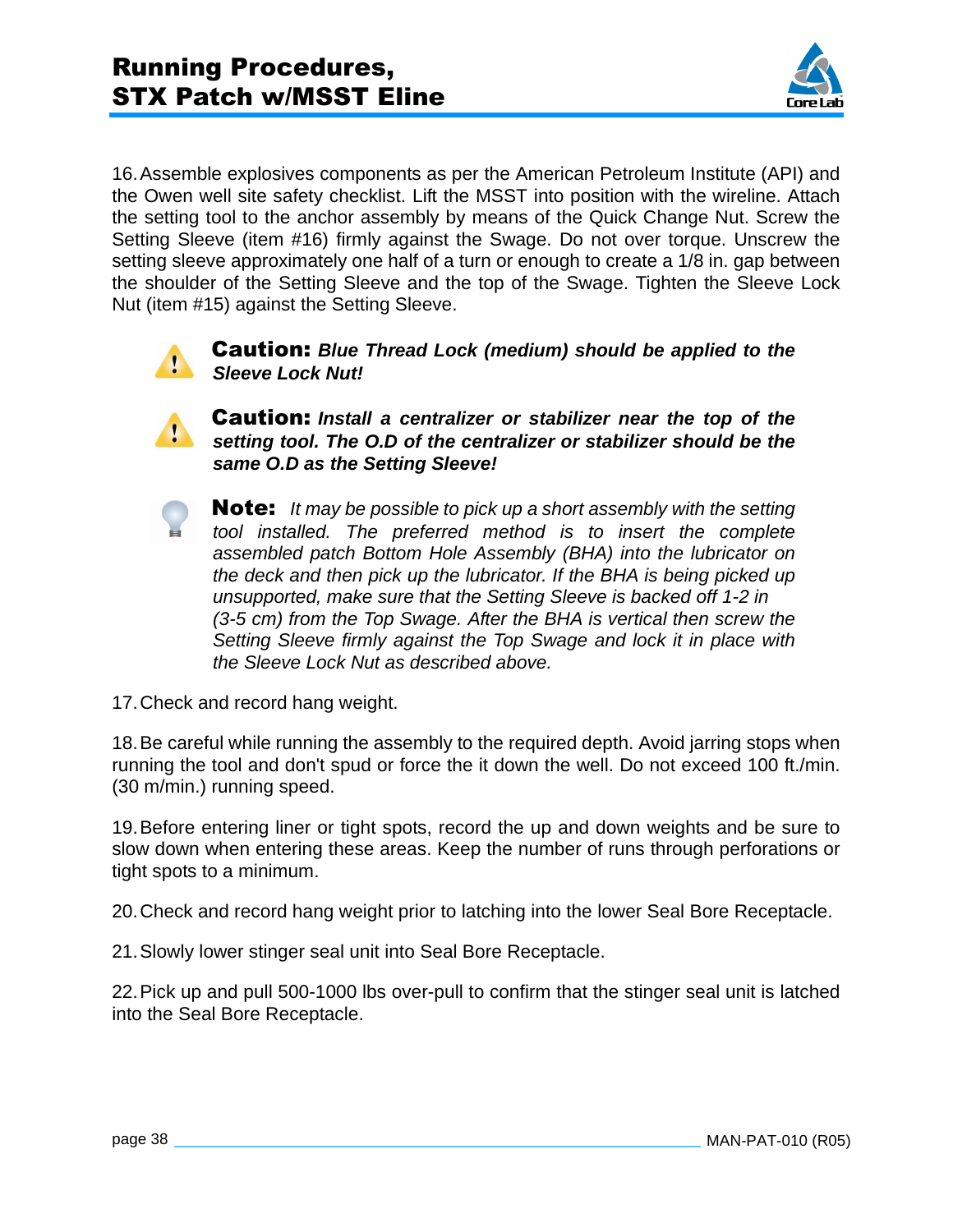

23.Set back down and then pull back up to neutral weight (last motion up).

24.Initiate firing sequence to detonate the power charge, wait 10 minutes.

25.Pick up slowly to confirm Collet is released. Once this is done, there should be a noticeable loss of BHA weight.

26.Lay down MSST and setting assembly.



Warning: **Bleed off pressure in the MSST prior to laying it down!**

27.If down hole conditions permit, pressure-test Casing Patch to desired pressure, being careful not to exceed 80% of rating.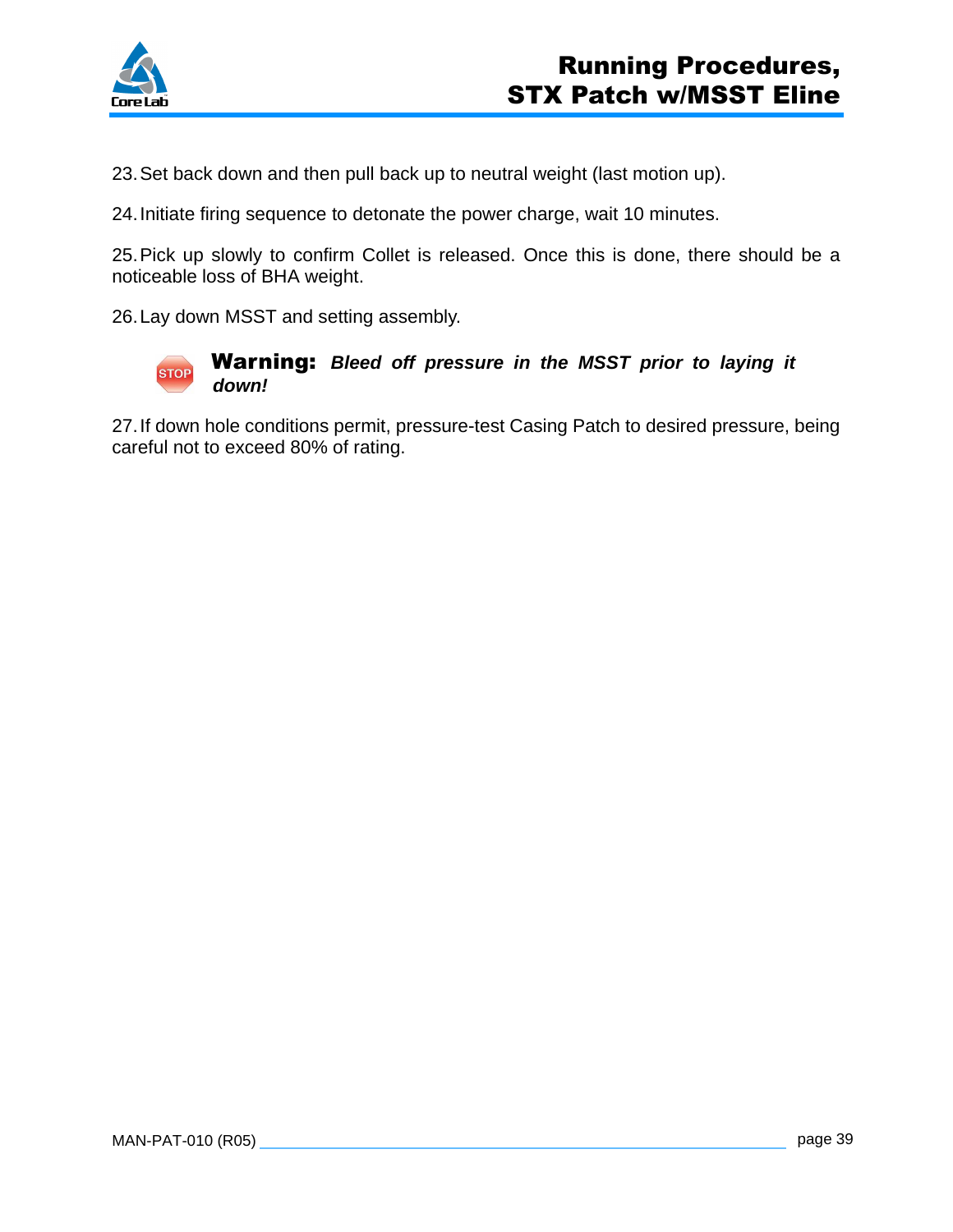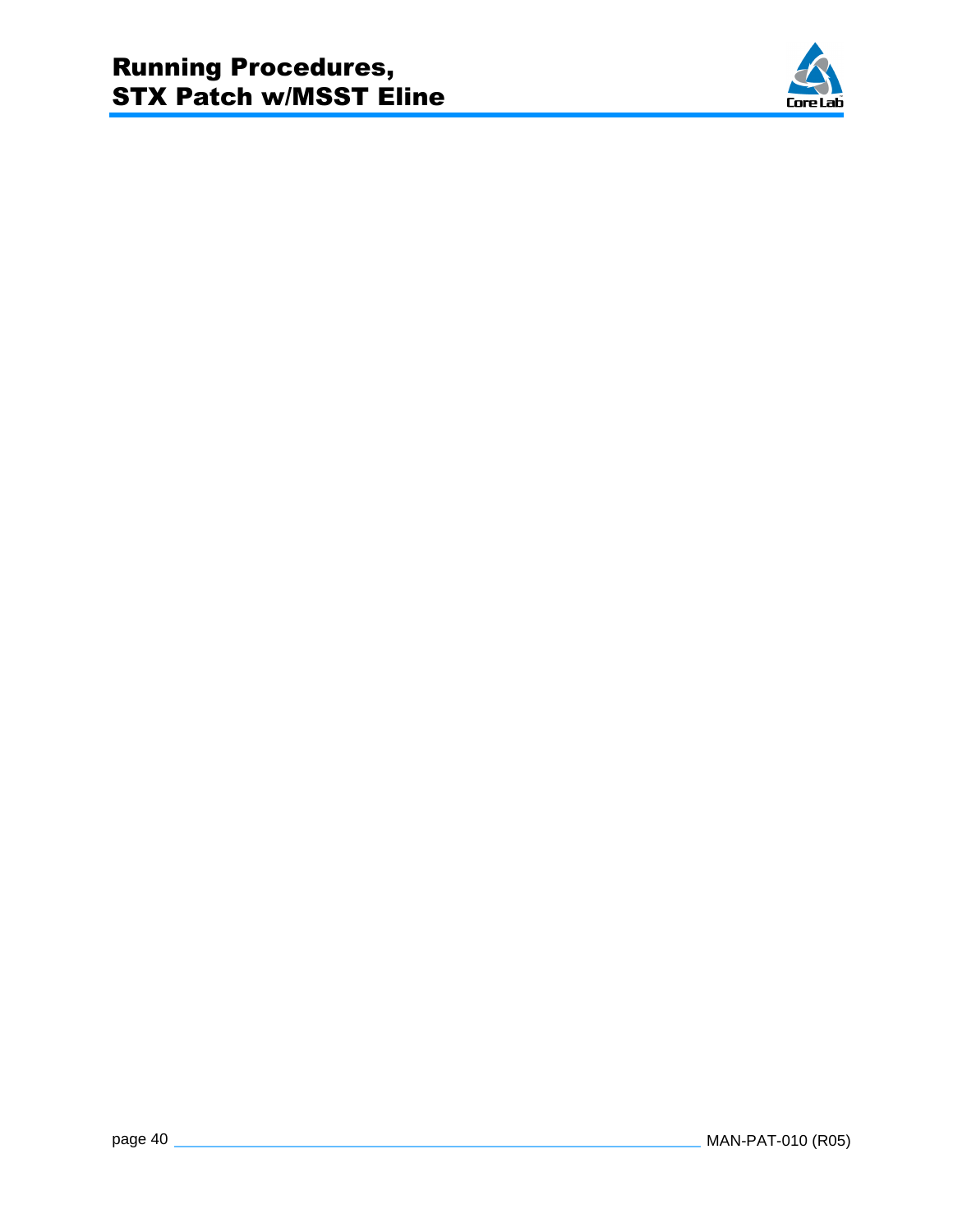

# Running Procedures for LITe w/HST

# Introduction

Owen highly recommends the use of a casing scraper to clean the area where the liner will be set before installation to rid the interval of foreign matter. Also, recommended is a casing caliper or pipe inspection log to provide an accurate record of casing ID and condition. Because the X-Span™ system will be landed in the liner setting sleeve, the depth of the scraper must be determined by the length of the X-Span™ patch.



Caution: **A drift run or gauge ring is a minimum requirement!**

Caution: **In actual well situations, failure to follow recommended procedures has resulted in the LITe sliding or failing to hold pressure!**



Caution: **It is crucial that well fluids, casing and tubulars are clean and free of debris and/or solids!**

# Pre-Deployment

1. Caliper and record all OD's and ID's and lengths of the equipment to be run. Prepare the rig floor and pipe deck for the operation and remove all unnecessary equipment. Prepare elevators to handle the correct size equipment and inspect ALL pipe handling equipment for loose parts (slip dies', nuts, dog collars, bolts etc…).

2. Make sure that the O-Rings and Elastomers are rated for the actual well conditions.

3. **ALL** hand tools must be strapped and clipped to the user. Make sure that the hole is covered when hand tools are being used.

4. Be careful not to drop any foreign debris/objects such as tape and metal strips into the hole while making up and running the assembly.

5. All distances from the Blow Out Preventer (BOP)/Wellhead to rig floor need to be verified.

6. Confirm that the LITe Elements will not be set across a coupling or connection.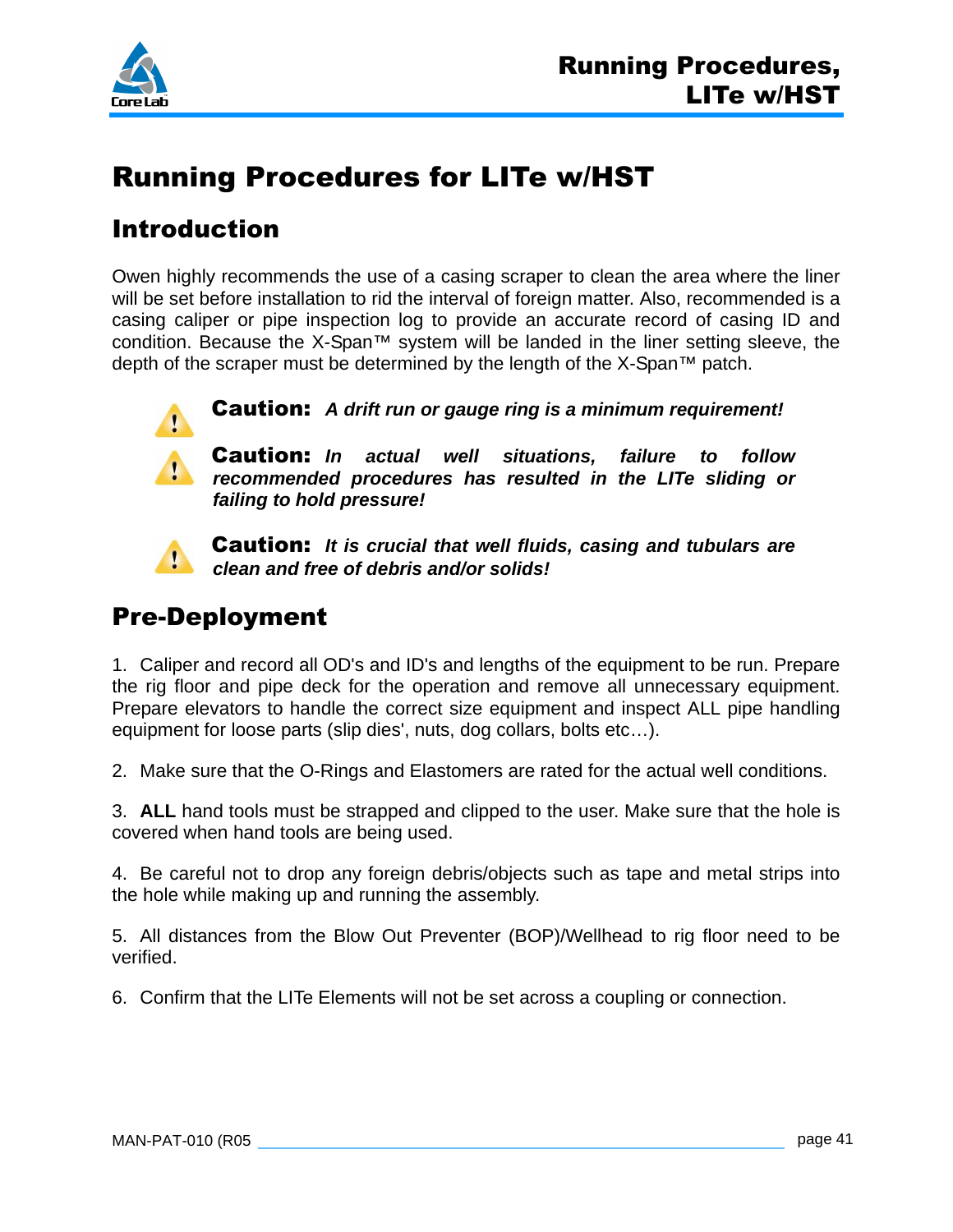

7. Conduct a Job Safety Analysis (JSA) meeting with the personnel involved and go over all operational procedures before continuing.

# Deployment

1. The entire LITe assembly should be made up on the pipe rack and lifted to the rig floor as a complete assembly. The assembly will include the following; Hydraulic Setting Tool (HST), Top Swage, Sealing Anchor Element, Collet Profile Sub, Polish Bore Receptacle, Crossover to Seal Assembly, Seal Assembly with 1/2 mule shoe.



Caution: **Blue Thread Lock (medium) should be applied to all deployment rod connections, including Collet support!**



**Note:** A Teflon zip tie lock can be used below the Collet support on the Bottom Rod instead of thread lock.



**Note:** The HST should have a Screen Sub debris catcher installed.

2. Make sure that the Setting Sleeve is backed off an 1-2 in (3-5 cm) from the Swage. After the LITe Bottom Hole Assembly (BHA) is vertical, screw the Setting Sleeve firmly against the Swage and lock it in place with the Sleeve Lock Nut.

3. Check and record hang weight.

4. Make sure all crossovers and new items are drifted to allow an Owen Ball to pass through and that there are no square shoulders inside any of them (\_\_\_\_" OD Ball to close circulation ports and activate HST, \_\_\_\_" OD Ball to open Secondary Circulation Valve).

5. All drill pipe/tubing is to be drifted prior or while running in hole (RIH) and only one rabbit should be on the rig floor at one time.

6. If you are running a closed system, the drill pipe (DP) has to be filled by hand.



**Note:** Closed circulation ports on the HST, prevents foreign debris from entering the string from annulus.

7. Fill up string every stand with filtered fluid from surface using a fill up line. Flush the line before inserting nozzle into DP and make sure the nozzle is properly secured.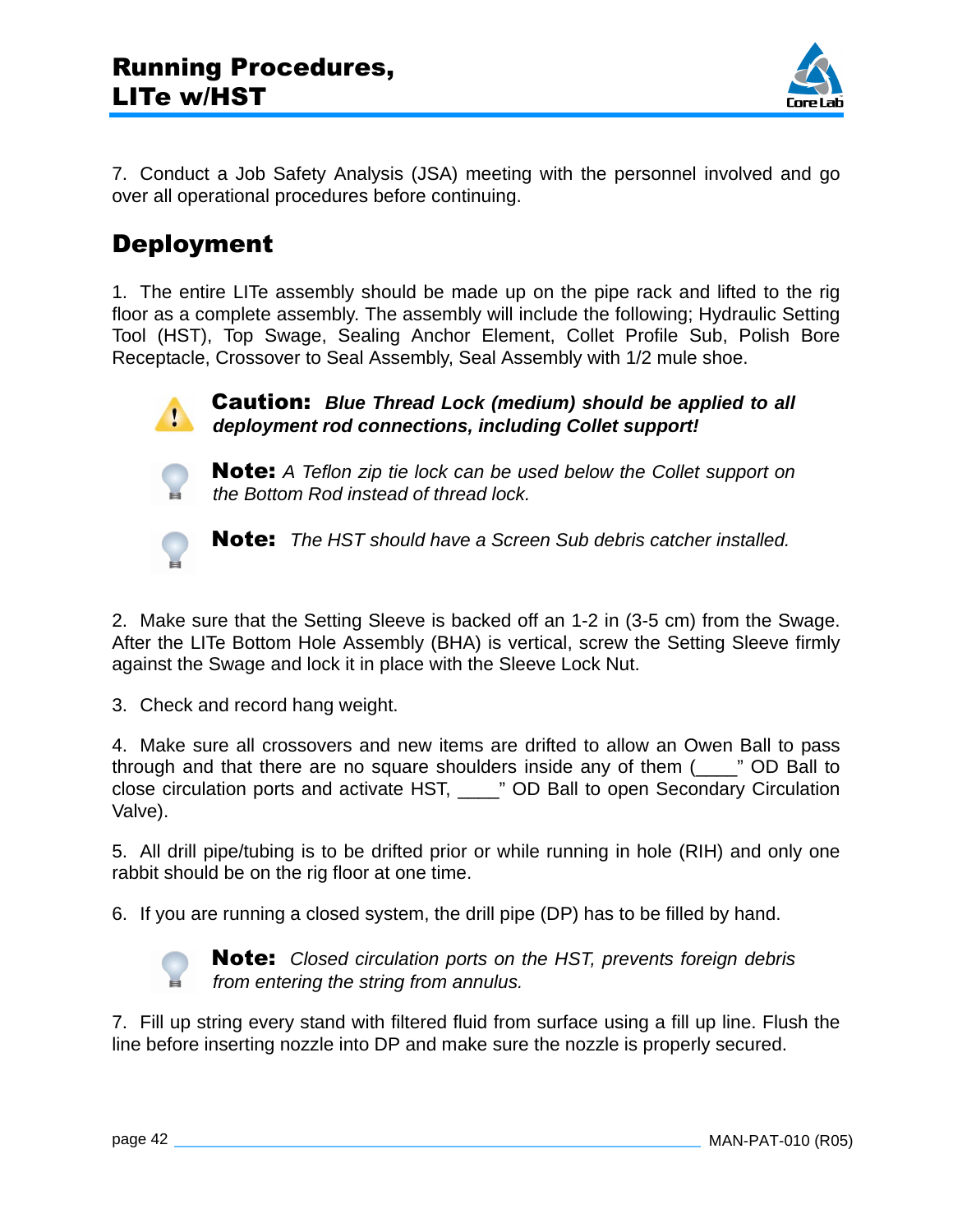



- 8. Install wiper rubber to prevent debris access.
- 9. Apply pipe dope to pin end of threads only.

10.On highly deviated wells (greater than 30 degrees) run a spiral centralizer or stabilizer in the string ±30 ft. (10 m) above the setting tool.

11. If the LITe is going to be positioned on depth with a wireline Gamma Ray and Casing Collar Locator (CCL) tool, install a radioactive marker sub, a pup joint or both, one joint above the centralizer. Accurate measurements are required from the top of the sealing element to the radioactive marker sub or short joint.

Caution: **Make sure the electric line operator understands** ! **what is being done and knows the maximum distance allowed below the radioactive Collar or short joint! Because some logging tools have an extension or end cap that is smaller than the rest of the tools, make sure that the OD of the logging tools is compatible with tubular ID's! Be certain that this extension's OD does not risk the chance of getting stuck in any lower tools. Confirm that the wireline tools OD are larger than No-Go!**

12.To prevent rotation while tripping pipe, make sure that the rotary is locked (do not turn the pipe when in a static position).

13.If you experience any heavy losses while running in the hole, close the string and pump down from the backside.

14.Be careful while running the LITe to the required depth. Avoid jarring stops when running the tool and don't spud or force the liner down the well. Do not exceed 10,000 lbs of set down weight or 100 ft./min. (30 m/min.) running speed when RIH. Cover the tubing while taking breaks, changing elevators etc….

15.Before entering liner or tight spots, record the up and down weights and be sure to slow down when entering these areas. Keep the number of runs through perforations or tight spots to a minimum.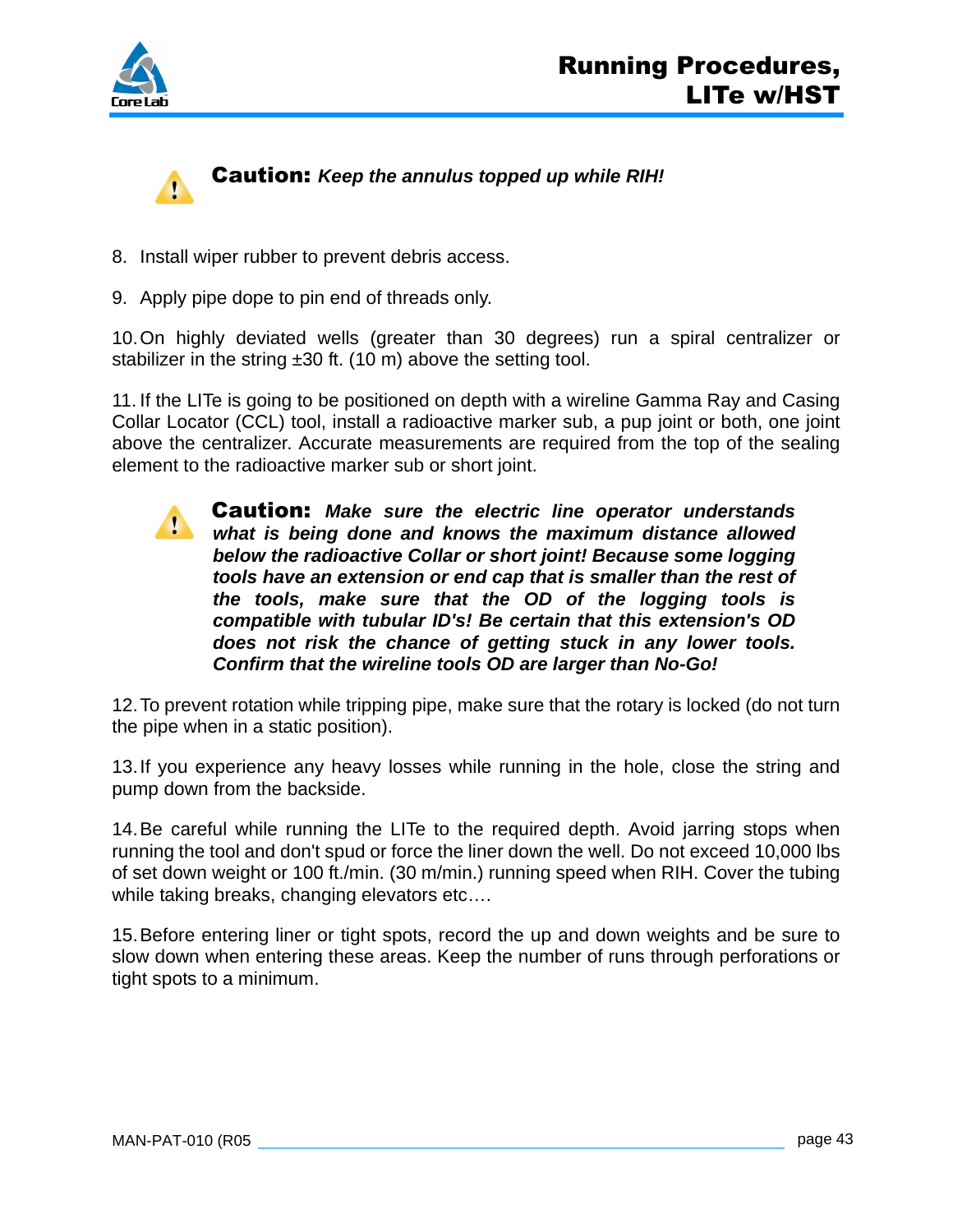

16.Once the LITe is at depth carefully sting into Setting Sleeve. Seal stack No-Go should land-out on the bottom of the Setting Sleeve. Set down 5,000-10,000 lbs and then pull back up to neutral.

17.Drop an Owen \_\_\_\_" OD Setting Ball then flush lines and pump down (max rate 1.50 Bbls/min.).



18.Make sure that all non-essential personnel are clear from pressure lines, the annulus is opened, the trip tank is gauged and monitored and that the pop off valves are set to required pressures.

19.Pressure up on the tubing slowly to 1000 psi / 6800 Kpa. The Shear Screws holding the Ball Seat will shear, closing the circulation ports and direct the pressure to the working pistons. Increase tubing pressure in 500 psi / 3500 Kpa increments with a 2 minute wait period between each pressure increase. Pressure the tubing to psi (tubing pressure will drop and circulation will be established with the annulus when patch is set and the Release Ring sheared).



20.When pressure drops to zero, indicating shear and the Element is set, slack off 5,000-10,000 lbs to confirm Element placement. Pick up slowly, you should see a noticeable loss of BHA weight. Pull out of hole (POOH) and lay down setting assembly.

21.If down hole conditions permit, pressure test LITe to desired pressure, being careful not to exceed 80% of rating.

22.If the liner assembly fails to set see contingency plans below.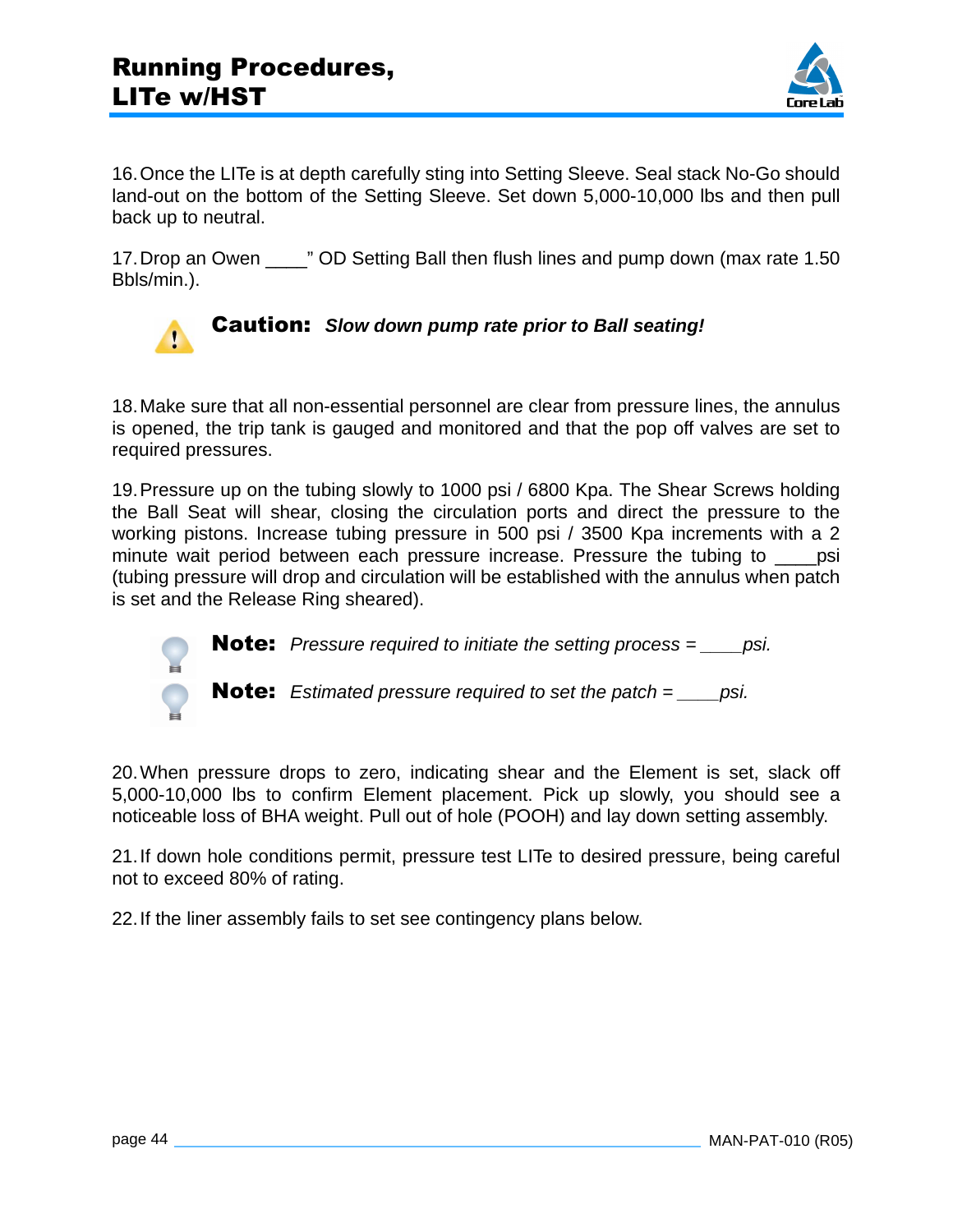

### **Contingency #1:** The LITe is set and the string is pulling wet.

• Drop the "ball. Pressure up to psi and shear the Ball Seat in the Secondary Circulating Valve (top of the setting tool). Flow checks the well for 10 minutes. Circulate if necessary and continue POOH.

### **Contingency #2:** The LITe fails to set.

- Inform the Owen Office and Company man.
- If the LITe fails to set and shear off, increase DP pressure in 1000 psi / 6800 Kpa increments up to the maximum allowed pressure. Hold pressure for 2-3 minutes between each increment. Hold and maintain pressure at maximum pressure for 30 minutes. Bleed off pressure rapidly to surge tool via bleed off line. Pressure up the drill pipe quickly to maximum allowed pressure, hold 1 minute and bleed off rapidly. Repeat 4 or 5 times then pick up 5,000 -10,000 lbs over-pull on LITe.
- If it is holding, re-apply maximum pressure and maintain. Pick up to set LITe and shear the Shear Ring by using both hydraulic and mechanical forces. POOH.
- If the LITe cannot be set, the string may have to be pulled out of the hole wet.



#### Caution: **Do not attempt to open the Circulating Valve if not at the required setting depth!**

**Contingency #3:** Mechanical Release: The Patch sets but the shear ring doesn't shear and the running tools fail to release from the patch.



### Caution: **Do not attempt this until all previous contingency plans have been attempted.**

- On the tubing/drill pipe make clear marks at you're up and down weights and at your neutral point. You should be able to clearly see the neutral point as the weight indicator will remain the same as the HST setting tool pistons will have a small amount of stroke.
- Confirm the maximum pull allowed on the pulling unit, the running string and the down hole tools including the rods.
- While maintaining maximum pump pressure pull on the string to the shear ring value in the collet or to maximum pull allowed. Work the string up and down but always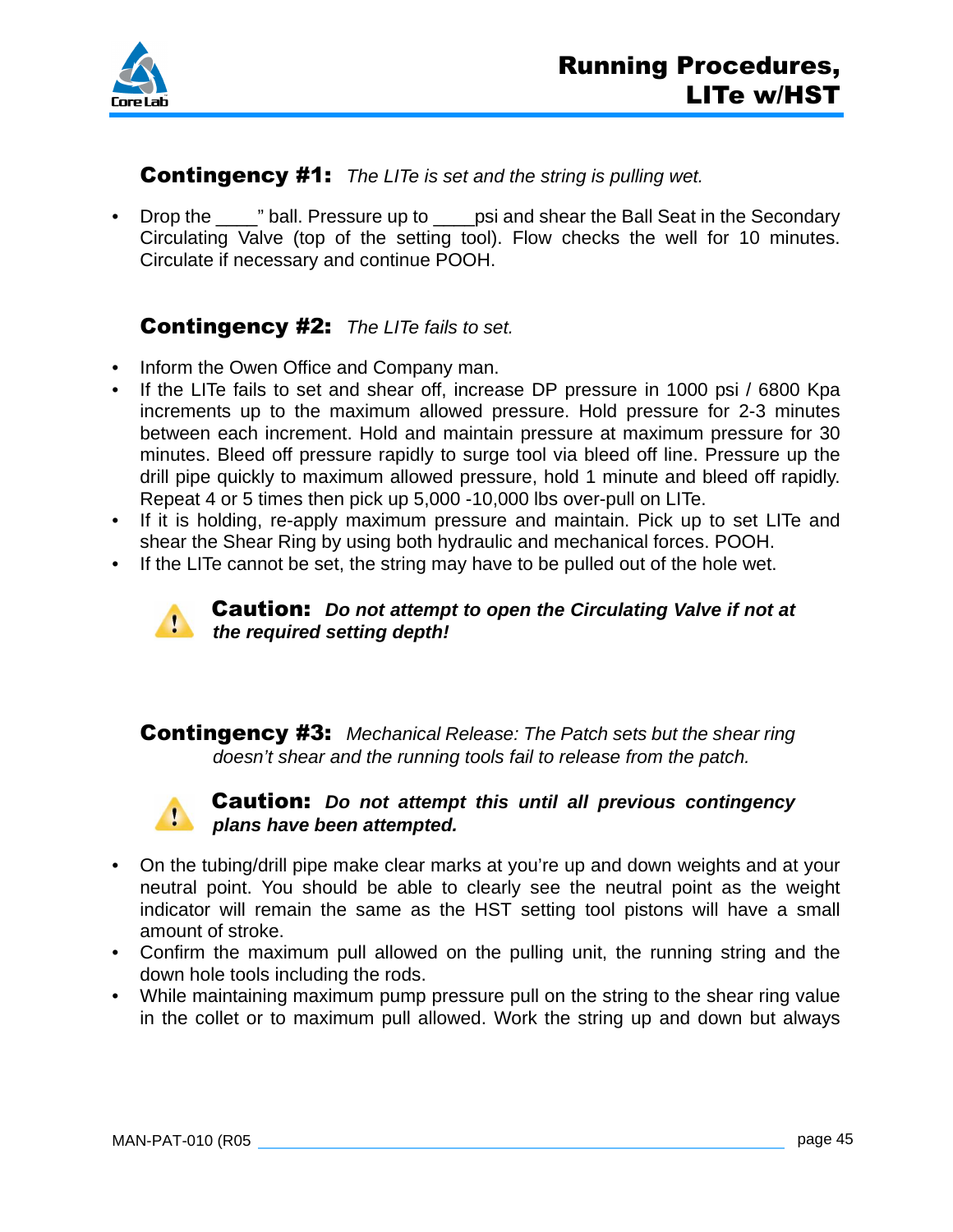$\mathbf{L}$ 



maintain at least a 10,000 lb. over pull and try to fatigue the shear ring into shearing and releasing the collet assembly and running tools from the patch.

- Watch for a drop in pressure and fluid returns while working the running string up and down.
- If it's possible to pump clean fluids down the well. Set down 5000 to 10,000 lbs. weight on patch, pump 4 or 5 barrels of fluid through the patch at 2 to 3 lbs./minute. Work string up and down increasing weights to -15,000 to +15,000 pounds over string weight. If running tools fail to release continue to next step.
- Make a vertical mark on the running string so as the number of rotations can easily be counted.
- Note maximum torque that is allowed on the running string and the down hole tools including the rods.

Caution: **The purpose of the over-pull is to keep the pistons in the HST setting tool from turning and to transfer the torque to the rods. The over-pull will also put force on the collet fingers and help hold the collet support in place. When applying right hand rotations to the string and rod to the collet support should thread up on the bottom rod and after about 10 to 12 turns at the bottom rod the collet support should be threaded up the rod far enough to allow the collet to release from the profile in bottom swage.**

- Pick up on the string and pull 10,000lbs over-pull. Rotate the string slowly 5 turns to the right taking note of the torque required to turn the string. Release the torque, work string up and down always maintaining a positive over-pull (5,000 to 10,000 lbs.) on the patch and count the back turns. This confirms the amount of turns that you are getting down hole. You should only get about 1/2 to 1-1/2 turns back.
- Pick up on the string pull 10,000 lbs. over-pull. Rotate the string slowly 3 turns to the right, hold the torque if possible and then work the string up and down always maintaining a positive over- pull (5,000 to 10,000 lbs.) Repeat this step 4 to 5 times.
- Pick up on the string and pull 15,000 lbs. over-pull. Rotate the string slowly 3 turns to the right, hold the torque if possible and then work the string up and down always maintaining a positive over-pull (10,000 to 40,000 lbs.). Repeat this step a few times and the collet should release from the profile in the bottom swage.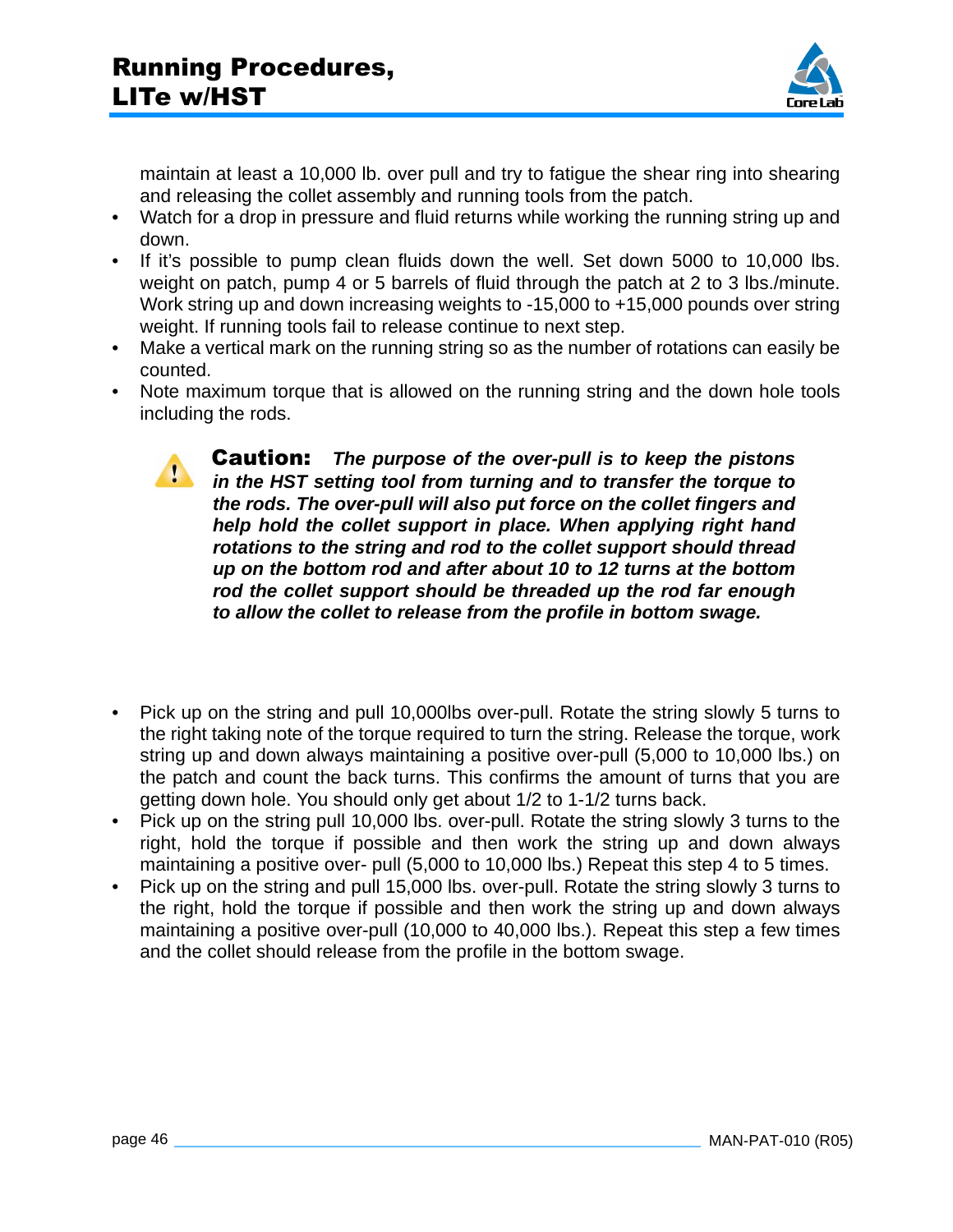



Caution: **If the collet fails to release from the patch after all oution our constructs our constructs other attempt have been made it may be necessary to pull on the string hard enough to break the weak point and then to fish the running tools. If that is not an option then the tubing would have to be released from the setting tool and then a work string and fishing tools used to recover the running tools.**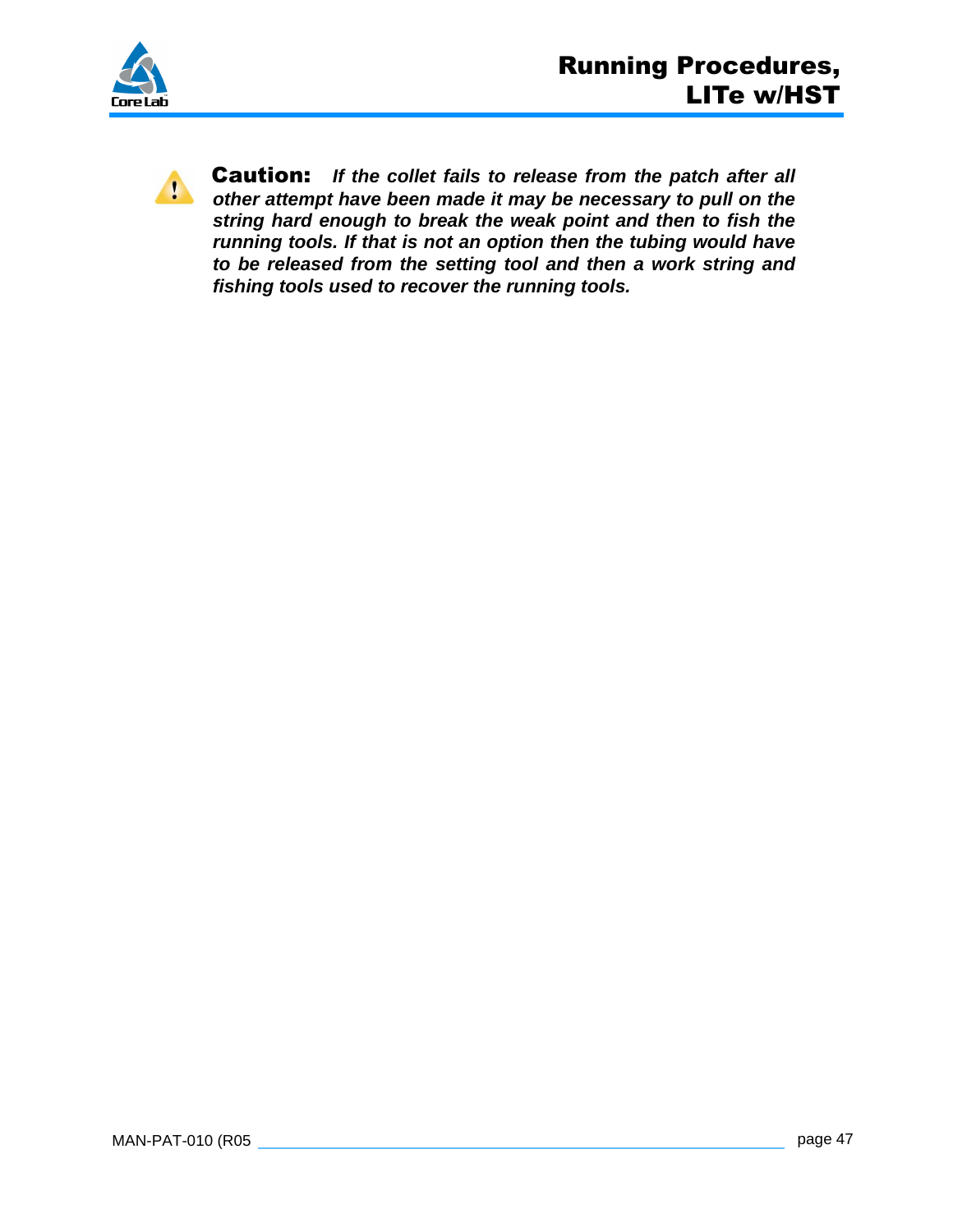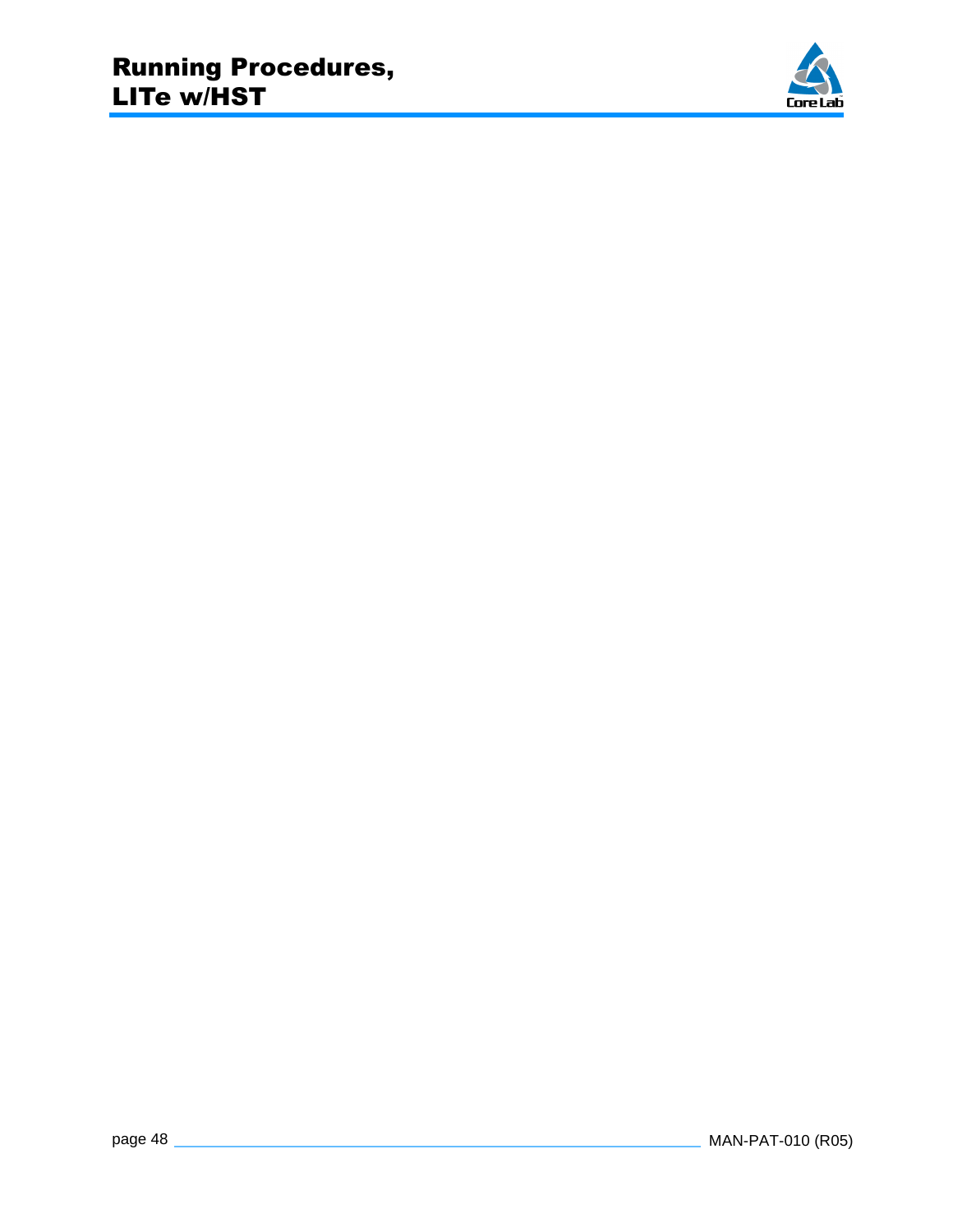

# X-Span™ Systems, Correlation Logging

# Introduction

Depth correlation is one of the most critical factors in isolation success.

A radioactive bead, a short joint or both is placed a specific distance above the top of the setting tool and is recorded on the Gamma Ray/Casing Collar Locator (CCL) log. This log is then compared to the log from which the setting depth was chosen. This will determine the relationship of the top of the patch to the chosen setting depth.

The Gamma Ray log is recorded through the tubing or drill pipe.

### Running Procedures

1. The patch is run in the well to the approximate depth; measured by pipe tally. Run 10- 13 ft. (3-4 m) past the calculated setting depth and then pick back up 6-10 ft. (2-3 m). This will take the stretch out of the tubing and should position the patch slightly lower than required. The last movement before setting should be up. The tubing can be set in the slips, positioned in the tubing hanger flange or hung in the elevators. When the tubing is placed in the slips or landed, the distance from the bottom of the tubing collar to the tubing hanger flange must be measured and recorded. A minimum requirement is to place a chalk mark on the pipe at a recorded distance above the slips.

2. The Gamma Ray and the CCL tool are run inside the tubing/drill pipe for the correlation log. The tools should be operating at all times while going down hole to avoid passing the locator collar (possible even with the radioactive bead) without identifying it. This can happen if a mistake is made in the tubing tally.

3. A short section of the well should be logged. This section should be 500 ft. (150 m) or more above the expected radioactive (RA) collar depth. At this time, tie the logging tools on depth with the original log. After correlating the tools on depth, continue logging down slowly until the RA collar or short joint is located. Lower the logging tools below the RA collar.

4. Log a 330-500 ft. (100 - 150 m) section of the well. Lay this section of log over the log from which the Setting depth was chosen. Mark the position of the RA collar on the log with which it was correlated.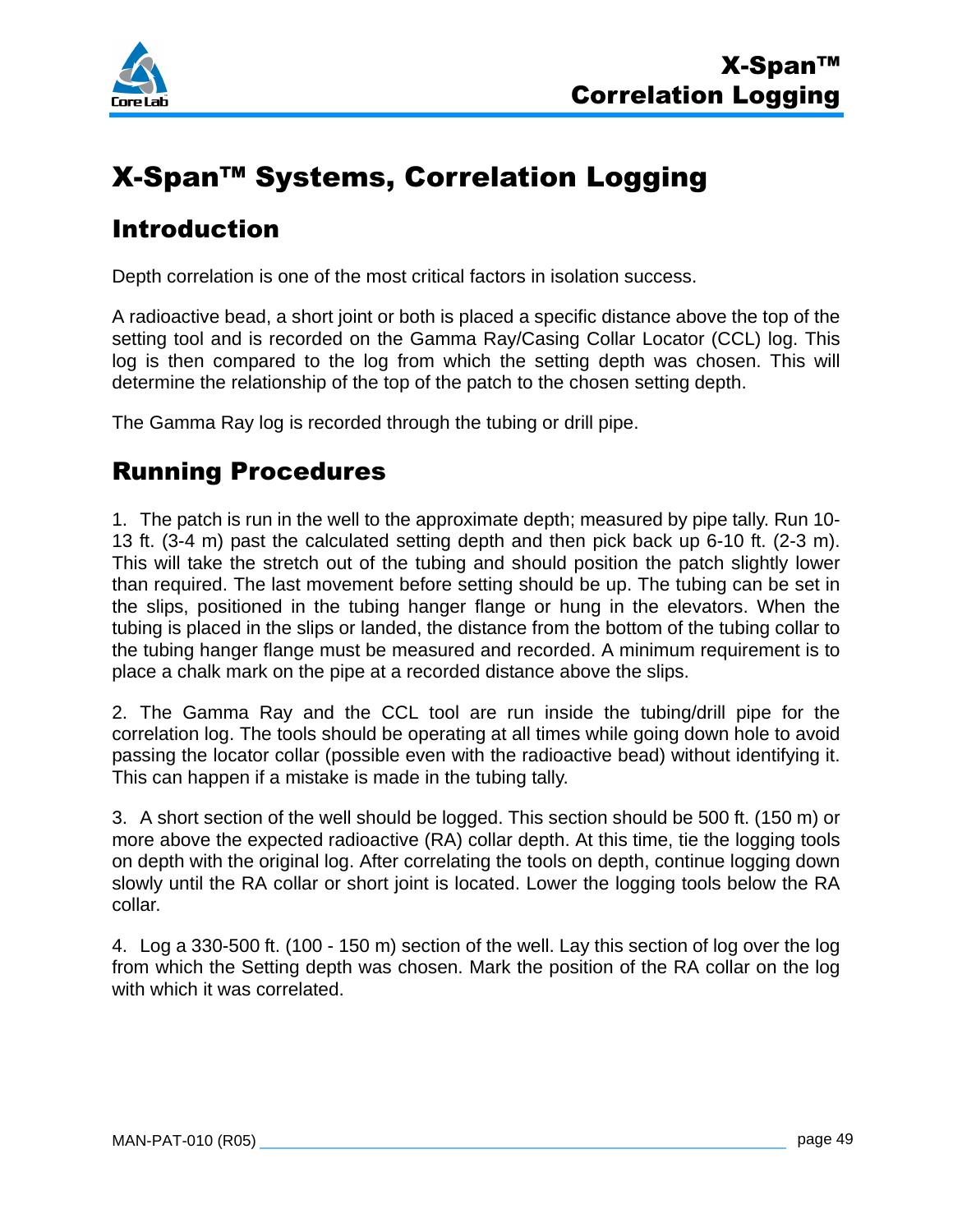

5. Compare the depth of the RA collar to short joint with the depth needed to position the patch on depth. Space out with tubing and subs as needed. Last movement should be up.



**Note:** The tools and equipment below the RA marker will determine how far below it you can go with the logging tools.

6. It is good practice to check on the correlation log before running in the hole with wire line that at the pipe tally position depth of the radioactive bead or short joint that it has a good gamma ray deflection signature above it. If not it may be required to run an extra amount of tubing/drill pipe to position the radioactive bead or short joint in an area that has a good signature.

7. To determine the location of the RA collar in the gamma ray deflection spike, measure the distance of the log from the point the gamma ray line begins the deflection to the point the gamma ray line returns. Normally the deflection caused by the radioactive bead is very large. Divide the deflection space measurement by three (3) and measure up from the beginning of the deflection this distance. Mark the RA collar. If the collar locator is properly set up and working, the locator pup joint / RA collar should coincide with the tubing collar marker.

### **Precautions**

1. Accurate measurements are required from the top of the patch to the locator collar pup joint / RA collar or short joint.

2. Be certain of the locator collar pup joint / RA Collar depth to position the top of the patch at the correct setting depth.

3. Be certain the electric line operator understands what is being done and knows the maximum distance the wireline tools are allowed below the RA Collar or short joint. Insure that the OD of the logging tools is compatible with tubular ID's. Check this yourself.



Caution: **Some logging tools will have an extension or end cap that is smaller than the rest of the tools. Be certain that this extension's OD does not risk the chance of getting stuck in any lower tools. If it does, ask that it be changed or modified to a larger OD!**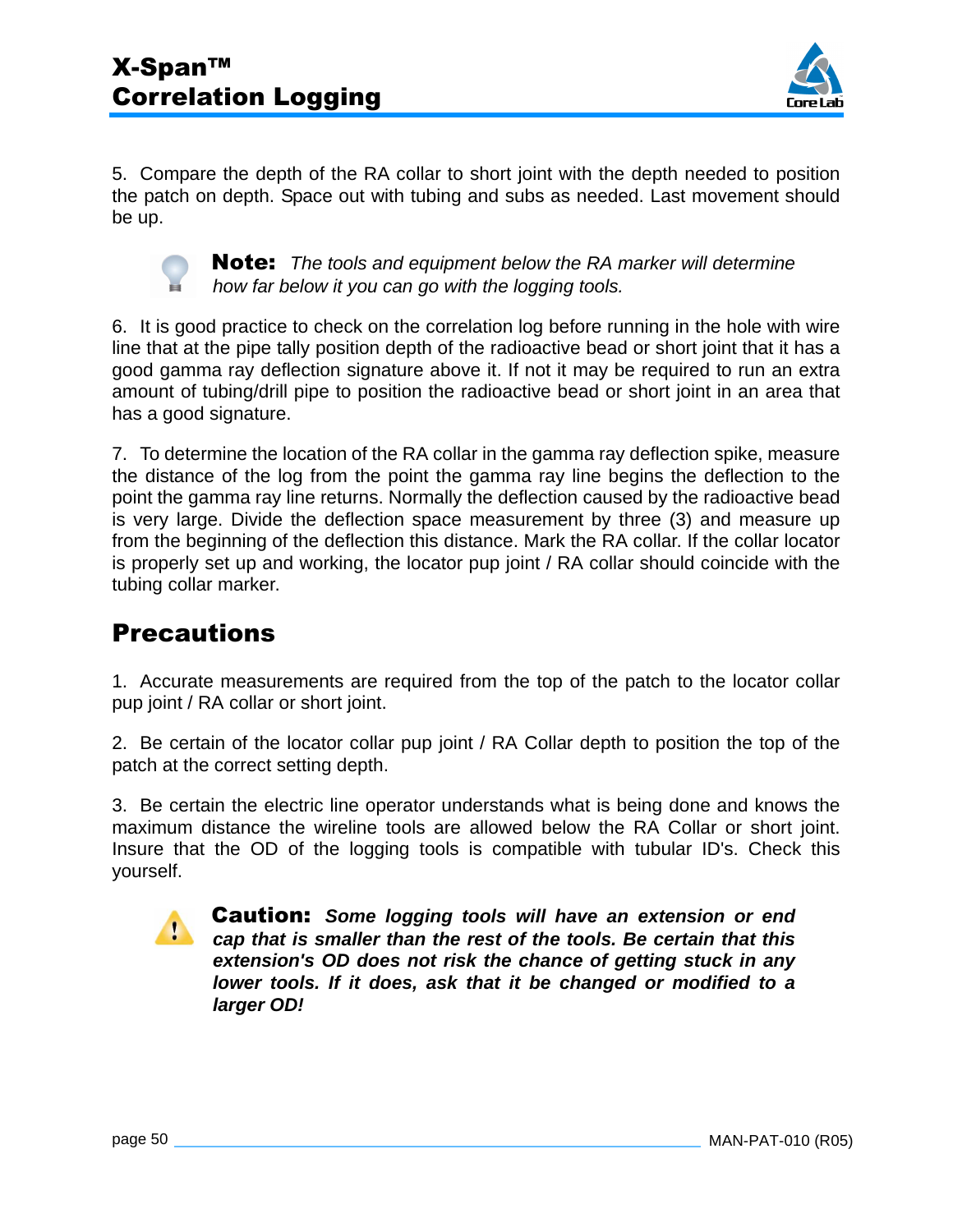

4. Always insist that the logging company representative checks the physical tool spacing verses his surface recording system and the tools are working properly before getting close to the RA Collar. If there are problems with the equipment, insist the electric line operator stop until the problem is solved, and the equipment is set up properly.

5. The oil company representative always makes the final decision on well correlations. If the technician on the job has a disagreement, the technician should explain the point of disagreement, but then allow the company representative to make the decision. If the disagreement is not resolved, the oil company representative's correlations should be used. If possible, the technician should call his manager. If it is not possible to call, have the oil company representative sign for responsibility.